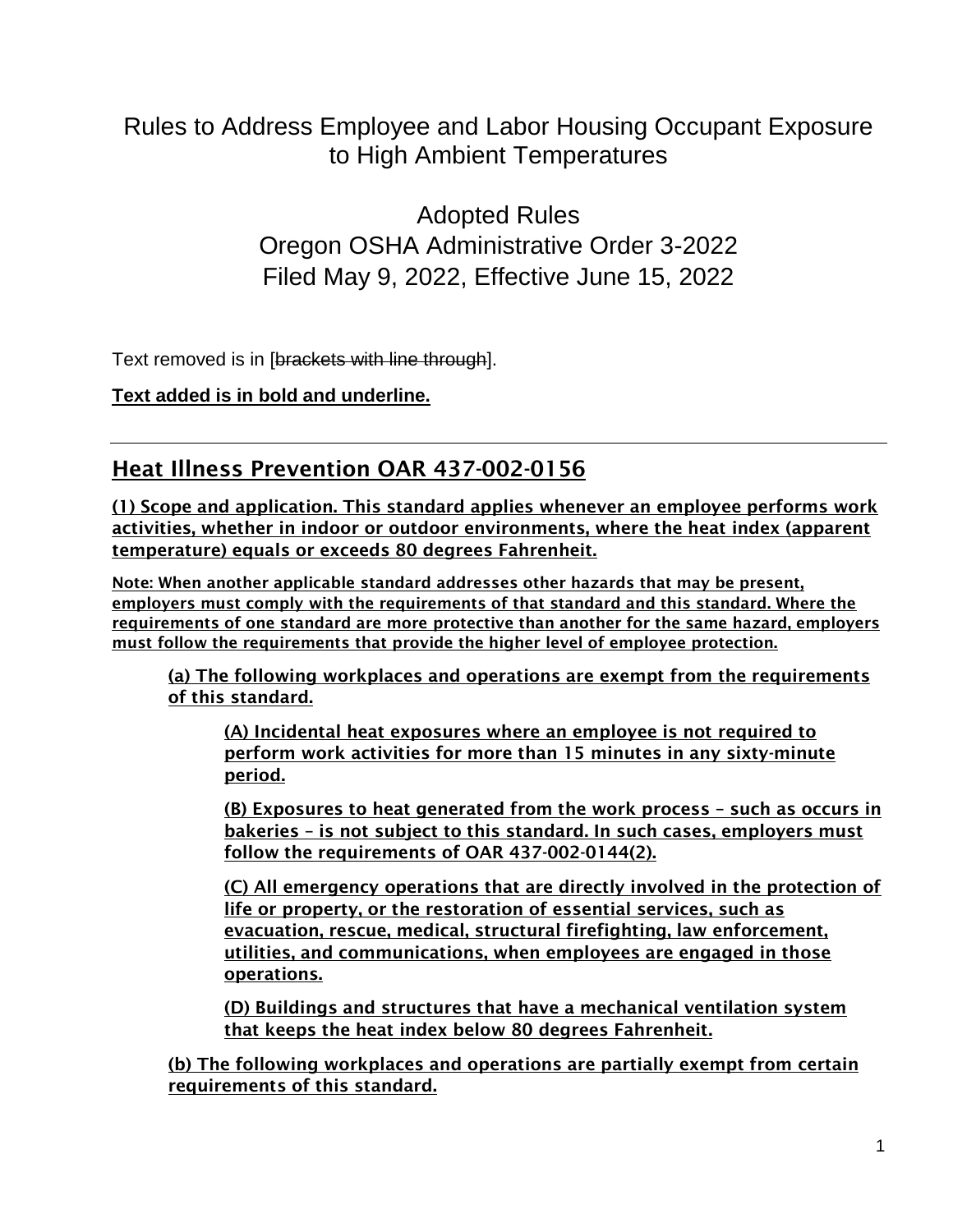(A) Employers whose employees perform either "rest" or "light" workloads, as defined in Table 1.1 of Appendix A: Mandatory Information for Heat Illness Prevention, are exempt from the requirements of sections (3) through (10) only when the heat index is less than 90 degrees Fahrenheit.

(B) Associated support activities for wildland firefighters, such as fire camp services and fire management, are exempt only from the requirements of section (7).

(C) Employees who work from home are subject only to the training requirements in sections (9) and (10).

## (2) Definitions.

(a) Acclimatization - Temporary adaptation of the body to work in the heat that occurs gradually when a person is exposed to it. Acclimatization peaks in most people within seven to fourteen days of regular work for at least two hours per day in the heat. This time frame applies to fit individuals with no underlying medical conditions.

(b) Drinking water - Potable water that is suitable to drink and that is cool (66  $\degree$ F – 77 °F) or cold  $(35$  °F – 65 °F).

(c) Heat Illnesses - Medical conditions resulting from the body's inability to cope with a particular heat load, and includes heat cramps, heat exhaustion, heat syncope, and heat stroke.

(d) Shade - Blockage of direct sunlight is shade. One indicator that blockage is sufficient is when objects do not cast a shadow in the area of blocked sunlight. Shade is not sufficient when heat in the area of shade defeats the purpose of shade, which is to allow the body to cool. For example, a car sitting in the sun does not provide acceptable shade to a person inside it, unless the car is running with working air conditioning. Shade may be provided by any natural or artificial means that does not expose employees to unsafe or unhealthy conditions, and that does not deter or discourage access or use.

(e) Temperature-controlled environment – an indoor setting where the temperature is maintained with a mechanical cooling system.

(3) Access to shade. Establish and maintain one or more shade areas that are immediately and readily available to exposed employees that are outdoors when the heat index in the work area equals or exceeds 80 degrees Fahrenheit. The shade areas must meet the following criteria:

(a) The shade area must either be open to the outside air (at least three open sides) or provide mechanical ventilation for cooling.

(b) The amount of shade present must be at least enough to accommodate the number of employees on recovery or rest period, so that they can sit in a normal posture fully in the shade. Employees must remove any PPE that retains heat, such as chemical resistant suits, during recovery and rest periods.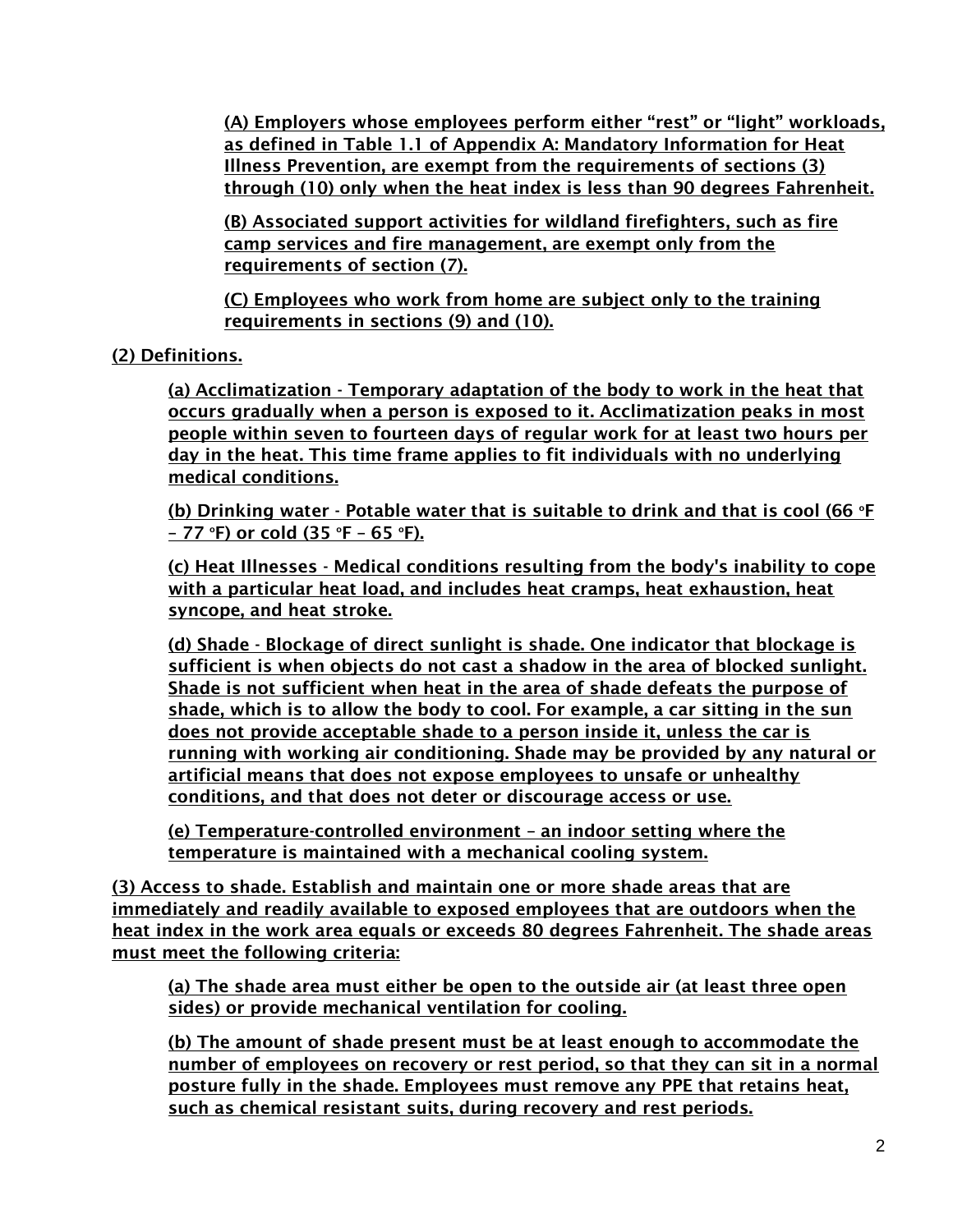(c) The shade must be located as close as practical to the areas where employees are working.

(d) Shade present during meal periods must be large enough to accommodate the number of employees on the meal period that remain onsite.

(e) If trees or other vegetation are used to provide shade, such as in orchards or forests, the thickness and shape of the shaded area must provide sufficient shadow to protect employees.

Exception: When the employer can demonstrate that providing access to shade is not safe or it interferes with the ability of employers and employees to complete the necessary work in a particular situation, for example, during high winds or when an employee is walking through range land, employers must identify and implement alternative cooling measures that provide equivalent protection such as providing cooling vests (either with fans or ice packs), water-dampened cotton clothing, or similar effective measures. The Heat Illness Prevention Plan under section (8) must include the use, care, and maintenance of the alternative cooling methods, in writing.

(4) Drinking water. Ensure that a sufficient supply of drinking water is immediately and readily available to exposed employees at all times, at no cost, when the heat index in the work area equals or exceeds 80 degrees Fahrenheit.

(a) Supplied drinking water must be either cool or cold, see subsection (2)(b).

(b) Supply each employee with enough drinking water to enable them to consume up to 32 ounces per hour. Employers are not required to supply the entire quantity of drinking water needed for all employees on a full shift at the beginning of the shift. Employers may begin the shift with smaller quantities of drinking water when effective procedures are established to replenish the water consumed during the shift.

(c) Employees must have ample opportunity to drink water required under this section.

Note: Drinking water packaged as a consumer product and electrolyte-replenishing beverages that do not contain caffeine (for example, sports drinks) are acceptable substitutes, but should not completely replace required water supplies.

(5) High-heat practices. When engineering controls (such as fans or air conditioning) and administrative controls (such as scheduling work during the cooler part of the day or limiting an employee's exposure) do not reduce an employee's exposure to a heat index of less than 90 degrees Fahrenheit, implement and maintain high-heat practices and procedures by following subsections (5)(a) through (e) below.

(a) Communication must occur in a language and vocabulary readily understood by all employees, by voice, electronic, or other equally-effective means, so that employees at the worksite can contact a supervisor at any time, when necessary. An electronic device, such as a cell phone, may be used for this purpose only if reception in the area is constant and reliable.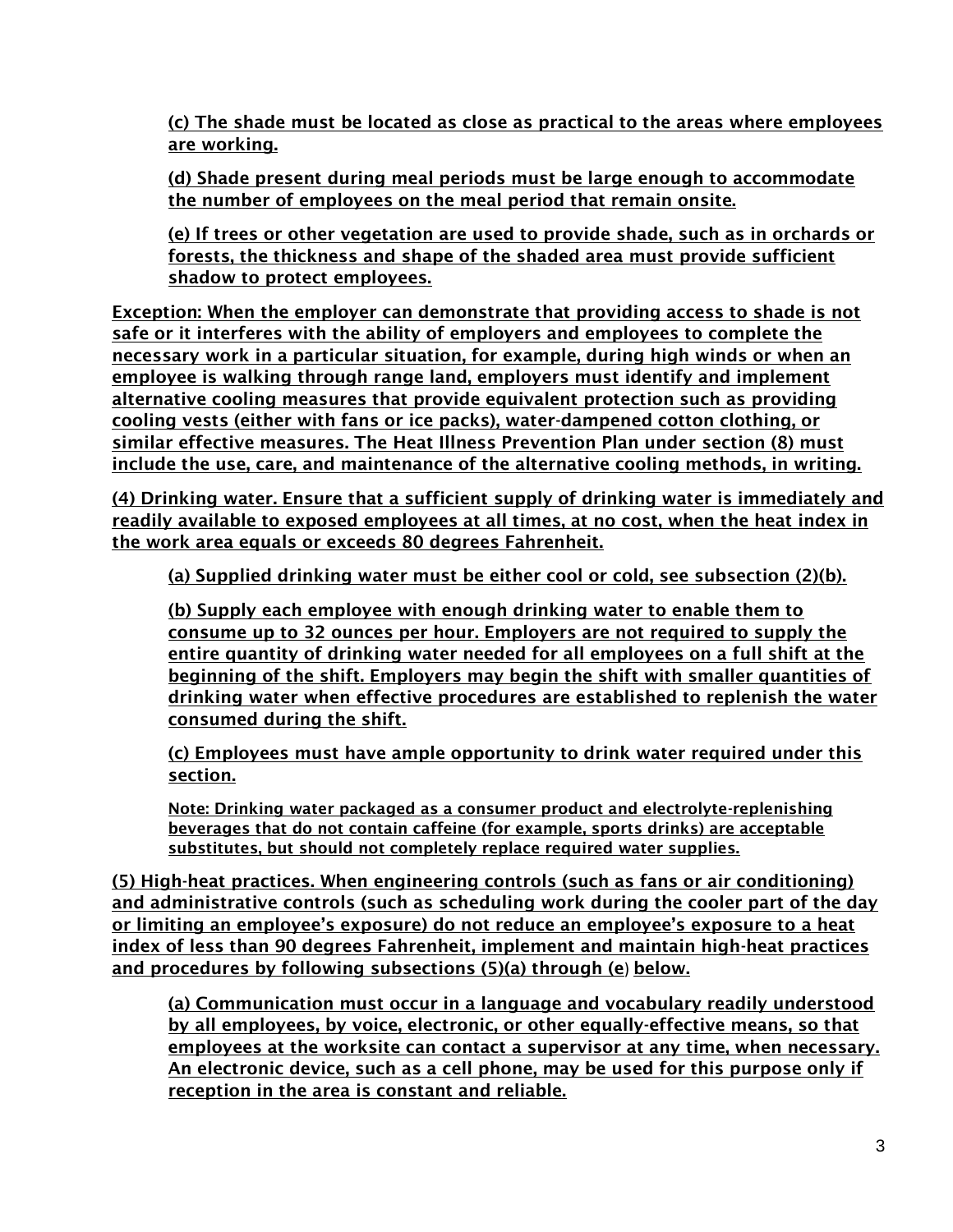(b) Implement one or more of the following to promptly identify any employee suspected of experiencing heat-related illness:

(A) Regular communication with employees working alone, such as by radio, cellular phone, or other alternative means;

(B) Create a mandatory buddy system; or

(C) Implement other equally-effective means of observation or communication.

(c) Designate and equip one or more employees at each worksite as authorized to call for emergency medical services, and allow other employees to call for emergency services when designated employees are not immediately available; such a practice supplements existing requirement to ensure that emergency medical care is immediately available in all workplaces, as required by OAR 437- 002-0161(4), 29 CFR 1910.50, or OAR 437-007-0220.

(d) When employees work in buildings and structures that do not have a mechanical ventilation system, employers must:

(A) Directly measure the temperature and humidity in these places at the same time and location when occupied by employees to determine the current indoor heat index;

(B) Use the National Institute for Occupational Safety and Health's (NIOSH) Heat Safety Tool app to determine the heat index outside of the building or structure and assume that it is the same inside (See section 2 in Appendix A: Mandatory Information for Heat Illness Prevention); or

(C) If the structure is designed or otherwise known to be affected by outdoor humidity, for example, hoop houses and greenhouses in nursery operations, the employer must measure and use the actual humidity inside the structure.

(e) Develop and implement a written heat illness prevention rest break schedule that protects employees exposed to a heat index equal to or greater than 90 degrees Fahrenheit. Employers must choose and implement only one of the three options; choose either (A), (B), or (C) as described below.

Note: The purpose of the heat illness prevention rest breaks is to allow the body to cool down and recover from working when the heat index equals or is greater than 90 degrees Fahrenheit.

Note: Option (A) allows an employer to implement a self-designed schedule by building on a minimum rest break schedule using four specified elements. Option (B) allows an employer to implement a schedule by using an example heat illness prevention plan designed by NIOSH. Option (C) allows an employer to implement a schedule by using a simplified schedule designed by Oregon OSHA and based on a high-heat scenario in the NIOSH plan.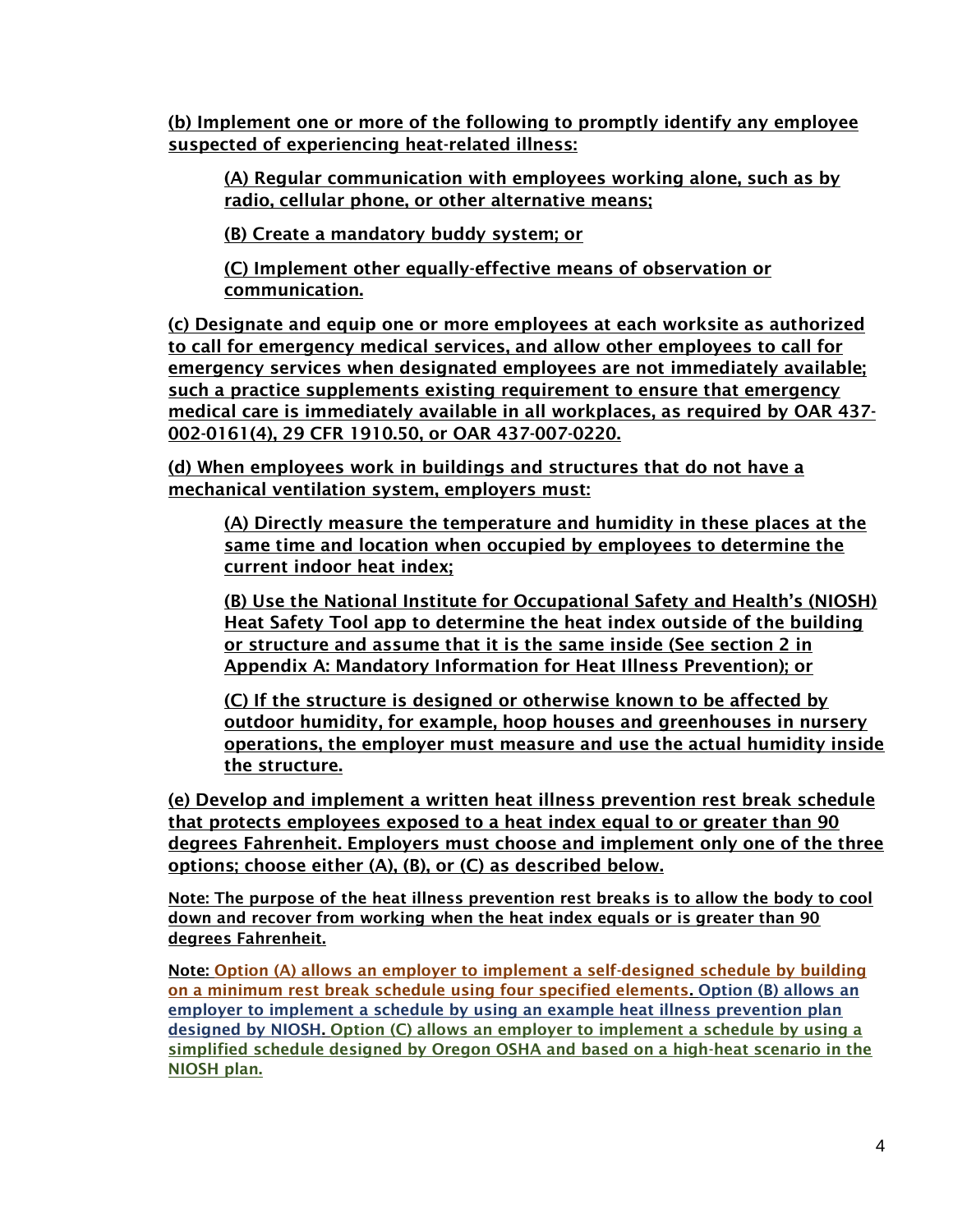(A) Employer-designed heat illness prevention rest break schedule: Implement a written employer-specific, heat illness prevention rest break schedule using the minimum rest break durations and intervals in Table 1. Employers must protect employees from heat illness by integrating the elements in subsections (i) through (iv) into to their heat illness prevention rest break schedule, which may increase the duration or interval of the rest break beyond the minimum requirements to be protective.

- (i) The effect of personal protective equipment (PPE) on the body's ability to retain heat;
- (ii) The effect of the type of work clothing on the body's ability to retain heat;
- (iii) Relative humidity, whether work activities are indoors or outdoors; and
- (iv) The intensity of the work being performed.

Note: Employers should consider the effect of exposure to direct sunlight when developing employer-specific heat illness prevention rest break schedule.

Table 1. Minimum employer-designed heat illness prevention rest break schedule, upon which subsections (i) through iv) must be applied:

| Heat index $(° F)$ | <b>Rest break durations and</b><br>intervals |
|--------------------|----------------------------------------------|
| 90 or greater      | 10 minutes every two<br>hours                |
| 100 or greater     | 15 minutes every hour                        |

(B) NIOSH work/rest schedule: Implement a written heat illness prevention rest break schedule using the information found in section 3 of Appendix A: Mandatory Information for Heat Illness Prevention based on NIOSH recommendations.

Note: The NIOSH work/rest schedule uses unadjusted ambient temperatures (in degrees Fahrenheit), and employers must follow the instructions underneath Table 3.1 in Appendix A: Mandatory Information for Heat Illness Prevention. Employers must be aware that different work/rest schedules exist for those wearing chemical-resistant suits; see Table 3.2 in Appendix A: Mandatory Information for Heat Illness Prevention.

(C) Simplified heat illness prevention rest break schedule: Implement a written simplified heat illness prevention rest break schedule using Table 2.

Table 2. Minimum simplified rest break schedule: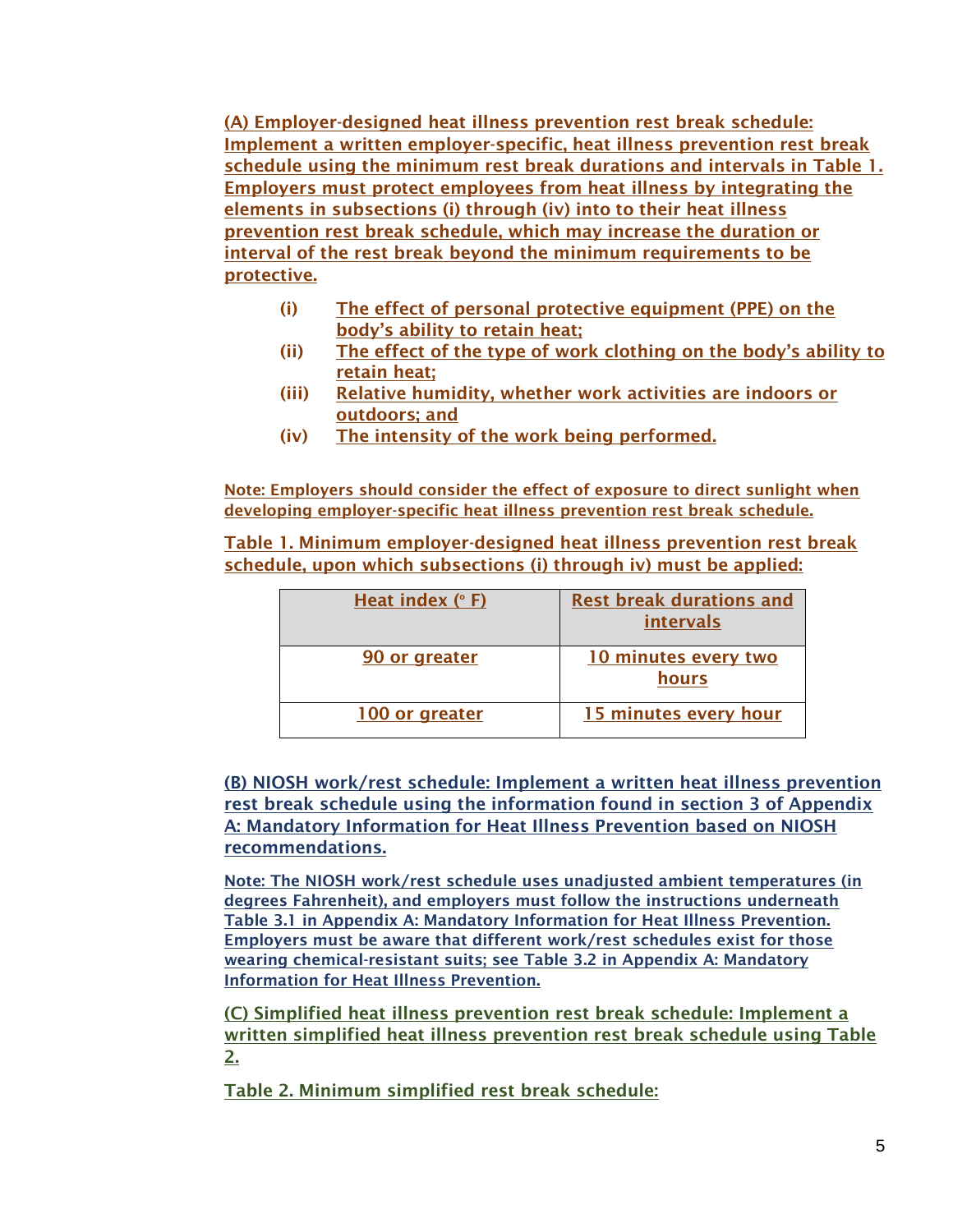| Heat index (°F) | <b>Rest break durations and</b><br>intervals |
|-----------------|----------------------------------------------|
| 90 or greater   | 10 minutes every two hours                   |
| 95 or greater   | 20 minutes every hour                        |
| 100 or greater  | 30 minutes every hour                        |
| 105 or greater  | 40 minutes every hour                        |

Note: The Table 2 heat illness prevention rest break schedule is only required during the specified heat index.

(f) The heat illness prevention rest breaks under subsection (5)(e) are only required during the specified heat index, and may be provided concurrently with any other meal or rest period required by policy, rule or law – if the timing of the preventative rest break coincides with the otherwise required meal or rest period. However, the heat illness prevention rest break must be calculated using only the time spent in the shade and when employees are not performing work other than "rest" or "light" work. The requirement for heat illness prevention rest breaks does not prohibit "rest" or "light" work-related activities conducted in a temperature-controlled environment, such as paperwork, at the discretion of the employee.

(g) Except when the heat illness prevention rest breaks coincide with the existing unpaid meal break, the heat illness prevention rest break is a work assignment. Heat illness prevention rest breaks are only required during the time of the shift that the heat index equals or exceeds 90 degrees Fahrenheit.

(6) Emergency medical plan. The employer's Emergency Medical Plan must address employee exposure to excessive heat, in accordance with OAR 437-002-0161(4). When employers are performing Construction activities, they must also comply with 29 CFR 1926.50. For those employers that fall under Division 7 Forest activities, they must comply with OAR 437-007-0220. These plans must address the types medical situations that employees could encounter, including those conditions relating to excessive heat exposure.

(7) Acclimatization plan. Develop and implement an acclimatization plan and procedures in writing. Employers must choose between two options, either (a) or (b) as described below, and implement the chosen plan.

(a) Employer-designed acclimatization plan option: Employers who develop their own acclimatization plan must integrate and implement the following factors into their program:

(A) Acclimated and unacclimated workers;

(B) The effects of clothing and personal protective equipment on adding to the heat burden of workers;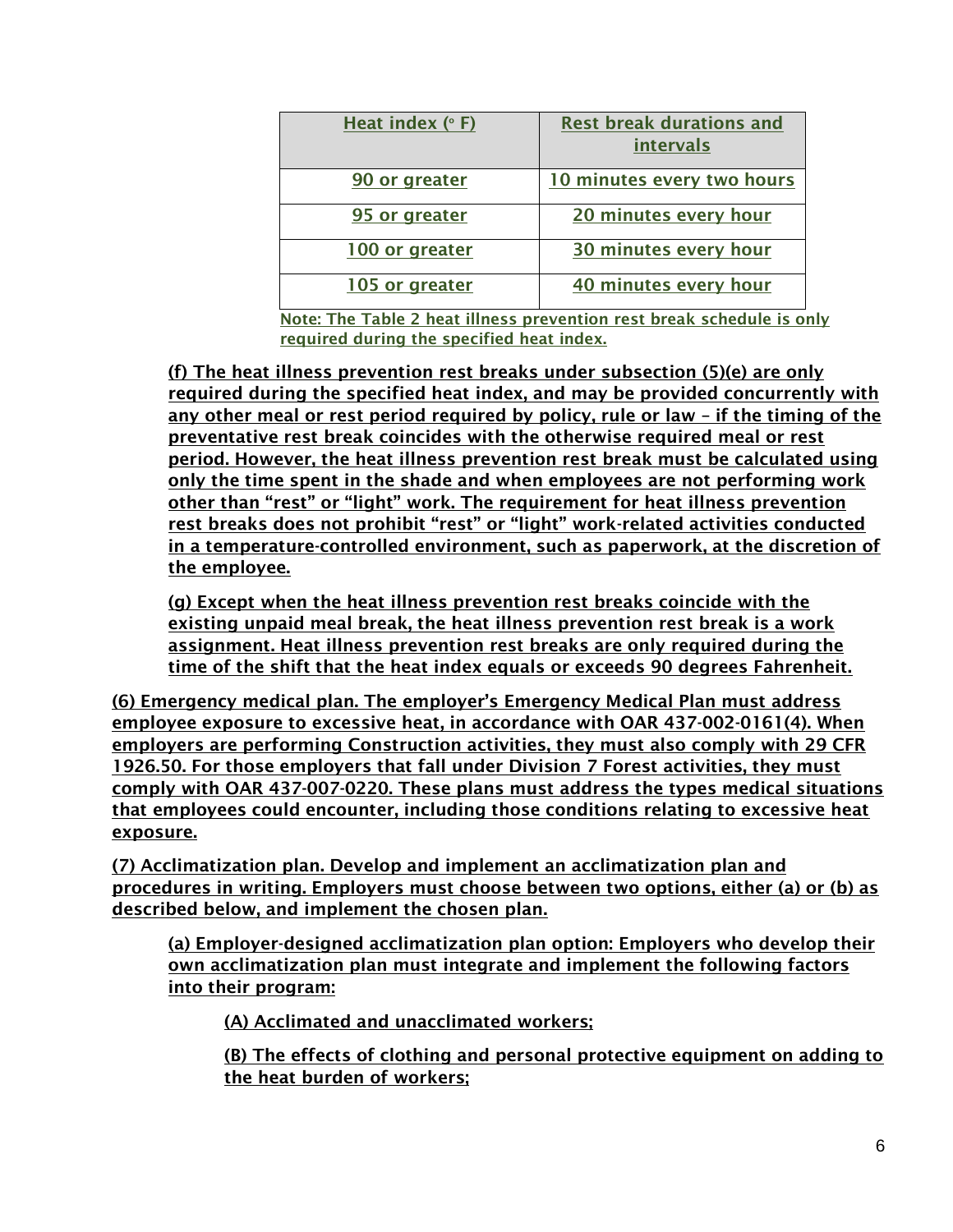(C) The personal and environmental risk factors that put workers at a higher risk of heat-related illness;

(D) Re-acclimatizing workers as necessary, either due to changes in the weather or a worker spending more than seven days away from the job; and

(E) The use and maintenance of auxiliary cooling systems such as watercooled garments, air-cooled garments, cooling vests, and wetted overgarments.

(b) NIOSH acclimatization plan option: Employers that choose not to develop their own acclimatization plan must follow the acclimatization plan developed by the Centers for Disease Control and Prevention and NIOSH; see section 4, Appendix A: Mandatory Information for Heat Illness Prevention.

Note: Based upon the variable weather patterns across the state, Oregon OSHA recognizes that there is no "one-size-fits-all" acclimatization plan. Employers should be aware that acclimatization to heat takes longer for unfit individuals compared to fit individuals.

Note: Employers should consider the effect of exposure to direct sunlight when developing their acclimatization plan.

(8) Heat illness prevention plan. Develop, implement, and maintain an effective heat illness prevention plan in writing. The plan must be made available at the worksite to employees and to Oregon OSHA upon request. The plan must contain at least the following information:

(a) How employees will be trained on the hazards of heat exposure and the necessary steps to prevent heat-related illnesses;

(b) How to recognize the symptoms of dehydration, and how to respond to suspected heat-related illnesses in others;

(c) How sufficient amounts of cool, potable water in work areas will be provided;

(d) How employees will be provided frequent opportunities and encouragement to stay hydrated by drinking water;

(e) How employees will be provided sufficient space to rest in a shaded area or cool climate-controlled area, and where heat-affected employees may cool off and recover when signs and symptoms of heat-related illnesses are recognized;

(f) How the employer will implement the heat illness prevention rest break schedule when necessary to keep employees safe; and

(g) How the employer will implement heat acclimatization procedures for new employees or employees returning to work from extended absences of seven or more days.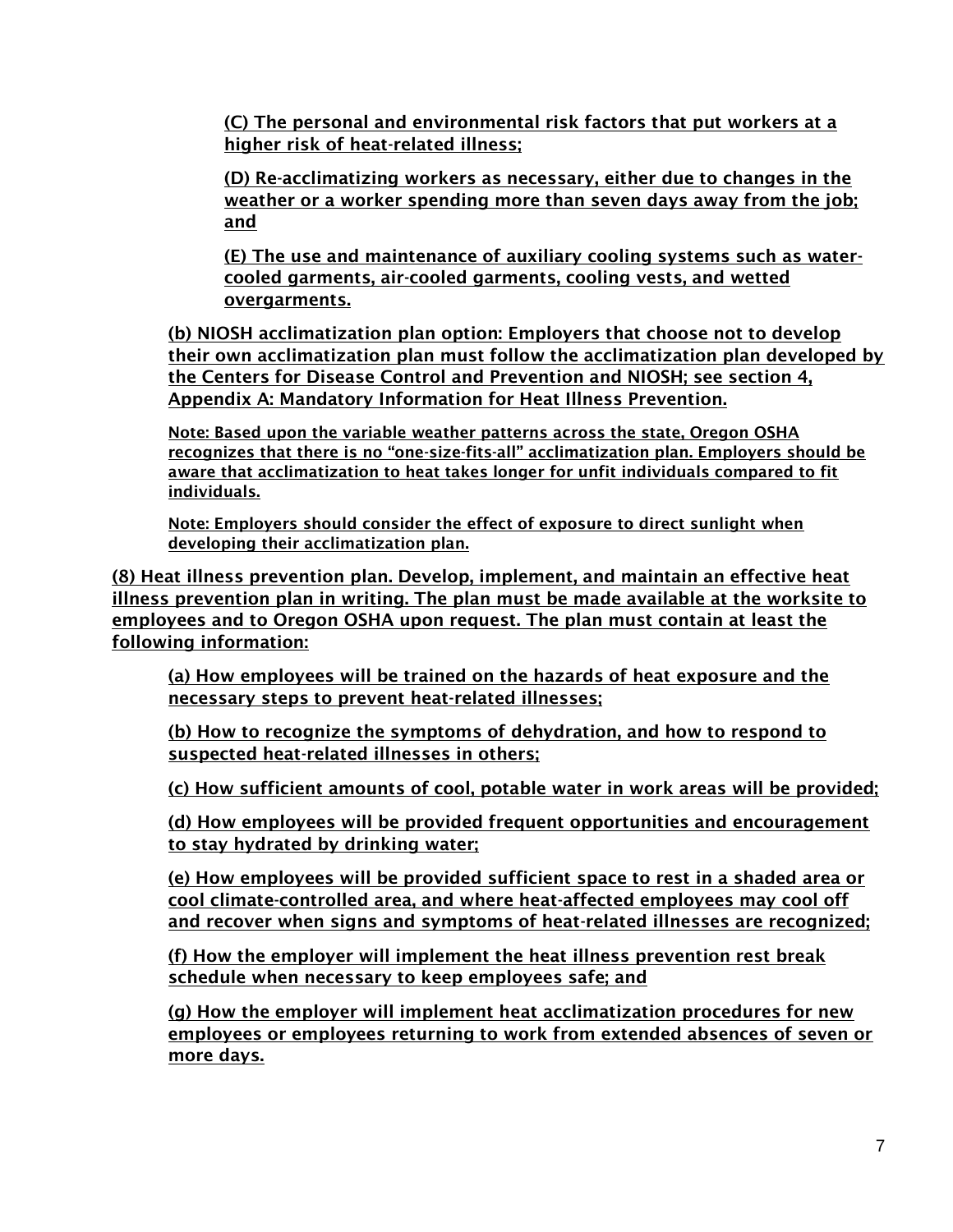(9) Supervisor and employee training. Provide heat illness prevention training to all employees, including new employees, supervisory and non-supervisory employees in a language and vocabulary readily understood, and in a manner that facilitates employee feedback. Such training must be provided annually before employees begin work that should reasonably be anticipated to expose them to the risk of heat illness, and include at least the following:

(a) The environmental and personal risk factors (for example, chronic obstructive pulmonary disease, asthma, kidney disease, obesity, etc.) for heat illness that may limit an individual's tolerance to excessive heat, as well as the added burden of heat load on the body caused by exertion, clothing (See section 5 in Appendix A: Mandatory Information for Heat Illness Prevention), and personal protective equipment;

(b) The employer's procedures for complying with the requirements of this standard, including, but not limited to, the employer's responsibility to provide water, heat index information (including the risks to experiencing a heat-related illness), shade, preventative rest breaks, and access to first aid, as well as how employees can exercise their rights under this standard without fear of retaliation;

(c) The importance of frequent consumption of small quantities of water, up to 32 ounces per hour, when the work environment is hot and employees are likely to be sweating more than usual in the performance of their duties;

(d) The concept, importance, and methods of the acclimatization plan pursuant to the employer's procedures under section (8);

(e) The different types of heat illness, the common signs and symptoms of heat illness, and the appropriate first aid and emergency response to the different types of heat illness, including how heat illness may progress quickly from mild signs and symptoms to a serious and life-threatening condition;

(f) The importance for employees to immediately report to the employer, directly or through the employee's supervisor, signs and symptoms of heat illness in themselves or in others; and

(g) The effects of nonoccupational factors (drugs, alcohol, obesity, etc.) on tolerance to occupational heat stress.

(10) Training documentation. Verify compliance with section (9) by preparing and maintaining written or electronic training records that can be provided to Oregon OSHA upon request. Such records must contain the name or identification of each employee trained, the date(s) of the training, and the name of the person who conducted the training. The most recent annual training record for each affected employee must be maintained.

Statutory/Other Authority: ORS 654.025(2), 654.035 & 656.726(4)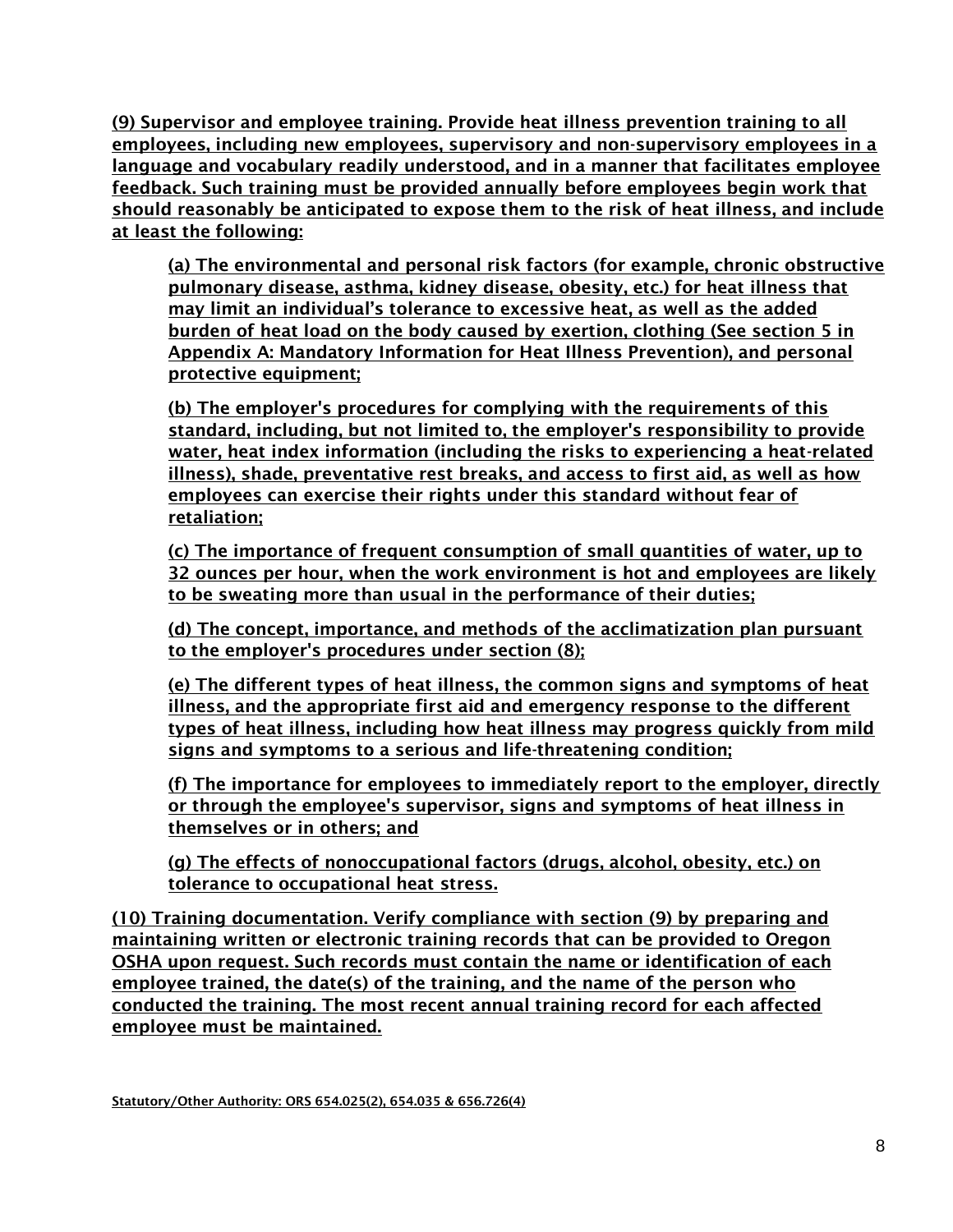Statutes Implemented: ORS 654.001 through 654.295 History: OSHA 3-2022, adopt filed 05/09/2022, effective 06/15/2022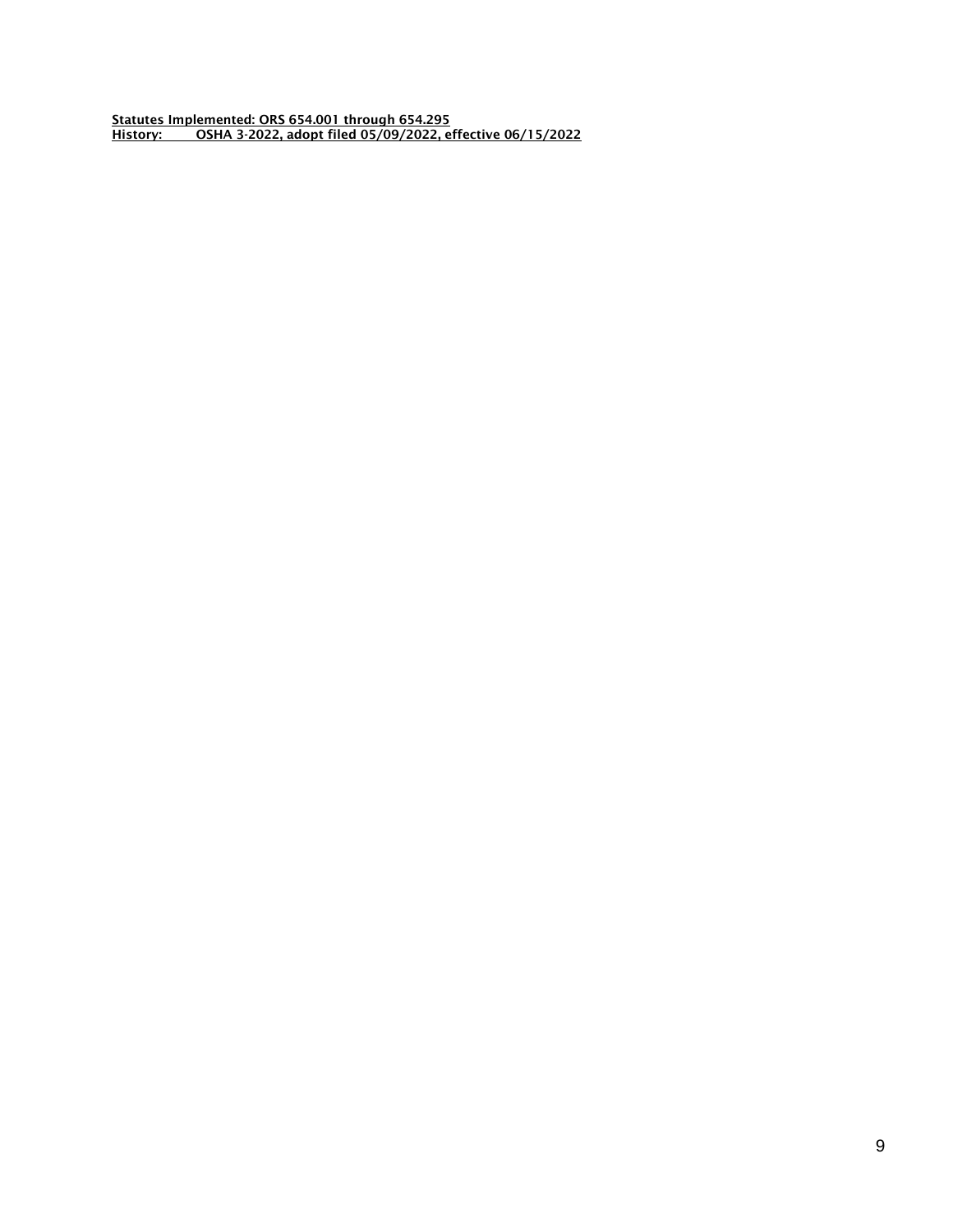# OAR 437-002-0156

## Appendix A: Mandatory Information for Heat Illness Prevention

To protect the health and safety of employees from heat-related illnesses, employers should consider using the resources in this appendix. Please note that some resources may use temperatures in Celsius instead of Fahrenheit. To convert to degrees Fahrenheit, use this formula: Fahrenheit ( $F$ ) = (Celsius x 1.8) + 32

1. Most heat-related illnesses affect workers who do strenuous physical activity. When workers engage in intense work, their bodies create heat. This "metabolic" heat combines with environmental heat (from temperature, sunlight, humidity, etc.) so workers' core temperature can rise to dangerous levels. To prevent a hazardous combination of environmental and metabolic heat, employers should be aware of workers' activity level.

Workload can be classified as rest, light, moderate, heavy, or very heavy.

- Light: Sitting or standing with minimal arm and leg work.
- **Moderate: Continuous modest intensity, such as light pushing/pulling or normal** walking.
- **EXECT:** Heavy: Intense upper body work such as carrying loads or sawing.
- Very heavy: Intense activity at an almost maximum pace.

| Level of Workload /        | <b>Examples</b>                               | <b>Metabolic Rate in</b> |
|----------------------------|-----------------------------------------------|--------------------------|
| <b>Physical Activity</b> * |                                               | Watts, "typical"         |
|                            |                                               | recognizing that         |
|                            |                                               | different ways of        |
|                            |                                               | doing the same task      |
|                            |                                               | <u>may lead to</u>       |
|                            |                                               | dramatically             |
|                            |                                               | different wattage        |
| <b>Rest</b>                | <b>Sitting</b>                                | 115                      |
|                            | <b>Thinking</b>                               |                          |
| Light                      | Sitting with minimal hand                     | 180                      |
|                            | <u>and arm work</u>                           |                          |
|                            | Sewing                                        |                          |
|                            | <b>Writing or drawing</b>                     |                          |
|                            | Driving a car                                 |                          |
|                            | <b>Occasional or slow walking</b>             |                          |
|                            | <b>Stooping, crouching, or</b>                |                          |
|                            | <u>kneeling</u>                               |                          |
|                            | <b>Standing watch</b>                         |                          |
| <b>Moderate</b>            | <b>Pushing and pulling light</b><br>$\bullet$ | 300                      |
|                            | carts                                         |                          |
|                            |                                               |                          |

Table 1.1 Metabolic Heat and Workload (Physical Activity Level)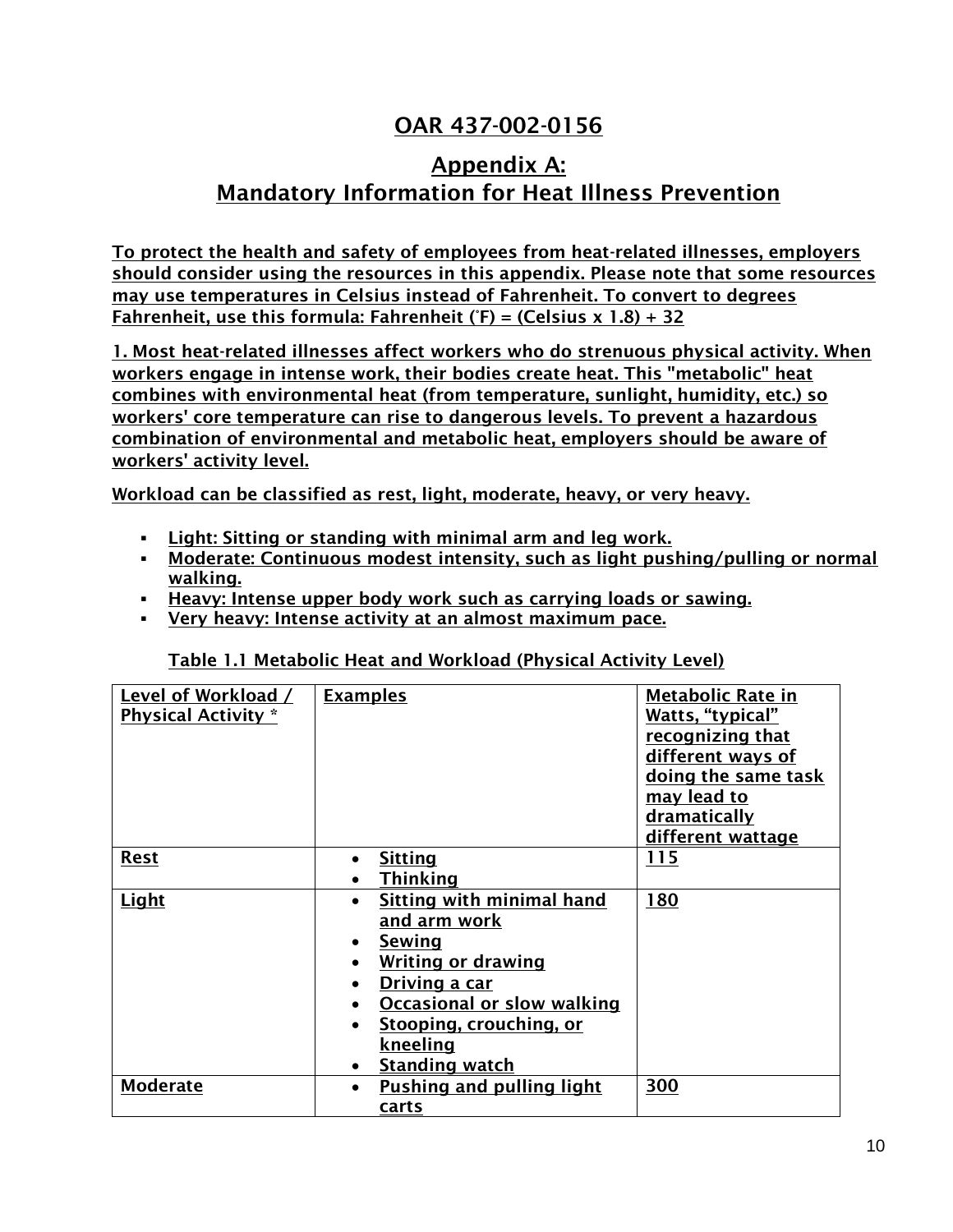|                   | $\bullet$ | <b>Hammering nails</b>             |     |
|-------------------|-----------|------------------------------------|-----|
|                   |           | <b>Picking fruit or vegetables</b> |     |
|                   |           | <b>Continuous normal walking</b>   |     |
|                   |           | <b>Driving or operating mobile</b> |     |
|                   |           | equipment                          |     |
|                   |           | Raking                             |     |
|                   |           | <b>Mopping or vacuuming</b>        |     |
|                   |           | floors                             |     |
|                   |           | Scraping, painting, or             |     |
|                   |           | plastering                         |     |
|                   |           | Laundry/dry cleaning               |     |
|                   |           | <b>Tapping and drilling</b>        |     |
|                   |           | <b>Machining</b>                   |     |
|                   |           | <b>Molding</b>                     |     |
|                   |           | Packaging                          |     |
|                   |           | <b>Laboratory work</b>             |     |
|                   |           | Cooking                            |     |
|                   |           | <b>General carpentry</b>           |     |
|                   |           | <b>Using hand tools</b>            |     |
|                   |           | Light pushing/pulling or           |     |
|                   |           | normal walking.                    |     |
| <b>Heavy</b>      | $\bullet$ | <b>Intense arm and trunk work</b>  | 415 |
|                   |           | <b>Carrying loads</b>              |     |
|                   |           | Shoveling                          |     |
|                   |           | <b>Sawing or heavy carpentry</b>   |     |
|                   |           | Roofing                            |     |
|                   |           | Pushing and pulling heavy          |     |
|                   |           | carts or wheelbarrows              |     |
|                   |           | <u>Fast walking (&gt; 4 mph)</u>   |     |
|                   |           | Landscaping                        |     |
|                   |           | <b>Casting</b>                     |     |
|                   |           | <b>Manual raising and</b>          |     |
|                   |           | lowering loads                     |     |
|                   |           | <b>Stacking lumber</b>             |     |
|                   |           | <b>Truck and automobile</b>        |     |
|                   |           | <u>repair</u>                      |     |
|                   |           | <b>Waxing and buffing by hand</b>  |     |
|                   |           | Welding                            |     |
|                   |           | <b>Heavy item assembly</b>         |     |
|                   |           | <b>Grinding and cutting</b>        |     |
|                   |           | <b>Drilling rock or concrete</b>   |     |
|                   |           | <b>Mixing cement</b>               |     |
|                   | $\bullet$ | <b>Felling trees</b>               |     |
| <b>Very heavy</b> | $\bullet$ | Any activity done at near          | 520 |
|                   |           | maximum pace                       |     |
|                   |           | Climbing stairs, ladder, or        |     |
|                   |           | ramp                               |     |
|                   |           | Using an axe                       |     |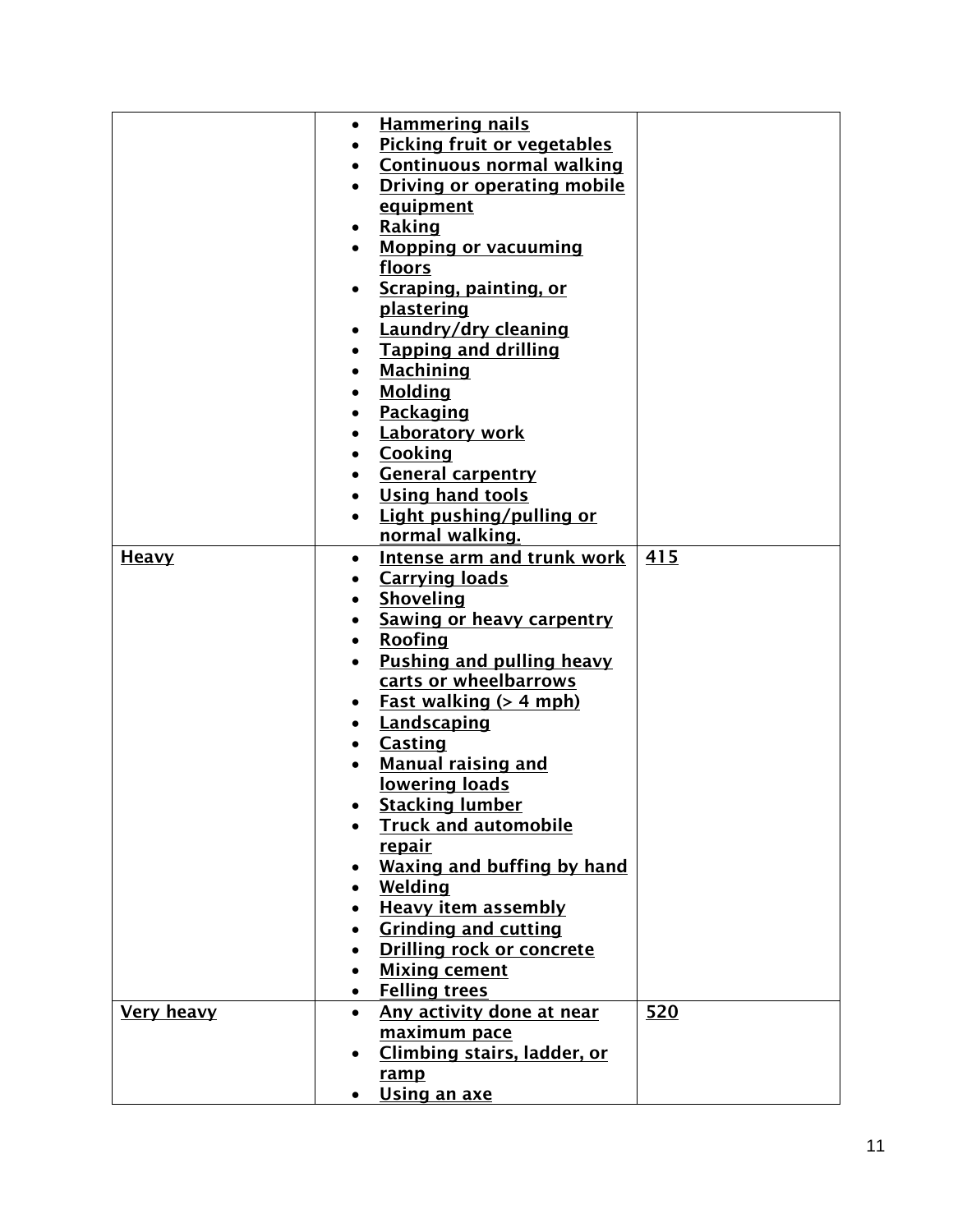| <b>Intense shoveling or</b><br>digging<br>Sledgehammer use<br><b>Stacking concrete</b><br><b>Brick or stone masonry</b> |  |
|-------------------------------------------------------------------------------------------------------------------------|--|
|-------------------------------------------------------------------------------------------------------------------------|--|

\* Workers who are overweight or obese might produce more metabolic heat than other workers who perform the same tasks. The above table assumes a 70-kg (154-pound) worker.

Table 1.1 is copied from federal OSHA's guidance on Heat Hazard recognition, which can be accessed at:<https://www.osha.gov/heat-exposure/hazards> under the Metabolic Heat and Workload (Physical Activity Level) tab

2. The OSHA-NIOSH Heat Safety Tool app is a useful resource for planning outdoor work activities based on how hot it feels throughout the day. It features real-time heat index and hourly forecasts specific to your location, as well as occupational safety and health recommendations from OSHA and NIOSH. It can be accessed and downloaded at: https://www.osha.gov/heat/heat-app

## 3. NIOSH Work/rest schedules.

A. Table 3.1. Work/rest schedules for workers wearing normal work clothing\*

| <b>Adjusted</b>               | <b>Light work</b> | Moderate work        | <b>Heavy work</b>    |
|-------------------------------|-------------------|----------------------|----------------------|
| temperature (°F) <sup>+</sup> | (minutes          | (minutes             | <u>(minutes</u>      |
|                               | work/rest)        | work/rest)           | work/rest)           |
| 90                            | <b>Normal</b>     | <b>Normal</b>        | <b>Normal</b>        |
| 91                            | <b>Normal</b>     | <b>Normal</b>        | <b>Normal</b>        |
| 92                            | <b>Normal</b>     | <b>Normal</b>        | <b>Normal</b>        |
| 93                            | <b>Normal</b>     | <b>Normal</b>        | <b>Normal</b>        |
| 94                            | <b>Normal</b>     | <b>Normal</b>        | <b>Normal</b>        |
| 95                            | <b>Normal</b>     | <b>Normal</b>        | 45/15                |
| <u>96</u>                     | <u>Normal</u>     | <u>Normal</u>        | 45/15                |
| 97                            | <b>Normal</b>     | <b>Normal</b>        | 40/20                |
| 98                            | <b>Normal</b>     | <b>Normal</b>        | 35/25                |
| 99                            | <b>Normal</b>     | <b>Normal</b>        | 35/25                |
| 100                           | <b>Normal</b>     | 45/15                | 30/30                |
| 101                           | <b>Normal</b>     | 40/20                | 30/30                |
| <u> 102</u>                   | <b>Normal</b>     | <u>35/25</u>         | 25/35                |
| <u> 103</u>                   | <b>Normal</b>     | <u>30/30</u>         | <u>20/40</u>         |
| 104                           | <b>Normal</b>     | 30/30                | 20/40                |
| 105                           | <b>Normal</b>     | <u>25/35</u>         | <u>15/45</u>         |
| 106                           | 45/15             | 20/40                | Caution <sup>#</sup> |
| 107                           | 40/20             | 15/45                | Caution <sup>#</sup> |
| 108                           | 35/25             | Caution <sup>‡</sup> | Caution <sup>‡</sup> |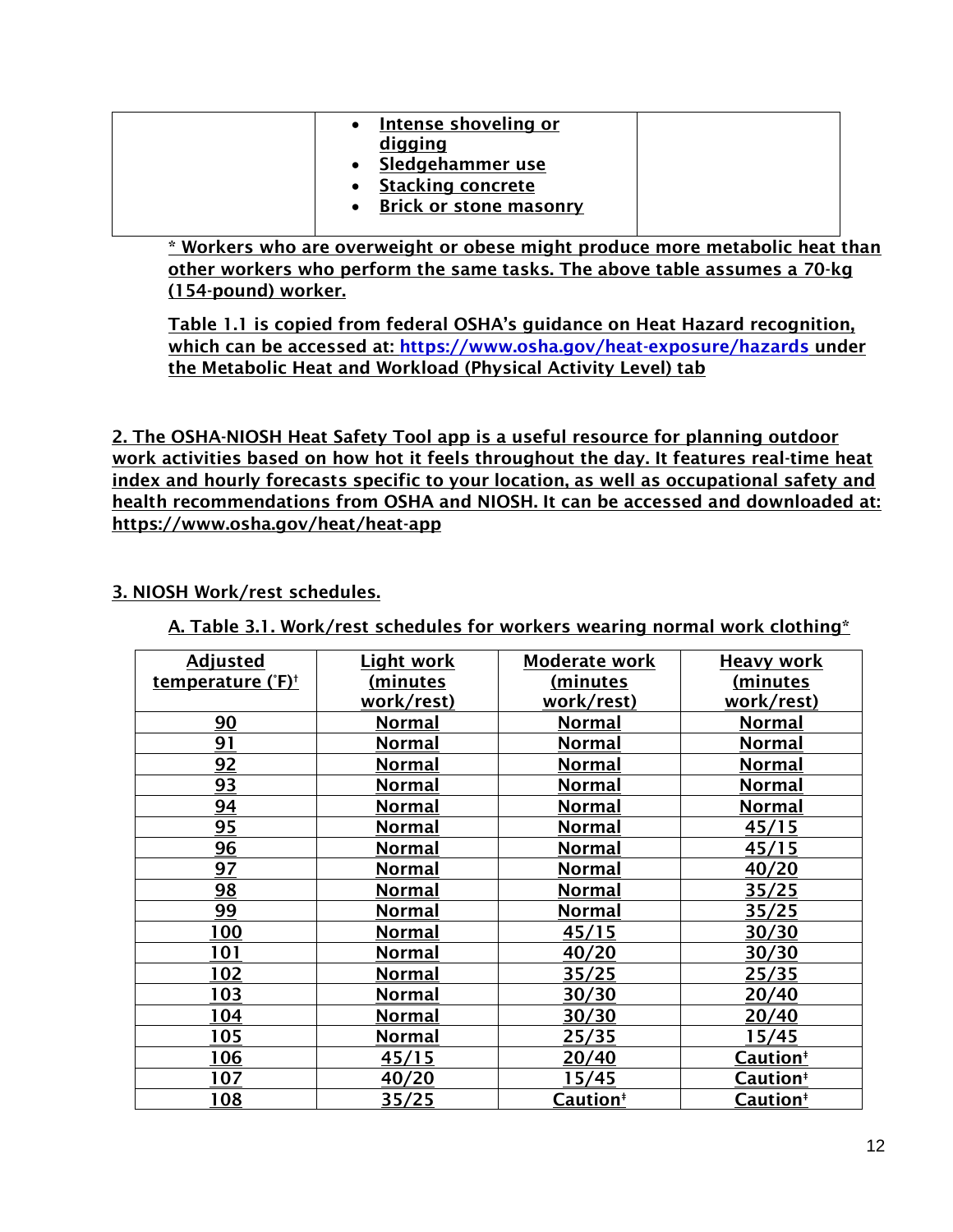|    | 30/30                | Caution <sup>#</sup> | Caution <sup>#</sup> |
|----|----------------------|----------------------|----------------------|
| 10 | 15/45                | Caution <sup>#</sup> | Caution <sup>#</sup> |
|    | Caution <sup>#</sup> | <b>Caution</b> #     | Caution <sup>#</sup> |
|    | Caution <sup>#</sup> | Caution <sup>#</sup> | Caution <sup>#</sup> |

\*With the assumption that workers are physically fit, well-rested, fully hydrated, under age 40, and have adequate water intake and that there is 30% RH [relative humidity] and natural ventilation with perceptible air movement.

†Note: Adjust the temperature reading as follows before going to the temperature column in the table: Full sun (no clouds): Add 13°

Partly cloudy/overcast: Add 7°

No shadows visible/work is in the shade or at night: no adjustment Per relative humidity: 10%: Subtract 8° 20%: Subtract 4° 30%: No adjustment 40%: Add 3° 50%: Add 6° 60%: Add 9°

‡High levels of heat stress; consider rescheduling activities.

Adapted from EPA [1993]

Table 3.1 above is copied from the following publication; see page 76 in NIOSH [2016*]. NIOSH criteria for a recommended standard: occupational exposure to heat and hot environments.* By Jacklitsch B, Williams WJ, Musolin K, Coca A, Kim J-H, Turner N. Cincinnati, OH: U.S. Department of Health and Human Services, Centers for Disease Control and Prevention, National Institute for Occupational Safety and Health, DHHS (NIOSH) Publication 2016-106.

B. Table 3.2 Work/rest schedules for those wearing chemical resistant suits.

|             |                | Light work    |                           |                | Moderate work  |                           |             | <b>Heavy work</b>    |                           |
|-------------|----------------|---------------|---------------------------|----------------|----------------|---------------------------|-------------|----------------------|---------------------------|
| <u>Air</u>  | <u>Full</u>    | <u>Partly</u> | $\underline{\mathsf{No}}$ | <u>Full</u>    | Partly         | $\underline{\mathsf{No}}$ | <u>Full</u> | <b>Partly</b>        | $\underline{\mathsf{No}}$ |
| <b>Temp</b> | <u>sun</u>     | <u>cloudy</u> | <u>sunt</u>               | <u>sun</u>     | <u>cloudy</u>  | <u>sun†</u>               | <u>sun</u>  | <u>cloudy</u>        | <u>sunt</u>               |
| <u>(F)</u>  |                |               |                           |                |                |                           |             |                      |                           |
| Z5          | <b>Normal</b>  | <b>Normal</b> | <b>Normal</b>             | Normal         | <b>Normal</b>  | <b>Normal</b>             | $35/25*$    | <b>Normal</b>        | <b>Normal</b>             |
| 80          | 30/30          | <b>Normal</b> | <b>Normal</b>             | 20/40          | <b>Normal</b>  | <b>Normal</b>             | 10/50       | 40/20                | <b>Normal</b>             |
| 85          | 15/45          | 40/20         | <b>Normal</b>             | 10/50          | 25/35          | <b>Normal</b>             | Caution     | 15/45                | 40/20                     |
|             |                |               |                           |                |                |                           | s           |                      |                           |
| 90          | <b>Caution</b> | 15/45         | 40/20                     | <b>Caution</b> | <b>Caution</b> | 25/35                     | <b>Stop</b> | Caution <sup>§</sup> | 15/45                     |
|             | S.             |               |                           | s              | s              |                           | work        |                      |                           |
| <u>95</u>   | <b>Stop</b>    | <b>Stop</b>   | 15/45                     | <b>Stop</b>    | <b>Stop</b>    | <b>Stop</b>               | <b>Stop</b> | <b>Stop</b>          | <b>Stop</b>               |
|             | work           | <u>work</u>   |                           | work           | <u>work</u>    | <u>work</u>               | <u>work</u> | <u>work</u>          | <u>work</u>               |

<u>\*With the assumption that workers are heat-acclimatized, under the age of 40,</u> physically fit, well-rested, fully hydrated, and wearing Tyvek coveralls, gloves, boots, and a respirator. Cooling vests may enable workers to work for longer periods. Adjustments must be made when additional protective gear is worn.

†No shadows are visible or work is in the shade or at night.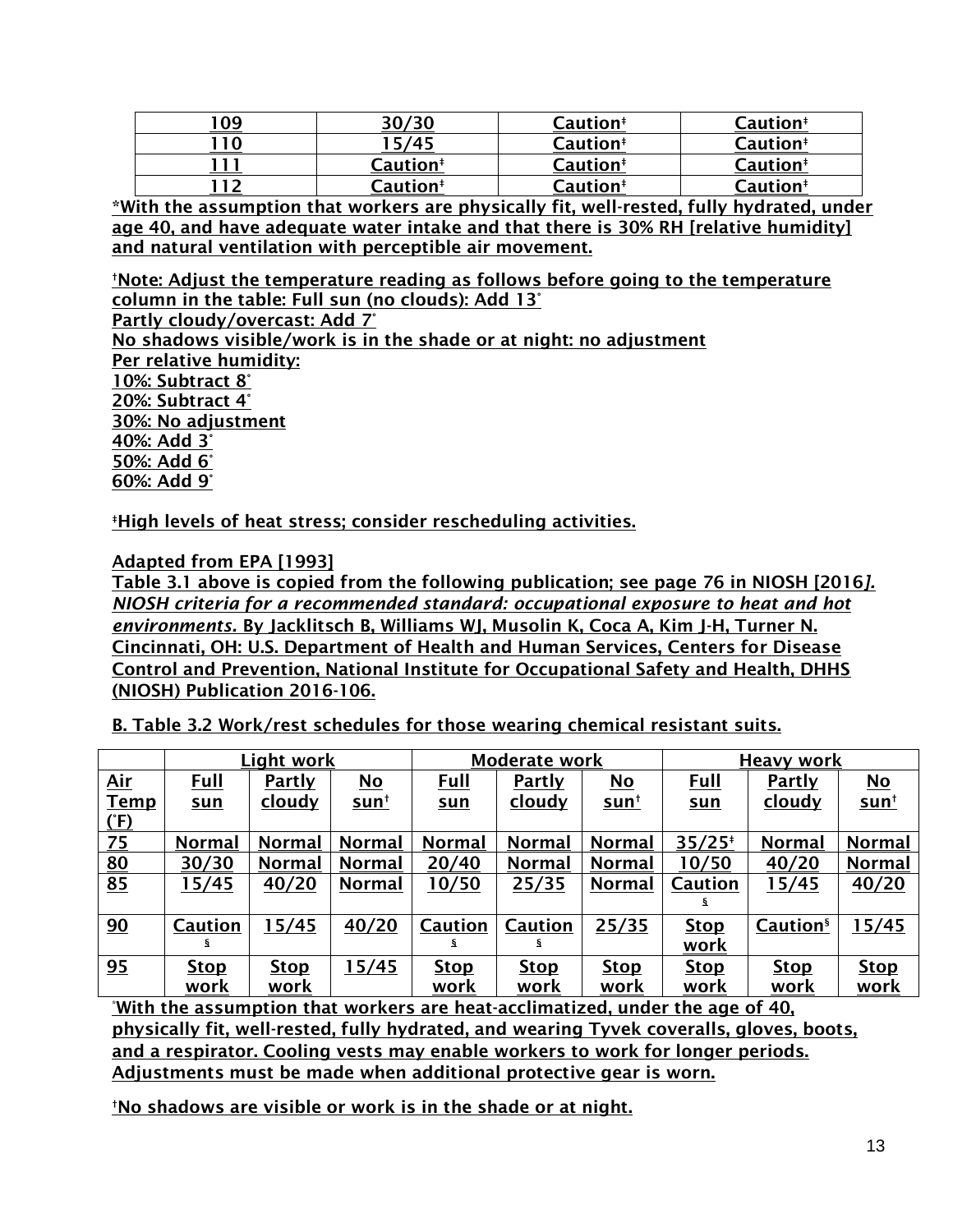## **<u>#35 minutes work and 25 minutes rest each hour.</u>**

**SHigh levels of heat stress; consider rescheduling activities.** 

## Adapted from EPA [1993]

Table 3.2 above is copied from the following publication; see page 77 in NIOSH [2016*]. NIOSH criteria for a recommended standard: occupational exposure to heat and hot environments.* By Jacklitsch B, Williams WJ, Musolin K, Coca A, Kim J-H, Turner N. Cincinnati, OH: U.S. Department of Health and Human Services, Centers for Disease Control and Prevention, National Institute for Occupational Safety and Health, DHHS (NIOSH) Publication 2016-106.

## 4. Acclimatization.

### Table 4.1 Acclimatization in workers

| <b>Topics</b>                      | <b>Additional information</b>                     |
|------------------------------------|---------------------------------------------------|
| <b>Disadvantages of</b>            | Readily show signs of heat                        |
| being unacclimatized               | stress when exposed to hot                        |
|                                    | environments.                                     |
|                                    | Difficulty replacing all of the<br>$\bullet$      |
|                                    | water lost in sweat.                              |
|                                    | <b>Failure to replace the water lost</b>          |
|                                    | will slow or prevent                              |
|                                    | acclimatization.                                  |
| <b>Benefits of acclimatization</b> | <b>Increased sweating efficiency</b><br>$\bullet$ |
|                                    | <u>(earlier onset of sweating,</u>                |
|                                    | greater sweat                                     |
|                                    | production, and reduced                           |
|                                    | electrolyte loss in sweat).                       |
|                                    | Stabilization of the circulation.                 |
|                                    | Work is performed with lower                      |
|                                    | core temperature and heart rate.                  |
|                                    | <b>Increased skin blood flow at a</b>             |
|                                    | given core temperature.                           |
| <b>Acclimatization plan</b>        | <b>Gradually increase exposure</b><br>$\bullet$   |
|                                    | time in hot environmental                         |
|                                    | conditions over a period of 7 to                  |
|                                    | 14 days.                                          |
|                                    | For new workers, the schedule                     |
|                                    | should be no more than 20% of                     |
|                                    | the usual duration of work in                     |
|                                    | the hot environment on day 1                      |
|                                    | and a no more than 20%                            |
|                                    | increase on each additional day.                  |
|                                    | For workers who have had                          |
|                                    | previous experience with the                      |
|                                    | ob, the acclimatization regimen                   |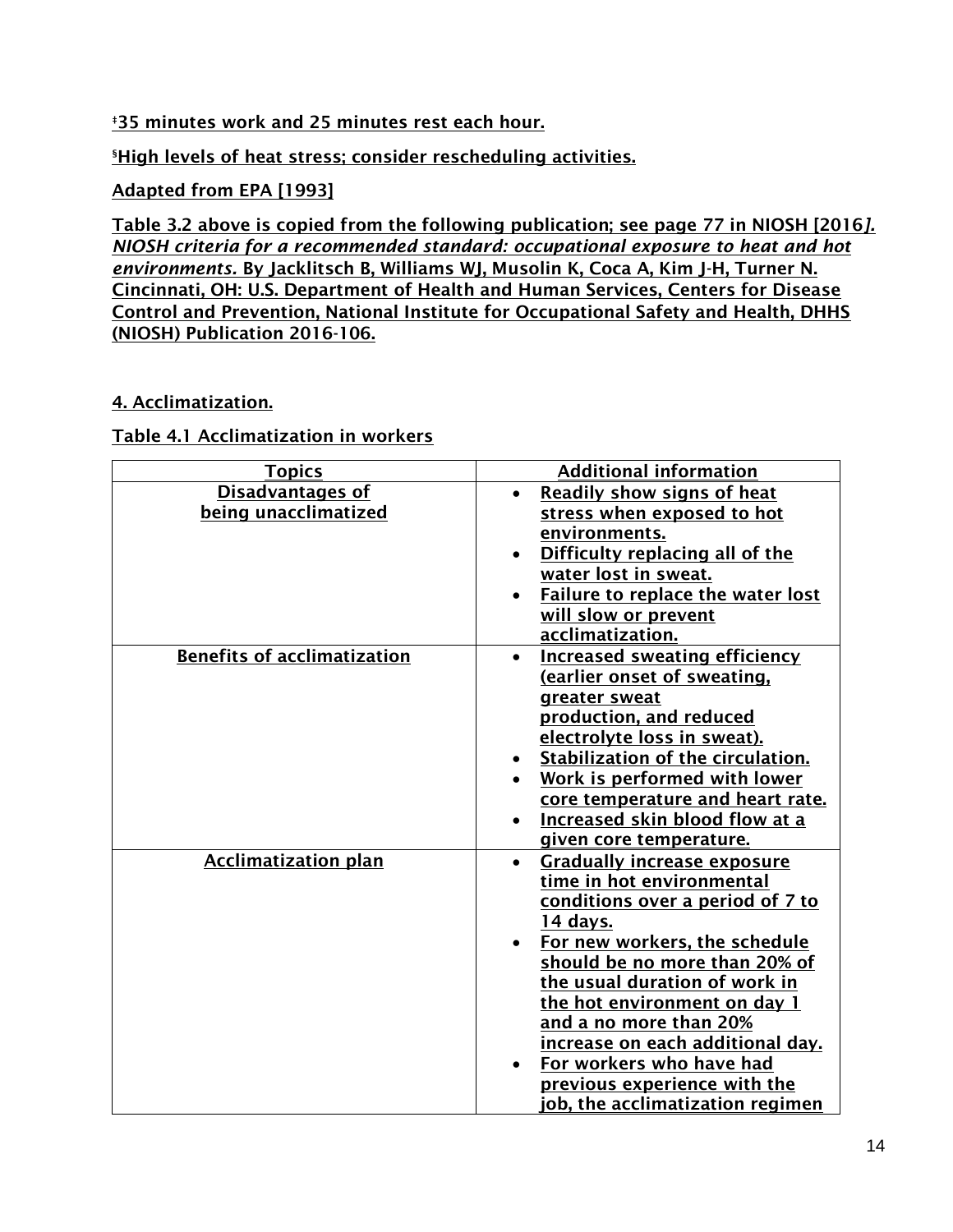|                                    | should be no more than 50% of<br>the usual duration of work in<br>the hot environment on day 1.<br>60% on day 2, 80% on day 3, and<br>100% on day 4.<br>The time required for non-<br>physically fit individuals to<br>develop acclimatization is about<br>50% greater than for the<br>physically fit.                                                                                                                                                                                                                                                                                                                                                                                               |
|------------------------------------|------------------------------------------------------------------------------------------------------------------------------------------------------------------------------------------------------------------------------------------------------------------------------------------------------------------------------------------------------------------------------------------------------------------------------------------------------------------------------------------------------------------------------------------------------------------------------------------------------------------------------------------------------------------------------------------------------|
| <b>Level of acclimatization</b>    | Relative to the initial level of<br>physical fitness and the total<br>heat stress experienced by the<br>individual.                                                                                                                                                                                                                                                                                                                                                                                                                                                                                                                                                                                  |
| <b>Maintaining acclimatization</b> | Can be maintained for a few<br>$\bullet$<br>days of non-heat exposure.<br>Absence from work in the heat<br>for a week or more results in a<br>significant loss in the beneficial<br>adaptations leading to an<br>increased likelihood of acute<br>dehydration, illness, or fatigue.<br>Can be regained in 2 to 3 days<br>upon return to a hot job.<br><b>Appears to be better maintained</b><br>by those who are physically fit.<br>Seasonal shifts in temperatures<br>may result in difficulties.<br>Working in hot, humid<br>environments provides adaptive<br>benefits that also apply in hot.<br>desert environments, and vice<br>versa.<br>Air conditioning will not affect<br>acclimatization. |

Adapted from [Moseley 1994; Armstrong and Stoppani 2002; DOD 2003; Casa et al. 2009; ACGIH 2014; OSHA-NIOSH 2011].

Table 4.1 above is copied from the following publication; see page 34. NIOSH [2016*]. NIOSH criteria for a recommended standard: occupational exposure to heat and hot environments.* By Jacklitsch B, Williams WJ, Musolin K, Coca A, Kim J-H, Turner N. Cincinnati, OH: U.S. Department of Health and Human Services, Centers for Disease Control and Prevention, National Institute for Occupational Safety and Health, DHHS (NIOSH) Publication 2016-106.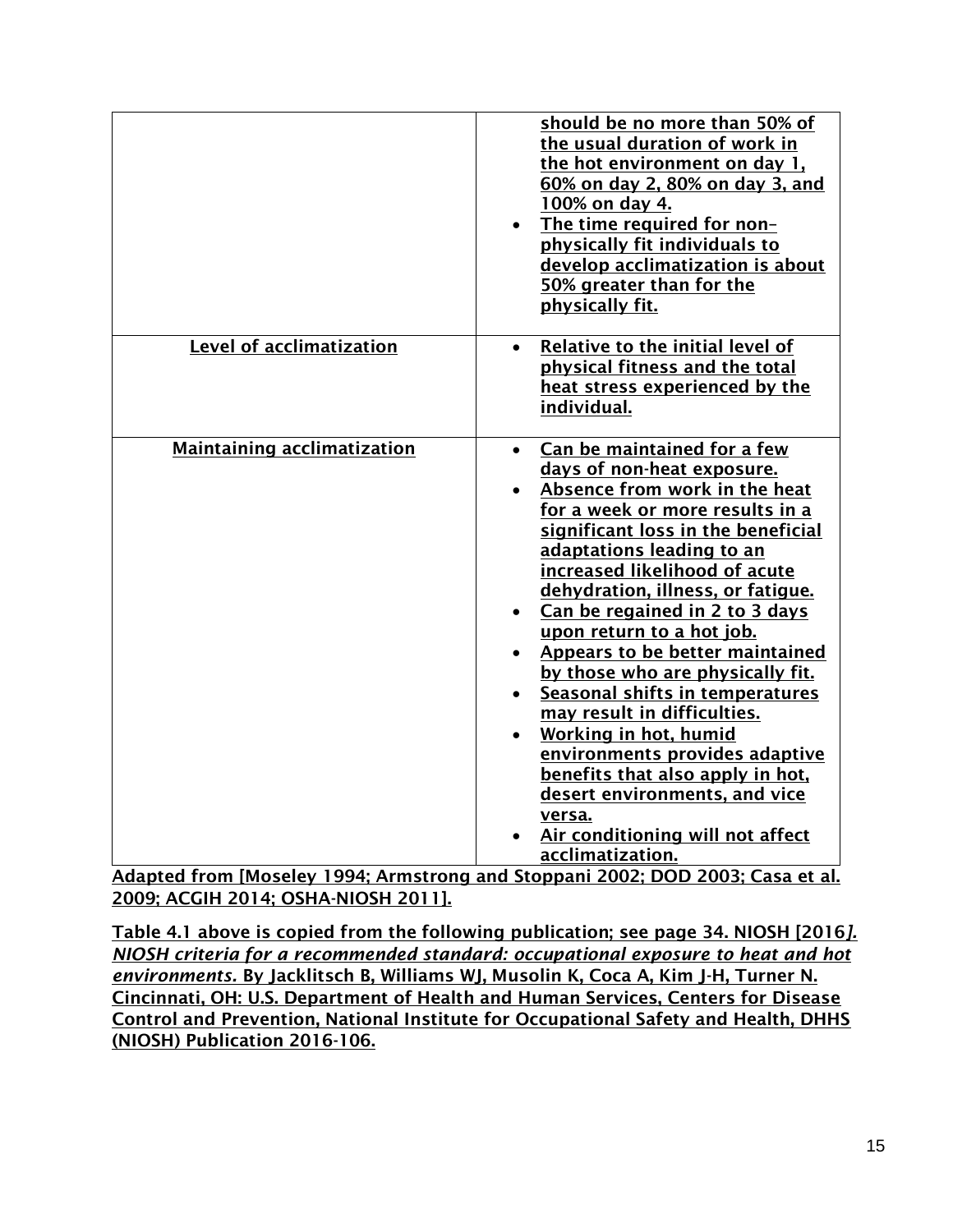### 5. Clothing adjustment factors.

| Table 5.1 Clothing adjustment factors exist for various types of clothing. |  |
|----------------------------------------------------------------------------|--|
|----------------------------------------------------------------------------|--|

|                             | Clothing adjustment factors (°C-WBGT) |      |  |
|-----------------------------|---------------------------------------|------|--|
| <b>Clothing</b>             | <b>Previous</b>                       | 2006 |  |
| <b>Work clothing</b>        |                                       |      |  |
| (baseline)                  |                                       |      |  |
| <b>Cloth coveralls</b>      | 3.5                                   |      |  |
| Double-layer cloth          |                                       | 3    |  |
| clothing                    |                                       |      |  |
| <b>Spunbound melt-blown</b> |                                       | 0.5  |  |
| synthetic (SMS)             |                                       |      |  |
| coveralls                   |                                       |      |  |
| <b>Polyolefin coveralls</b> |                                       |      |  |
| Limited-use vapor-          |                                       |      |  |
| barrier coveralls           |                                       |      |  |

Adapted from Bernard TE, Threshold Limit Values for Physical Agents Committee, ACGIH [2014].

Table 5.1 above is copied from the following publication; see page 19. NIOSH [2016*]. NIOSH criteria for a recommended standard: occupational exposure to heat and hot environments.* By Jacklitsch B, Williams WJ, Musolin K, Coca A, Kim J-H, Turner N. Cincinnati, OH: U.S. Department of Health and Human Services, Centers for Disease Control and Prevention, National Institute for Occupational Safety and Health, DHHS (NIOSH) Publication 2016-106.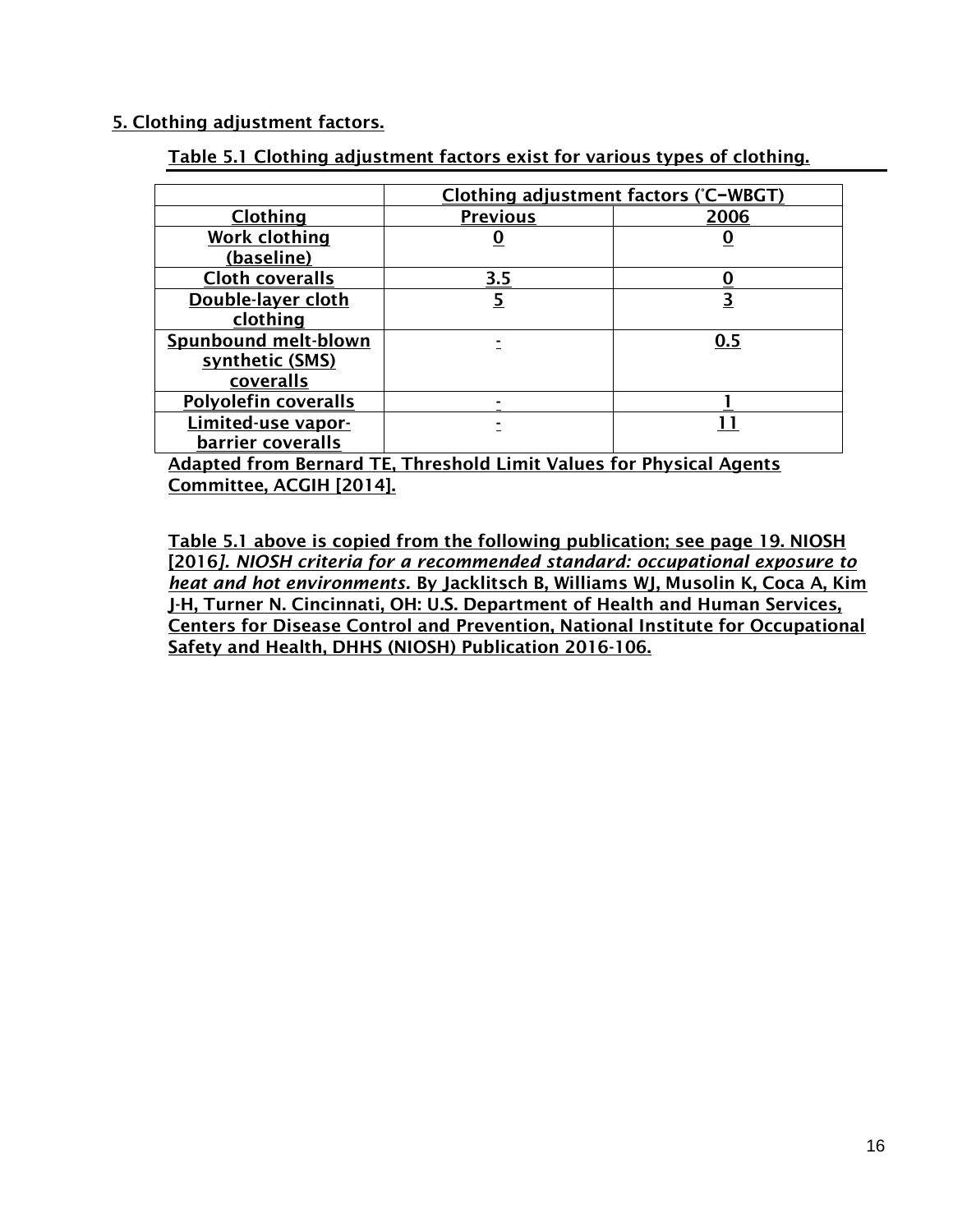## Heat Illness Prevention OAR 437-004-1131

(1) Scope and application. This standard applies whenever an employee performs work activities, whether in indoor or outdoor environments, where the heat index (apparent temperature) equals or exceeds 80 degrees Fahrenheit.

Note: When another applicable standard addresses other hazards that may be present, employers must comply with the requirements of that standard and this standard. Where the requirements of one standard are more protective than another for the same hazard, employers must follow the requirements that provide the higher level of employee protection.

(a) The following workplaces and operations are exempt from the requirements of this standard.

(A) Incidental heat exposures where an employee is not required to perform work activities for more than 15 minutes in any sixty-minute period.

(B) Exposures to heat generated from the work process – such as occurs in bakeries – is not subject to this standard. In such cases, employers must follow the requirements of OAR 437-002-0144(2).

(C) All emergency operations that are directly involved in the protection of life or property, or the restoration of essential services, such as evacuation, rescue, medical, structural firefighting, law enforcement, utilities, and communications, when employees are engaged in those operations.

(D) Buildings and structures that have a mechanical ventilation system that keeps the heat index below 80 degrees Fahrenheit.

(b) The following workplaces and operations are partially exempt from certain requirements of this standard.

(A) Employers whose employees perform either "rest" or "light" workloads, as defined in Table 1.1 of Appendix A: Mandatory Information for Heat Illness Prevention, are exempt from the requirements of sections (3) through (10) only when the heat index is less than 90 degrees Fahrenheit.

(B) Associated support activities for wildland firefighters, such as fire camp services and fire management, are exempt only from the requirements of section (7).

(C) Employees who work from home are subject only to the training requirements in sections (9) and (10).

## (2) Definitions.

(a) Acclimatization - Temporary adaptation of the body to work in the heat that occurs gradually when a person is exposed to it. Acclimatization peaks in most people within seven to fourteen days of regular work for at least two hours per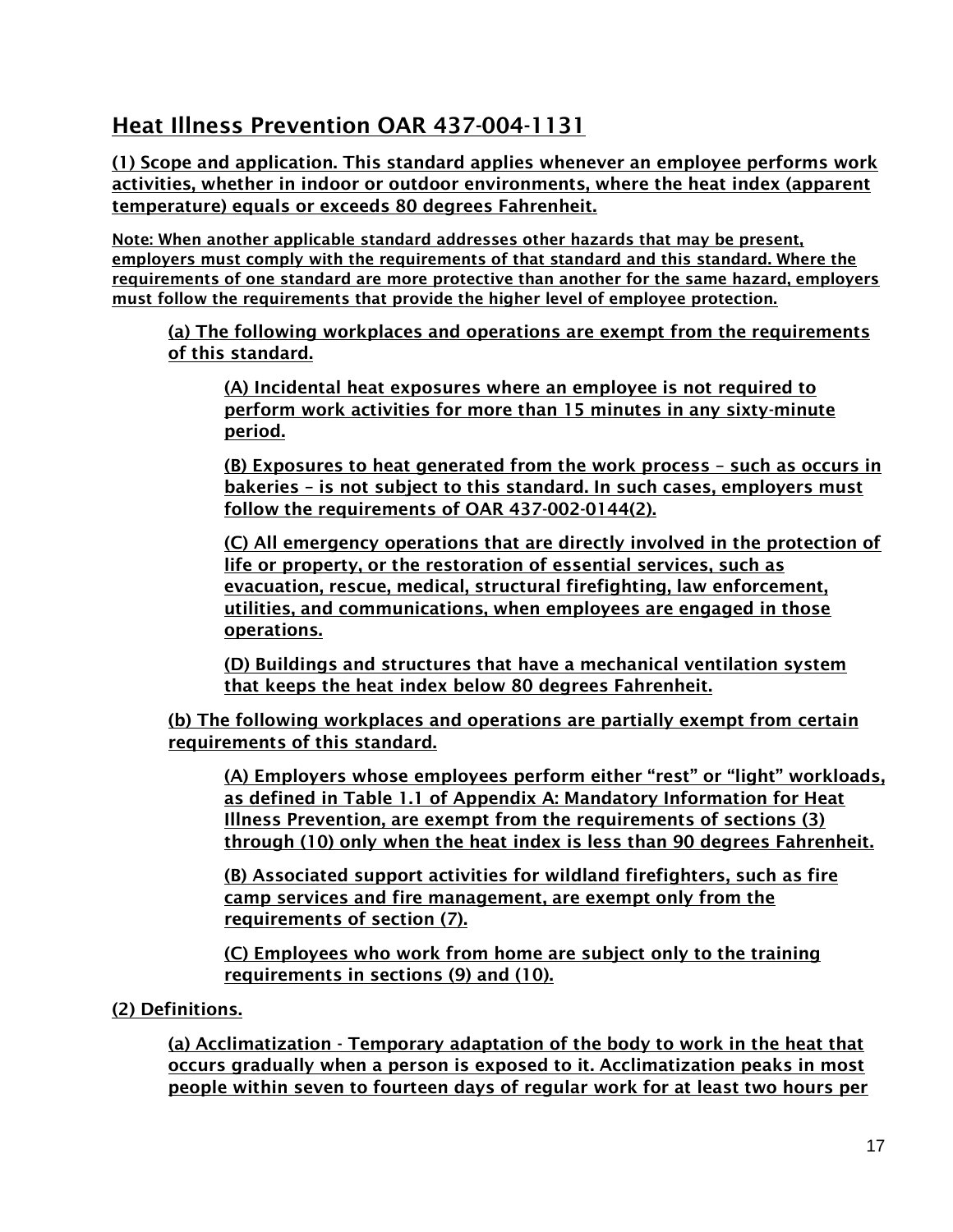day in the heat. This time frame applies to fit individuals with no underlying medical conditions.

(b) Drinking water - Potable water that is suitable to drink and that is cool (66  $\textdegree$ F) – 77 °F) or cold (35 °F – 65 °F).

(c) Heat Illnesses - Medical conditions resulting from the body's inability to cope with a particular heat load, and includes heat cramps, heat exhaustion, heat syncope, and heat stroke.

(d) Shade - Blockage of direct sunlight is shade. One indicator that blockage is sufficient is when objects do not cast a shadow in the area of blocked sunlight. Shade is not sufficient when heat in the area of shade defeats the purpose of shade, which is to allow the body to cool. For example, a car sitting in the sun does not provide acceptable shade to a person inside it, unless the car is running with working air conditioning. Shade may be provided by any natural or artificial means that does not expose employees to unsafe or unhealthy conditions, and that does not deter or discourage access or use.

(e) Temperature-controlled environment – an indoor setting where the temperature is maintained with a mechanical cooling system.

(3) Access to shade. Establish and maintain one or more shade areas that are immediately and readily available to exposed employees that are outdoors when the heat index in the work area equals or exceeds 80 degrees Fahrenheit. The shade areas must meet the following criteria:

(a) The shade area must either be open to the outside air (at least three open sides) or provide mechanical ventilation for cooling.

(b) The amount of shade present must be at least enough to accommodate the number of employees on recovery or rest period, so that they can sit in a normal posture fully in the shade. Employees must remove any PPE that retains heat, such as chemical resistant suits, during recovery and rest periods.

(c) The shade must be located as close as practical to the areas where employees are working.

(d) Shade present during meal periods must be large enough to accommodate the number of employees on the meal period that remain onsite.

(e) If trees or other vegetation are used to provide shade, such as in orchards or forests, the thickness and shape of the shaded area must provide sufficient shadow to protect employees.

Exception: When the employer can demonstrate that providing access to shade is not safe or it interferes with the ability of employers and employees to complete the necessary work in a particular situation, for example, during high winds or when an employee is walking through range land, employers must identify and implement alternative cooling measures that provide equivalent protection such as providing cooling vests (either with fans or ice packs), water-dampened cotton clothing, or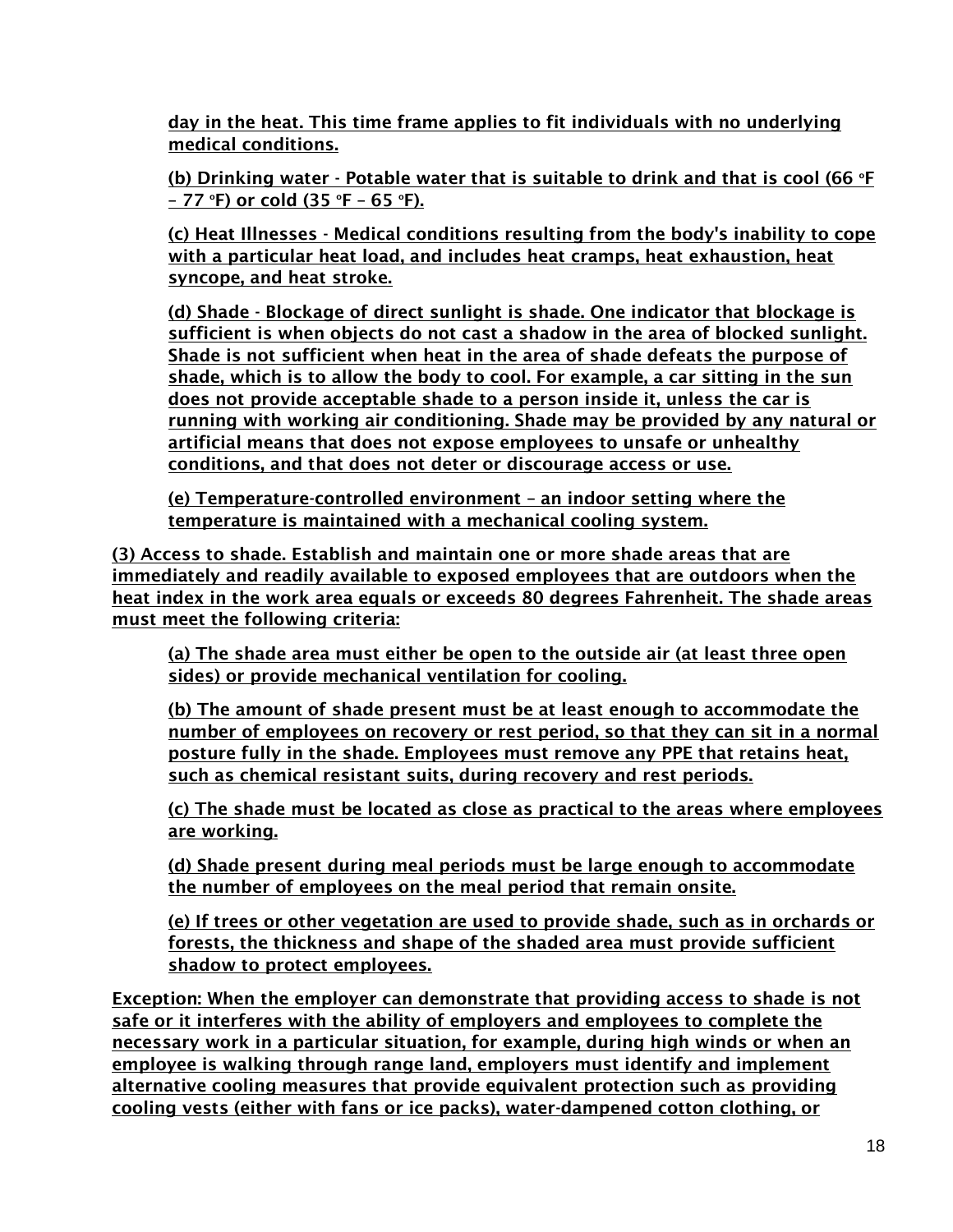similar effective measures. The Heat Illness Prevention Plan under section (8) must include the use, care, and maintenance of the alternative cooling methods, in writing.

(4) Drinking water. Ensure that a sufficient supply of drinking water is immediately and readily available to exposed employees at all times, at no cost, when the heat index in the work area equals or exceeds 80 degrees Fahrenheit.

(a) Supplied drinking water must be either cool or cold, see subsection (2)(b).

(b) Supply each employee with enough drinking water to enable them to consume up to 32 ounces per hour. Employers are not required to supply the entire quantity of drinking water needed for all employees on a full shift at the beginning of the shift. Employers may begin the shift with smaller quantities of drinking water when effective procedures are established to replenish the water consumed during the shift.

(c) Employees must have ample opportunity to drink water required under this section.

Note: Drinking water packaged as a consumer product and electrolyte-replenishing beverages that do not contain caffeine (for example, sports drinks) are acceptable substitutes, but should not completely replace required water supplies.

(5) High-heat practices. When engineering controls (such as fans or air conditioning) and administrative controls (such as scheduling work during the cooler part of the day or limiting an employee's exposure) do not reduce an employee's exposure to a heat index of less than 90 degrees Fahrenheit, implement and maintain high-heat practices and procedures by following subsections (5)(a) through (e) below.

(a) Communication must occur in a language and vocabulary readily understood by all employees, by voice, electronic, or other equally-effective means, so that employees at the worksite can contact a supervisor at any time, when necessary. An electronic device, such as a cell phone, may be used for this purpose only if reception in the area is constant and reliable.

(b) Implement one or more of the following to promptly identify any employee suspected of experiencing heat-related illness:

(A) Regular communication with employees working alone, such as by radio, cellular phone, or other alternative means;

(B) Create a mandatory buddy system; or

(C) Implement other equally-effective means of observation or communication.

(c) Designate and equip one or more employees at each worksite as authorized to call for emergency medical services, and allow other employees to call for emergency services when designated employees are not immediately available; such a practice supplements existing requirement to ensure that emergency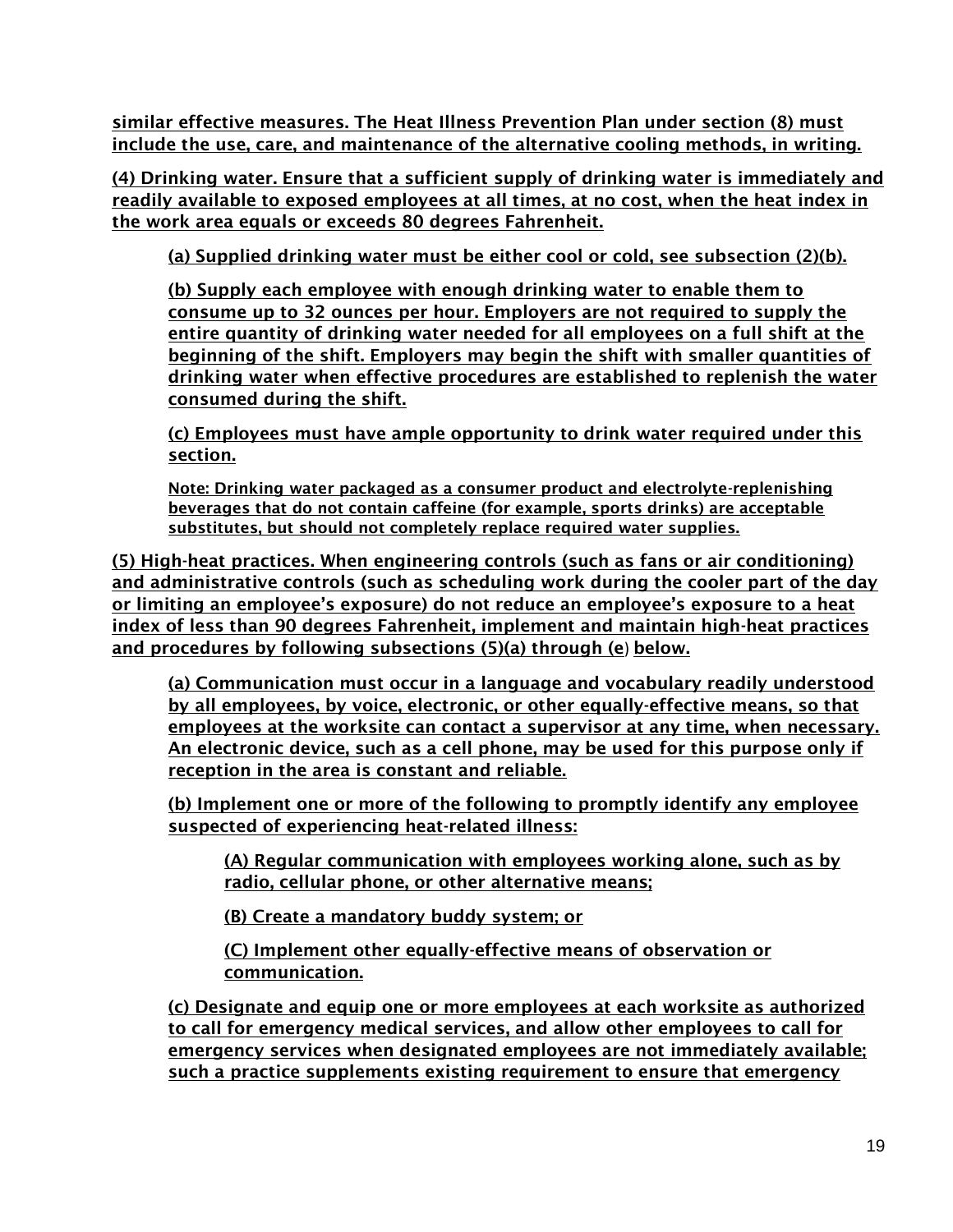medical care is immediately available in all workplaces, as required by OAR 437- 004-1305(4).

(d) When employees work in buildings and structures that do not have a mechanical ventilation system, employers must:

(A) Directly measure the temperature and humidity in these places at the same time and location when occupied by employees to determine the current indoor heat index;

(B) Use the National Institute for Occupational Safety and Health's (NIOSH) Heat Safety Tool app to determine the heat index outside of the building or structure and assume that it is the same inside (See section 2 in Appendix A: Mandatory Information for Heat Illness Prevention); or

(C) If the structure is designed or otherwise known to be affected by outdoor humidity, for example, hoop houses and greenhouses in nursery operations, the employer must measure and use the actual humidity inside the structure.

(e) Develop and implement a written heat illness prevention rest break schedule that protects employees exposed to a heat index equal to or greater than 90 degrees Fahrenheit. Employers must choose and implement only one of the three options; choose either (A), (B), or (C) as described below.

Note: The purpose of the heat illness prevention rest breaks is to allow the body to cool down and recover from working when the heat index equals or is greater than 90 degrees Fahrenheit.

Note: Option (A) allows an employer to implement a self-designed schedule by building on a minimum rest break schedule using four specified elements. Option (B) allows an employer to implement a schedule by using an example heat illness prevention plan designed by NIOSH. Option (C) allows an employer to implement a schedule by using a simplified schedule designed by Oregon OSHA and based on a high-heat scenario in the NIOSH plan.

(A) Employer-designed heat illness prevention rest break schedule: Implement a written employer-specific, heat illness prevention rest break schedule using the minimum rest break durations and intervals in Table 1. Employers must protect employees from heat illness by integrating the elements in subsections (i) through (iv) into to their heat illness prevention rest break schedule, which may increase the duration or interval of the rest break beyond the minimum requirements to be protective.

- (i) The effect of personal protective equipment (PPE) on the body's ability to retain heat;
- (ii) The effect of the type of work clothing on the body's ability to retain heat;
- (iii) Relative humidity, whether work activities are indoors or outdoors; and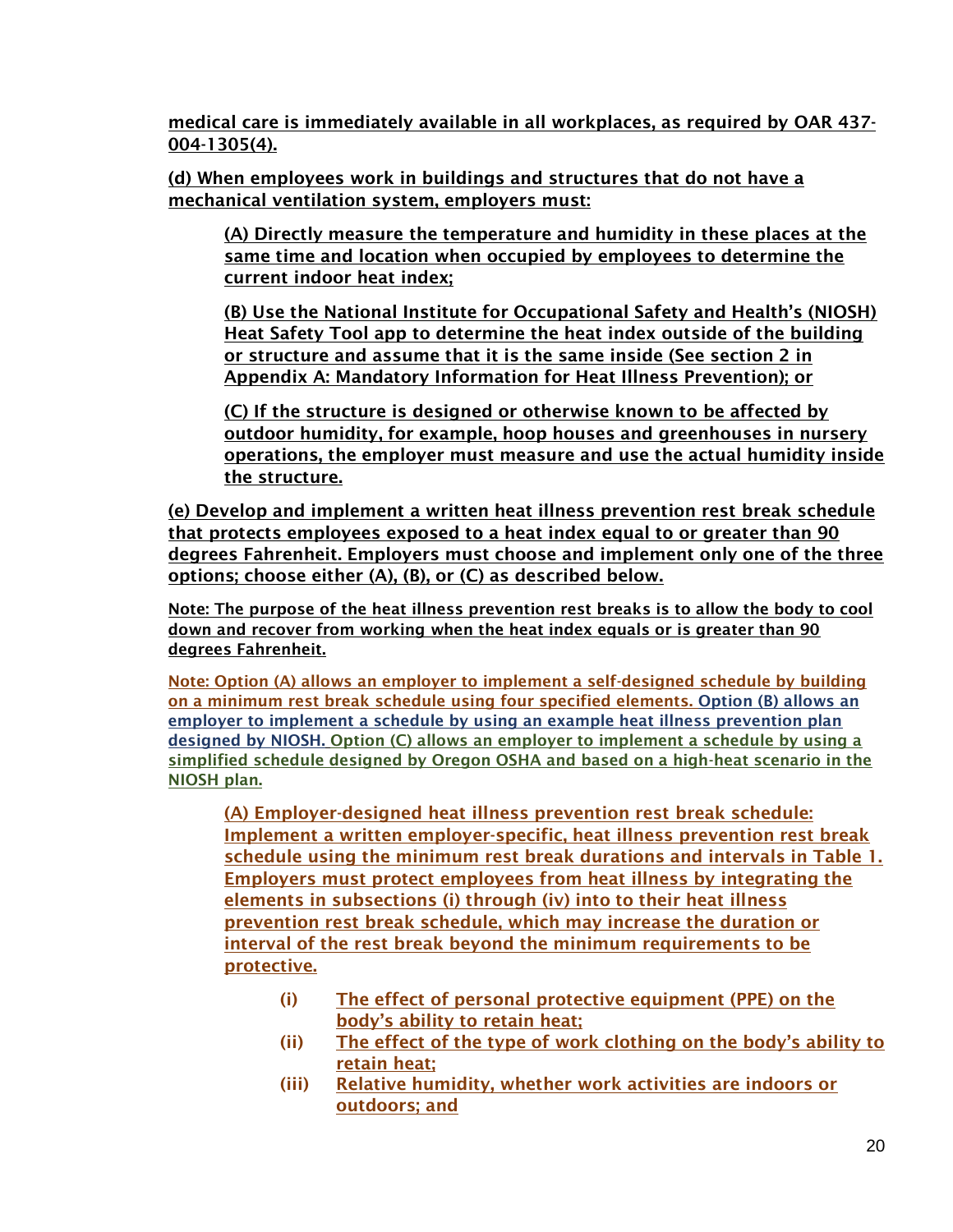(iv) The intensity of the work being performed.

Note: Employers should consider the effect of exposure to direct sunlight when developing employer-specific heat illness prevention rest break schedule.

Table 1. Minimum employer-designed heat illness prevention rest break schedule, upon which subsections (i) through iv) must be applied:

| Heat index (°F) | <b>Rest break durations and</b><br>intervals |
|-----------------|----------------------------------------------|
| 90 or greater   | 10 minutes every two<br>hours                |
| 100 or greater  | 15 minutes every hour                        |

(B) NIOSH work/rest schedule: Implement a written heat illness prevention rest break schedule using the information found in section 3 of Appendix A: Mandatory Information for Heat Illness Prevention based on NIOSH recommendations.

Note: The NIOSH work/rest schedule uses unadjusted ambient temperatures (in degrees Fahrenheit), and employers must follow the instructions underneath Table 3.1 in Appendix A: Mandatory Information for Heat Illness Prevention. Employers must be aware that different work/rest schedules exist for those wearing chemical-resistant suits; see Table 3.2 in Appendix A: Mandatory Information for Heat Illness Prevention.

(C) Simplified heat illness prevention rest break schedule: Implement a written simplified heat illness prevention rest break schedule using Table 2.

Table 2. Minimum simplified rest break schedule:

| Heat index $(° F)$ | <b>Rest break durations and</b><br>intervals |
|--------------------|----------------------------------------------|
| 90 or greater      | 10 minutes every two hours                   |
| 95 or greater      | 20 minutes every hour                        |
| 100 or greater     | 30 minutes every hour                        |
| 105 or greater     | 40 minutes every hour                        |

Note: The Table 2 heat illness prevention rest break schedule is only required during the specified heat index.

(f) The heat illness prevention rest breaks under subsection (5)(e) are only required during the specified heat index, and may be provided concurrently with any other meal or rest period required by policy, rule or law – if the timing of the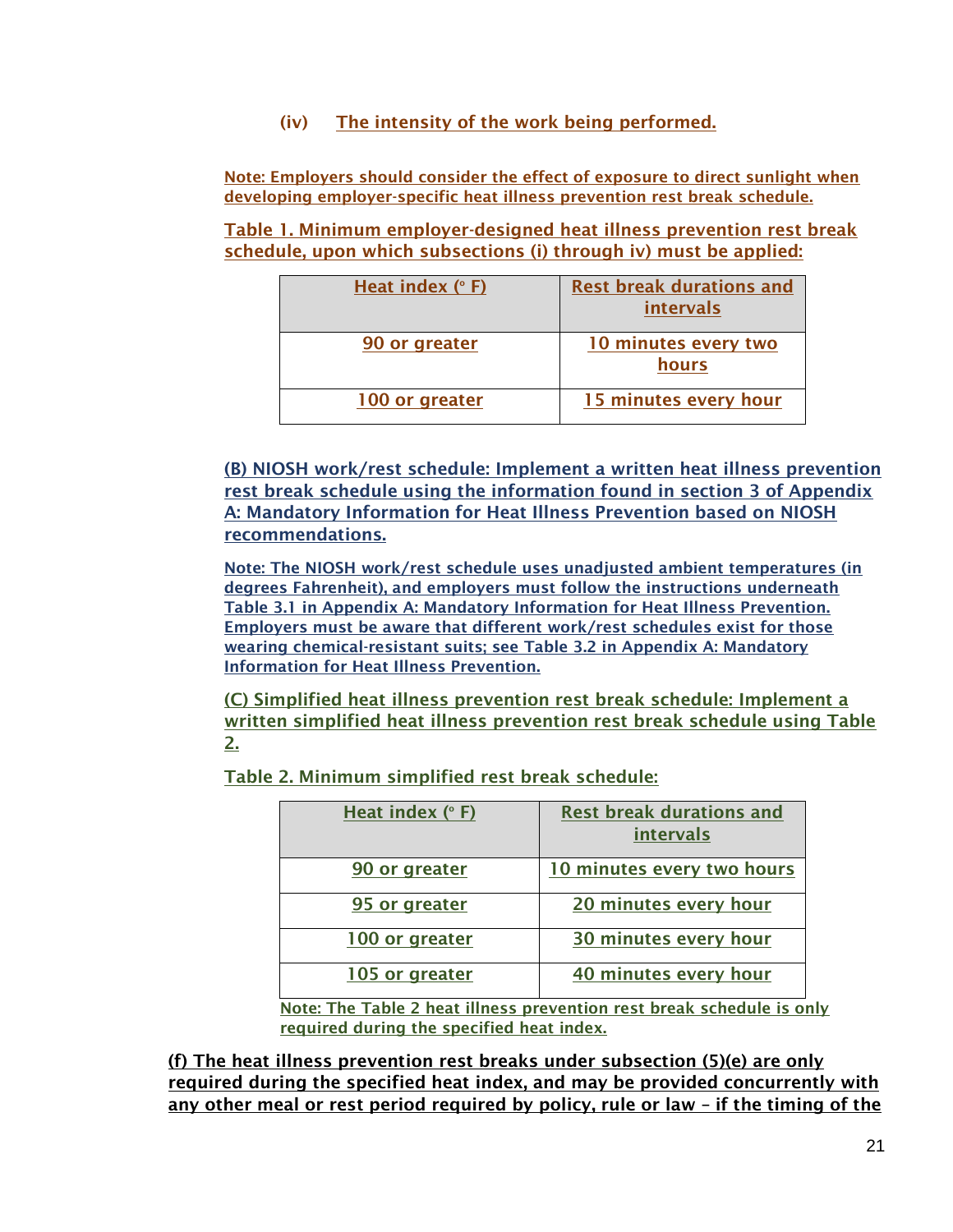preventative rest break coincides with the otherwise required meal or rest period. However, the heat illness prevention rest break must be calculated using only the time spent in the shade and when employees are not performing work other than "rest" or "light" work. The requirement for heat illness prevention rest breaks does not prohibit "rest" or "light" work-related activities conducted in a temperature-controlled environment, such as paperwork, at the discretion of the employee.

(g) Except when the heat illness prevention rest breaks coincide with the existing unpaid meal break, the heat illness prevention rest break is a work assignment. Heat illness prevention rest breaks are only required during the time of the shift that the heat index equals or exceeds 90 degrees Fahrenheit.

(6) Emergency medical plan. The employer's Emergency Medical Plan must address employee exposure to excessive heat, in accordance with OAR 437-004-1305(4). These plans must address the types medical situations that employees could encounter, including those conditions relating to excessive heat exposure.

(7) Acclimatization plan. Develop and implement an acclimatization plan and procedures in writing. Employers must choose between two options, either (a) or (b) as described below, and implement the chosen plan.

(a) Employer-designed acclimatization plan option: Employers who develop their own acclimatization plan must integrate and implement the following factors into their program:

(A) Acclimated and unacclimated workers;

(B) The effects of clothing and personal protective equipment on adding to the heat burden of workers;

(C) The personal and environmental risk factors that put workers at a higher risk of heat-related illness;

(D) Re-acclimatizing workers as necessary, either due to changes in the weather or a worker spending more than seven days away from the job; and

(E) The use and maintenance of auxiliary cooling systems such as watercooled garments, air-cooled garments, cooling vests, and wetted overgarments.

(b) NIOSH acclimatization plan option: Employers that choose not to develop their own acclimatization plan must follow the acclimatization plan developed by the Centers for Disease Control and Prevention and NIOSH; see section 4, Appendix A: Mandatory Information for Heat Illness Prevention.

Note: Based upon the variable weather patterns across the state, Oregon OSHA recognizes that there is no "one-size-fits-all" acclimatization plan. Employers should be aware that acclimatization to heat takes longer for unfit individuals compared to fit individuals.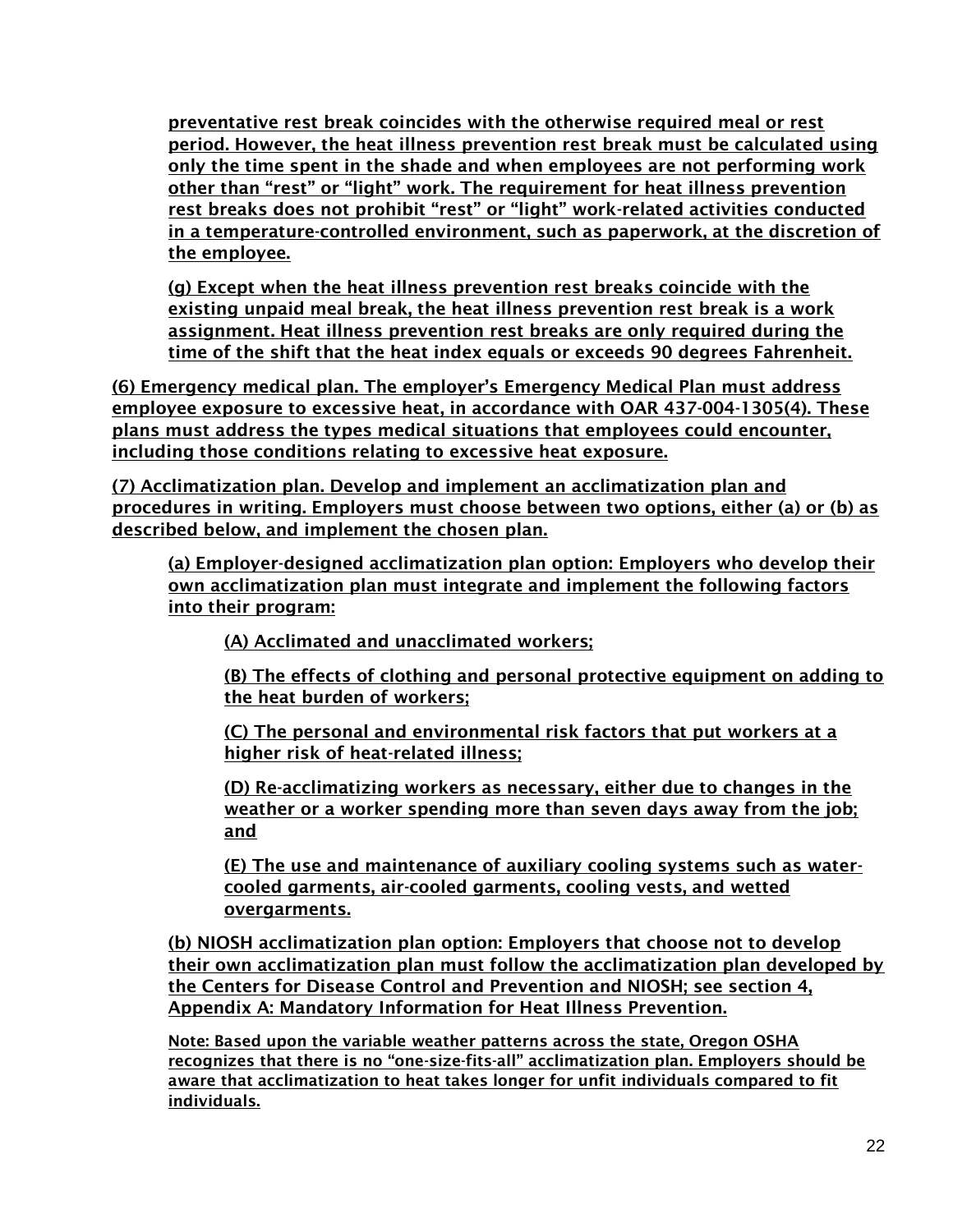Note: Employers should consider the effect of exposure to direct sunlight when developing their acclimatization plan.

(8) Heat illness prevention plan. Develop, implement, and maintain an effective heat illness prevention plan in writing. The plan must be made available at the worksite to employees and to Oregon OSHA upon request. The plan must contain at least the following information:

(a) How employees will be trained on the hazards of heat exposure and the necessary steps to prevent heat-related illnesses;

(b) How to recognize the symptoms of dehydration, and how to respond to suspected heat-related illnesses in others;

(c) How sufficient amounts of cool, potable water in work areas will be provided;

(d) How employees will be provided frequent opportunities and encouragement to stay hydrated by drinking water;

(e) How employees will be provided sufficient space to rest in a shaded area or cool climate-controlled area, and where heat-affected employees may cool off and recover when signs and symptoms of heat-related illnesses are recognized;

(f) How the employer will implement the heat illness prevention rest break schedule when necessary to keep employees safe; and

(g) How the employer will implement heat acclimatization procedures for new employees or employees returning to work from extended absences of seven or more days.

(9) Supervisor and employee training. Provide heat illness prevention training to all employees, including new employees, supervisory and non-supervisory employees in a language and vocabulary readily understood, and in a manner that facilitates employee feedback. Such training must be provided annually before employees begin work that should reasonably be anticipated to expose them to the risk of heat illness, and include at least the following:

(a) The environmental and personal risk factors (for example, chronic obstructive pulmonary disease, asthma, kidney disease, obesity, etc.) for heat illness that may limit an individual's tolerance to excessive heat, as well as the added burden of heat load on the body caused by exertion, clothing (See section 5 in Appendix A: Mandatory Information for Heat Illness Prevention), and personal protective equipment;

(b) The employer's procedures for complying with the requirements of this standard, including, but not limited to, the employer's responsibility to provide water, heat index information (including the risks to experiencing a heat-related illness), shade, preventative rest breaks, and access to first aid, as well as how employees can exercise their rights under this standard without fear of retaliation;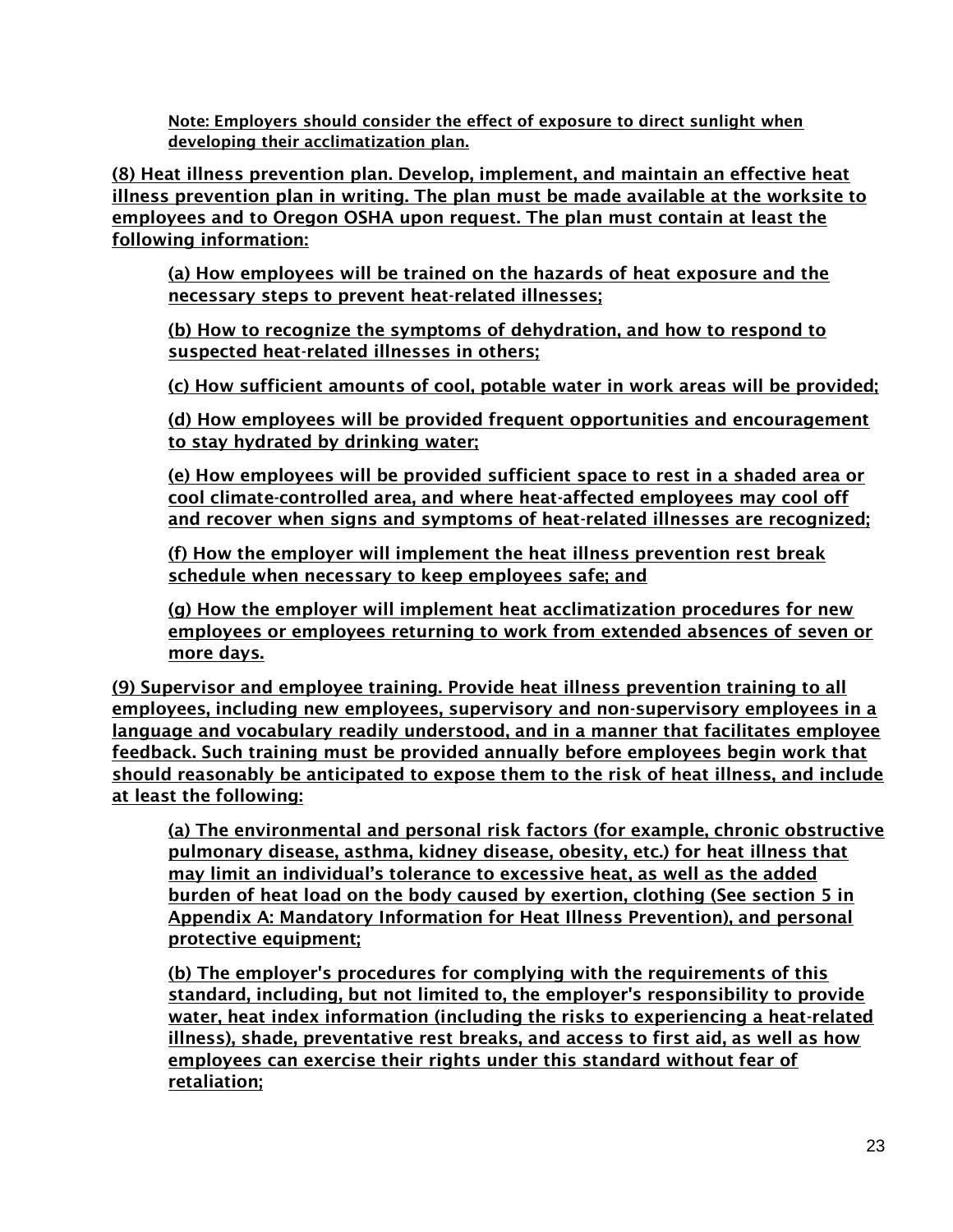(c) The importance of frequent consumption of small quantities of water, up to 32 ounces per hour, when the work environment is hot and employees are likely to be sweating more than usual in the performance of their duties;

(d) The concept, importance, and methods of the acclimatization plan pursuant to the employer's procedures under section (8);

(e) The different types of heat illness, the common signs and symptoms of heat illness, and the appropriate first aid and emergency response to the different types of heat illness, including how heat illness may progress quickly from mild signs and symptoms to a serious and life-threatening condition;

(f) The importance for employees to immediately report to the employer, directly or through the employee's supervisor, signs and symptoms of heat illness in themselves or in others; and

(g) The effects of nonoccupational factors (drugs, alcohol, obesity, etc.) on tolerance to occupational heat stress.

(10) Training documentation. Verify compliance with section (9) by preparing and maintaining written or electronic training records that can be provided to Oregon OSHA upon request. Such records must contain the name or identification of each employee trained, the date(s) of the training, and the name of the person who conducted the training. The most recent annual training record for each affected employee must be maintained.

Statutory/Other Authority: ORS 654.025(2), 654.035 & 656.726(4) Statutes Implemented: ORS 654.001 through 654.295 History: OSHA 3-2022, adopt filed 05/09/2022, effective 06/15/2022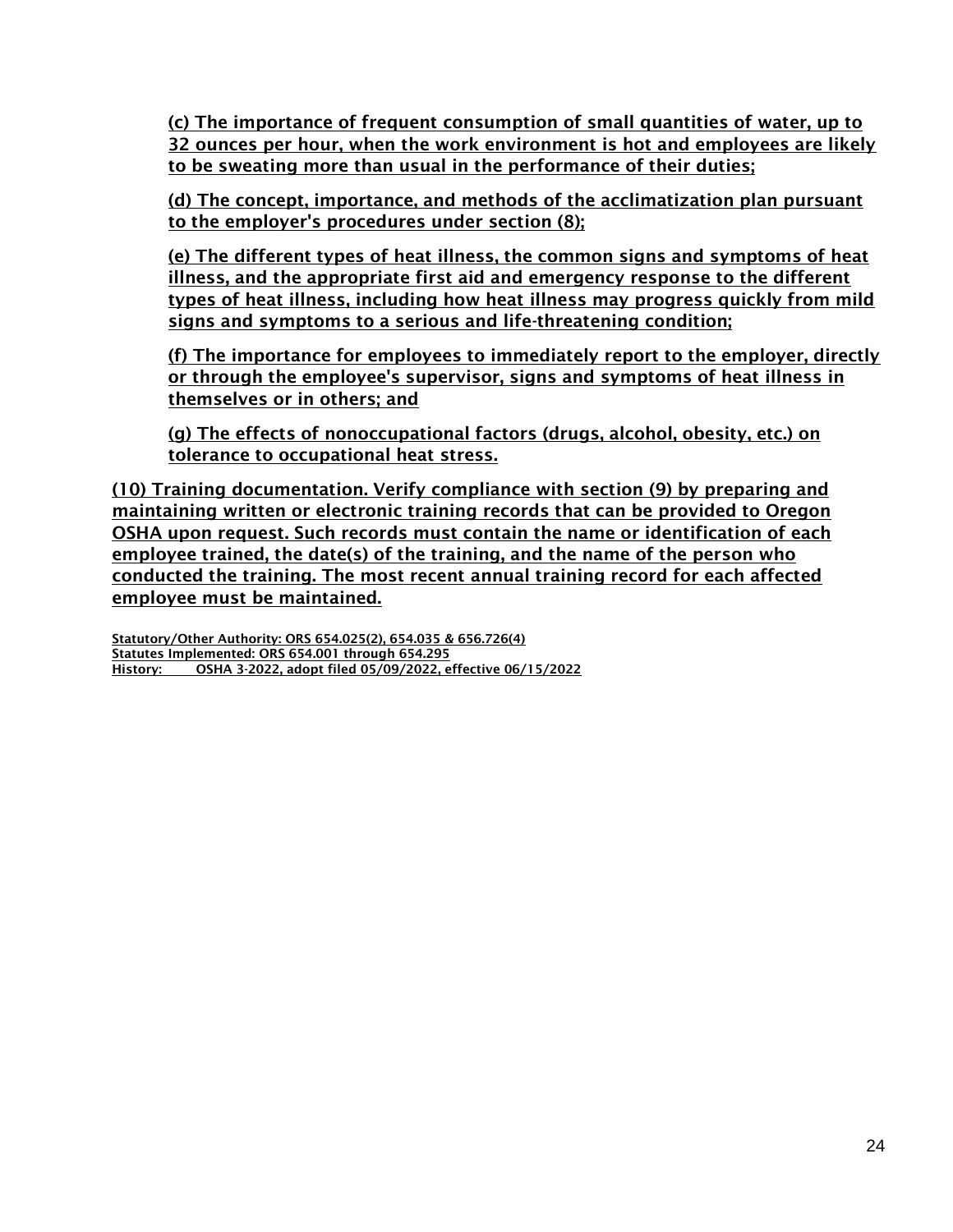# OAR 437-004-1131

## Appendix A: Mandatory Information for Heat Illness Prevention

To protect the health and safety of employees from heat-related illnesses, employers should consider using the resources in this appendix. Please note that some resources may use temperatures in Celsius instead of Fahrenheit. To convert to degrees Fahrenheit, use this formula: Fahrenheit ( $F$ ) = (Celsius x 1.8) + 32

1. Most heat-related illnesses affect workers who do strenuous physical activity. When workers engage in intense work, their bodies create heat. This "metabolic" heat combines with environmental heat (from temperature, sunlight, humidity, etc.) so workers' core temperature can rise to dangerous levels. To prevent a hazardous combination of environmental and metabolic heat, employers should be aware of workers' activity level.

Workload can be classified as rest, light, moderate, heavy, or very heavy.

- Light: Sitting or standing with minimal arm and leg work.
- **Moderate: Continuous modest intensity, such as light pushing/pulling or normal** walking.
- **EXECT:** Heavy: Intense upper body work such as carrying loads or sawing.
- Very heavy: Intense activity at an almost maximum pace.

| Level of Workload /        | <b>Examples</b>                               | <b>Metabolic Rate in</b> |
|----------------------------|-----------------------------------------------|--------------------------|
| <b>Physical Activity</b> * |                                               | Watts, "typical"         |
|                            |                                               | recognizing that         |
|                            |                                               | different ways of        |
|                            |                                               | doing the same task      |
|                            |                                               | <u>may lead to</u>       |
|                            |                                               | dramatically             |
|                            |                                               | different wattage        |
| <b>Rest</b>                | <b>Sitting</b>                                | 115                      |
|                            | <b>Thinking</b>                               |                          |
| Light                      | Sitting with minimal hand                     | 180                      |
|                            | <u>and arm work</u>                           |                          |
|                            | Sewing                                        |                          |
|                            | <b>Writing or drawing</b>                     |                          |
|                            | Driving a car                                 |                          |
|                            | <b>Occasional or slow walking</b>             |                          |
|                            | <b>Stooping, crouching, or</b>                |                          |
|                            | <u>kneeling</u>                               |                          |
|                            | <b>Standing watch</b>                         |                          |
| <b>Moderate</b>            | <b>Pushing and pulling light</b><br>$\bullet$ | 300                      |
|                            | carts                                         |                          |
|                            |                                               |                          |

Table 1.1 Metabolic Heat and Workload (Physical Activity Level)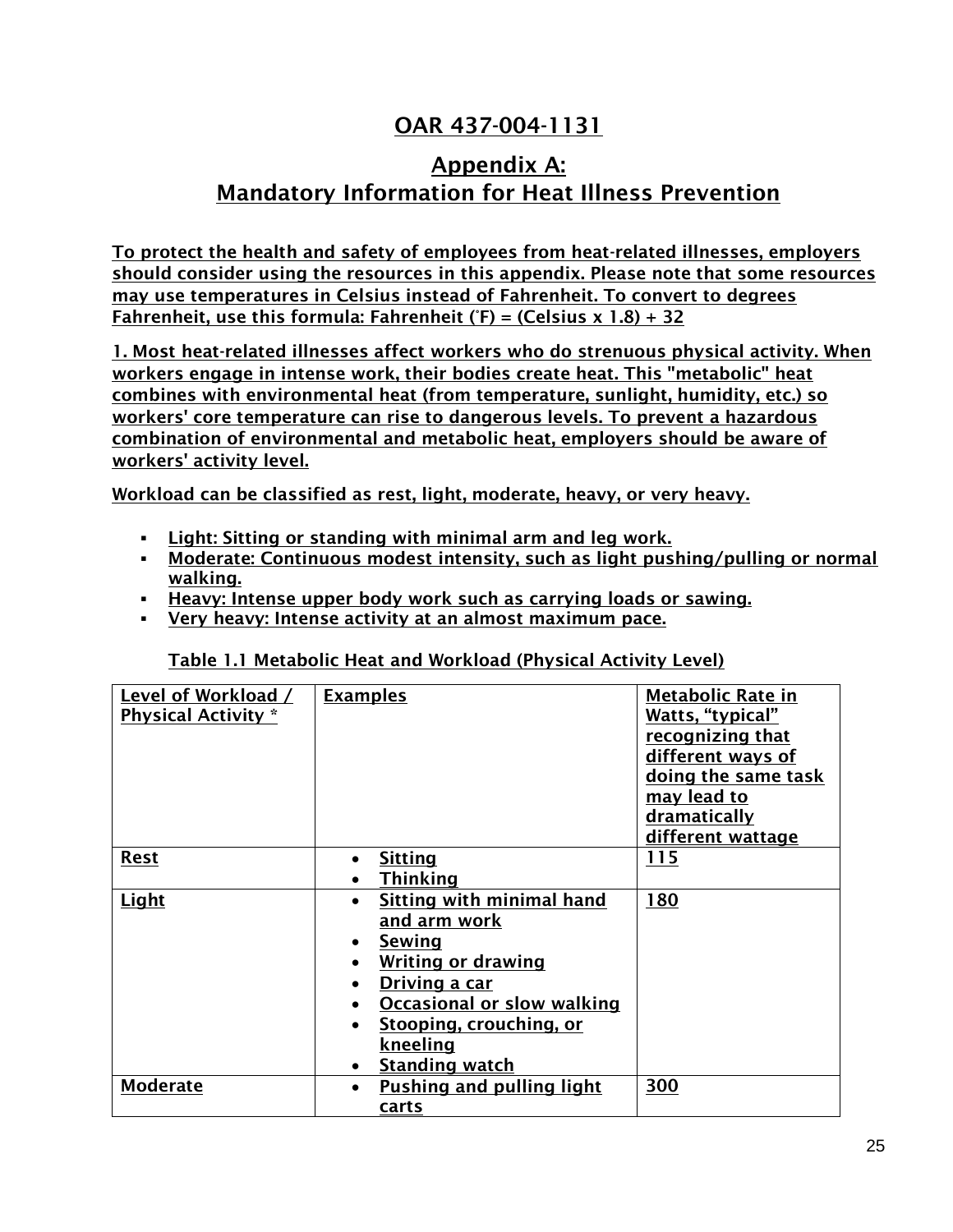|                   | $\bullet$ | <b>Hammering nails</b>             |     |
|-------------------|-----------|------------------------------------|-----|
|                   |           | <b>Picking fruit or vegetables</b> |     |
|                   |           | <b>Continuous normal walking</b>   |     |
|                   |           | <b>Driving or operating mobile</b> |     |
|                   |           | equipment                          |     |
|                   |           | Raking                             |     |
|                   |           | <b>Mopping or vacuuming</b>        |     |
|                   |           | floors                             |     |
|                   |           | Scraping, painting, or             |     |
|                   |           | plastering                         |     |
|                   |           | Laundry/dry cleaning               |     |
|                   |           | <b>Tapping and drilling</b>        |     |
|                   |           | <b>Machining</b>                   |     |
|                   |           | <b>Molding</b>                     |     |
|                   |           | Packaging                          |     |
|                   |           | <b>Laboratory work</b>             |     |
|                   |           | Cooking                            |     |
|                   |           | <b>General carpentry</b>           |     |
|                   |           | <b>Using hand tools</b>            |     |
|                   |           | Light pushing/pulling or           |     |
|                   |           | normal walking.                    |     |
| <b>Heavy</b>      | $\bullet$ | <b>Intense arm and trunk work</b>  | 415 |
|                   |           | <b>Carrying loads</b>              |     |
|                   |           | Shoveling                          |     |
|                   |           | <b>Sawing or heavy carpentry</b>   |     |
|                   |           | Roofing                            |     |
|                   |           | Pushing and pulling heavy          |     |
|                   |           | carts or wheelbarrows              |     |
|                   |           | <u>Fast walking (&gt; 4 mph)</u>   |     |
|                   |           | Landscaping                        |     |
|                   |           | <b>Casting</b>                     |     |
|                   |           | <b>Manual raising and</b>          |     |
|                   |           | lowering loads                     |     |
|                   |           | <b>Stacking lumber</b>             |     |
|                   |           | <b>Truck and automobile</b>        |     |
|                   |           | <u>repair</u>                      |     |
|                   |           | <b>Waxing and buffing by hand</b>  |     |
|                   |           | Welding                            |     |
|                   |           | <b>Heavy item assembly</b>         |     |
|                   |           | <b>Grinding and cutting</b>        |     |
|                   |           | <b>Drilling rock or concrete</b>   |     |
|                   |           | <b>Mixing cement</b>               |     |
|                   | $\bullet$ | <b>Felling trees</b>               |     |
| <b>Very heavy</b> | $\bullet$ | Any activity done at near          | 520 |
|                   |           | maximum pace                       |     |
|                   |           | Climbing stairs, ladder, or        |     |
|                   |           | ramp                               |     |
|                   |           | Using an axe                       |     |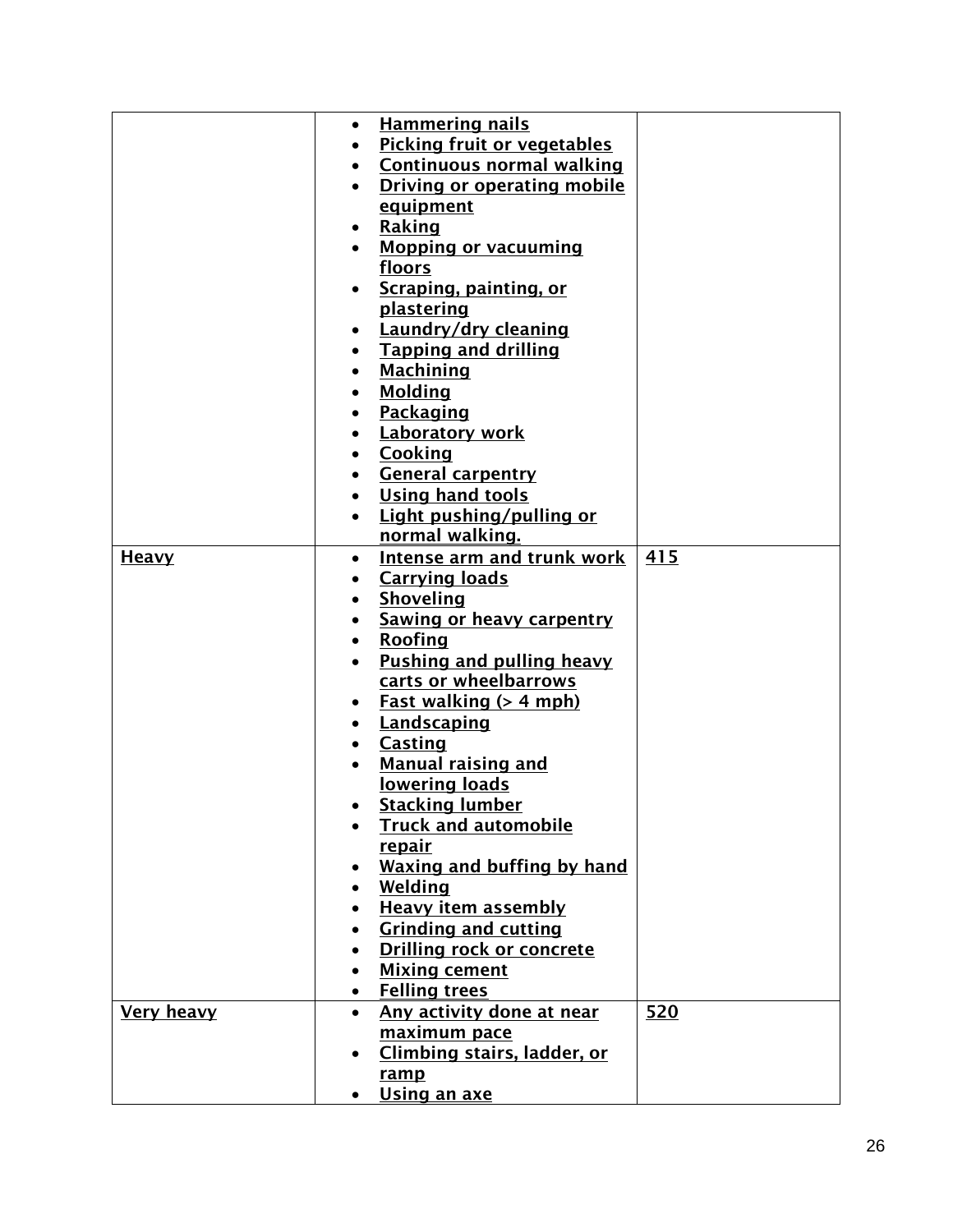| Intense shoveling or<br>digging<br>Sledgehammer use<br><b>Stacking concrete</b><br>Brick or stone masonry |  |
|-----------------------------------------------------------------------------------------------------------|--|
|-----------------------------------------------------------------------------------------------------------|--|

\* Workers who are overweight or obese might produce more metabolic heat than other workers who perform the same tasks. The above table assumes a 70-kg (154-pound) worker.

Table 1.1 is copied from federal OSHA's guidance on Heat Hazard recognition, which can be accessed at:<https://www.osha.gov/heat-exposure/hazards> under the Metabolic Heat and Workload (Physical Activity Level) tab

2. The OSHA-NIOSH Heat Safety Tool app is a useful resource for planning outdoor work activities based on how hot it feels throughout the day. It features real-time heat index and hourly forecasts specific to your location, as well as occupational safety and health recommendations from OSHA and NIOSH. It can be accessed and downloaded at: https://www.osha.gov/heat/heat-app

## 3. NIOSH Work/rest schedules.

A. Table 3.1. Work/rest schedules for workers wearing normal work clothing\*

| <b>Adjusted</b>               | <b>Light work</b> | Moderate work   | <b>Heavy work</b>    |
|-------------------------------|-------------------|-----------------|----------------------|
| temperature ('F) <sup>+</sup> | (minutes          | <u>(minutes</u> | (minutes             |
|                               | work/rest)        | work/rest)      | work/rest)           |
| 90                            | <b>Normal</b>     | <b>Normal</b>   | <b>Normal</b>        |
| 91                            | <b>Normal</b>     | <b>Normal</b>   | <b>Normal</b>        |
| 92                            | <b>Normal</b>     | <b>Normal</b>   | <b>Normal</b>        |
| 93                            | <b>Normal</b>     | <b>Normal</b>   | <b>Normal</b>        |
| 94                            | <b>Normal</b>     | <b>Normal</b>   | <b>Normal</b>        |
| 95                            | <b>Normal</b>     | <b>Normal</b>   | 45/15                |
| <u>96</u>                     | <b>Normal</b>     | <u>Normal</u>   | 45/15                |
| 97                            | <b>Normal</b>     | <b>Normal</b>   | 40/20                |
| 98                            | <b>Normal</b>     | <b>Normal</b>   | 35/25                |
| 99                            | <b>Normal</b>     | <b>Normal</b>   | 35/25                |
| 100                           | <b>Normal</b>     | 45/15           | 30/30                |
| 101                           | <b>Normal</b>     | 40/20           | 30/30                |
| <u> 102</u>                   | <b>Normal</b>     | 35/25           | 25/35                |
| <u> 103</u>                   | <b>Normal</b>     | 30/30           | 20/40                |
| 104                           | <b>Normal</b>     | 30/30           | 20/40                |
| 105                           | <b>Normal</b>     | <u>25/35</u>    | 15/45                |
| 106                           | 45/15             | 20/40           | Caution <sup>#</sup> |
| 107                           | 40/20             | 15/45           | Caution <sup>#</sup> |
| 108                           | 35/25             | Caution‡        | Caution <sup>#</sup> |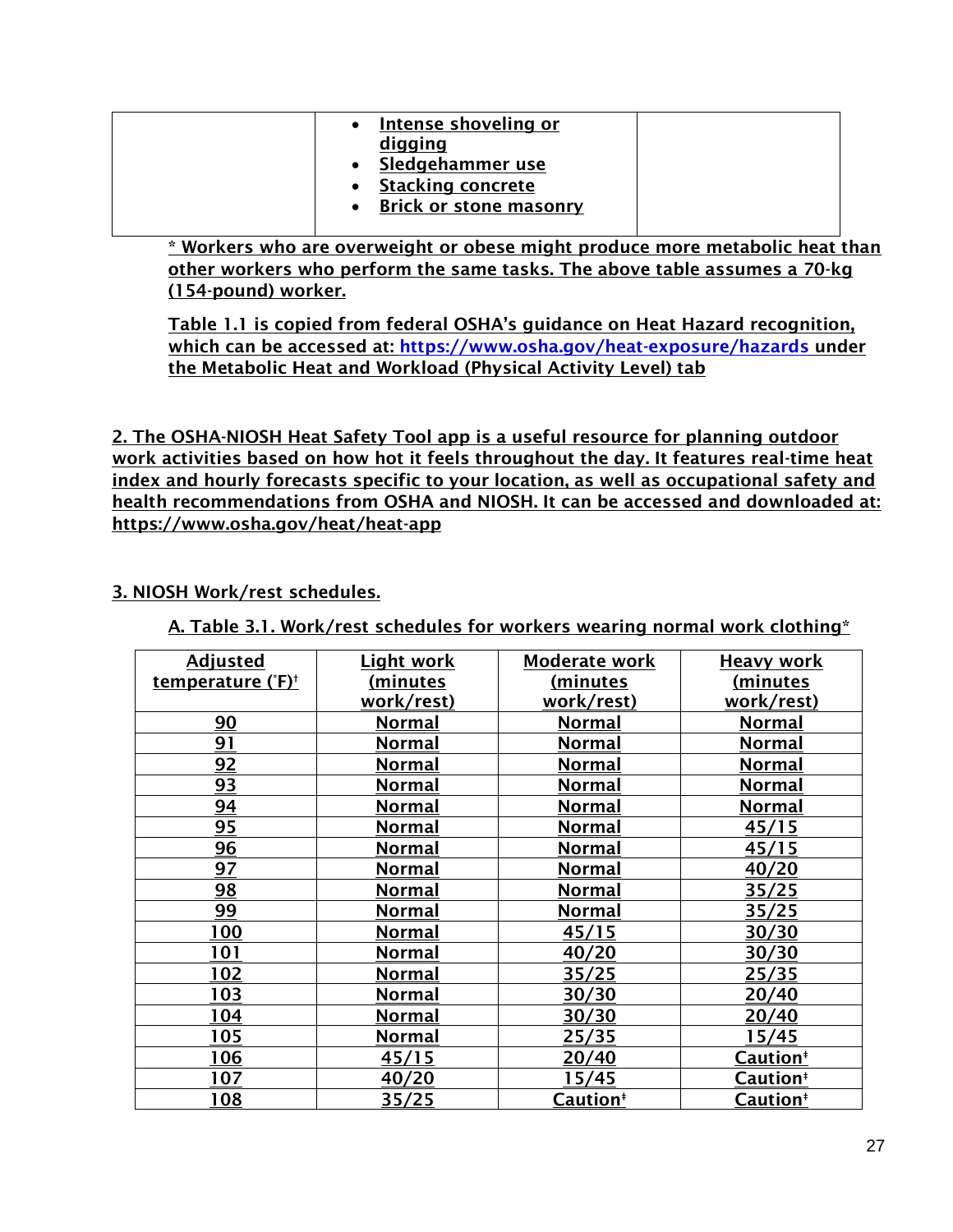|    | 30/30                | Caution <sup>#</sup> | Caution <sup>#</sup> |
|----|----------------------|----------------------|----------------------|
| 10 | 15/45                | Caution <sup>#</sup> | Caution <sup>#</sup> |
|    | Caution <sup>#</sup> | <b>Caution</b> #     | Caution <sup>#</sup> |
|    | Caution <sup>#</sup> | Caution <sup>#</sup> | Caution <sup>#</sup> |

\*With the assumption that workers are physically fit, well-rested, fully hydrated, under age 40, and have adequate water intake and that there is 30% RH [relative humidity] and natural ventilation with perceptible air movement.

†Note: Adjust the temperature reading as follows before going to the temperature column in the table: Full sun (no clouds): Add 13°

Partly cloudy/overcast: Add 7°

No shadows visible/work is in the shade or at night: no adjustment Per relative humidity: 10%: Subtract 8° 20%: Subtract 4° 30%: No adjustment 40%: Add 3° 50%: Add 6° 60%: Add 9°

‡High levels of heat stress; consider rescheduling activities.

Adapted from EPA [1993]

Table 3.1 above is copied from the following publication; see page 76 in NIOSH [2016*]. NIOSH criteria for a recommended standard: occupational exposure to heat and hot environments.* By Jacklitsch B, Williams WJ, Musolin K, Coca A, Kim J-H, Turner N. Cincinnati, OH: U.S. Department of Health and Human Services, Centers for Disease Control and Prevention, National Institute for Occupational Safety and Health, DHHS (NIOSH) Publication 2016-106.

B. Table 3.2 Work/rest schedules for those wearing chemical resistant suits.

|             |                | Light work    |                           |                | Moderate work |                           |             | <b>Heavy work</b>    |               |
|-------------|----------------|---------------|---------------------------|----------------|---------------|---------------------------|-------------|----------------------|---------------|
| <u>Air</u>  | <b>Full</b>    | <u>Partly</u> | $\underline{\mathsf{No}}$ | <u>Full</u>    | <u>Partly</u> | $\underline{\mathsf{No}}$ | <u>Full</u> | <b>Partly</b>        | $No$          |
| <b>Temp</b> | <u>sun</u>     | cloudy        | <u>sunt</u>               | <u>sun</u>     | cloudy        | <u>sunt</u>               | <u>sun</u>  | <u>cloudy</u>        | <u>sunt</u>   |
| (F)         |                |               |                           |                |               |                           |             |                      |               |
| Z5          | <b>Normal</b>  | <b>Normal</b> | <b>Normal</b>             | <b>Normal</b>  | <b>Normal</b> | <b>Normal</b>             | $35/25*$    | <b>Normal</b>        | <b>Normal</b> |
| 80          | 30/30          | <b>Normal</b> | <b>Normal</b>             | 20/40          | <b>Normal</b> | <b>Normal</b>             | 10/50       | 40/20                | <b>Normal</b> |
| 85          | 15/45          | 40/20         | <b>Normal</b>             | 10/50          | 25/35         | <b>Normal</b>             | Caution     | 15/45                | 40/20         |
|             |                |               |                           |                |               |                           | s           |                      |               |
| 90          | <b>Caution</b> | 15/45         | 40/20                     | <b>Caution</b> | Caution       | 25/35                     | <b>Stop</b> | Caution <sup>§</sup> | 15/45         |
|             | ş              |               |                           | S              | s.            |                           | work        |                      |               |
| 95          | <b>Stop</b>    | <b>Stop</b>   | 15/45                     | <b>Stop</b>    | <b>Stop</b>   | <b>Stop</b>               | <b>Stop</b> | <b>Stop</b>          | <b>Stop</b>   |
|             | work           | <u>work</u>   |                           | work           | <u>work</u>   | <u>work</u>               | <u>work</u> | <u>work</u>          | <u>work</u>   |

<u>\*With the assumption that workers are heat-acclimatized, under the age of 40,</u> physically fit, well-rested, fully hydrated, and wearing Tyvek coveralls, gloves, boots, and a respirator. Cooling vests may enable workers to work for longer periods. Adjustments must be made when additional protective gear is worn.

†No shadows are visible or work is in the shade or at night.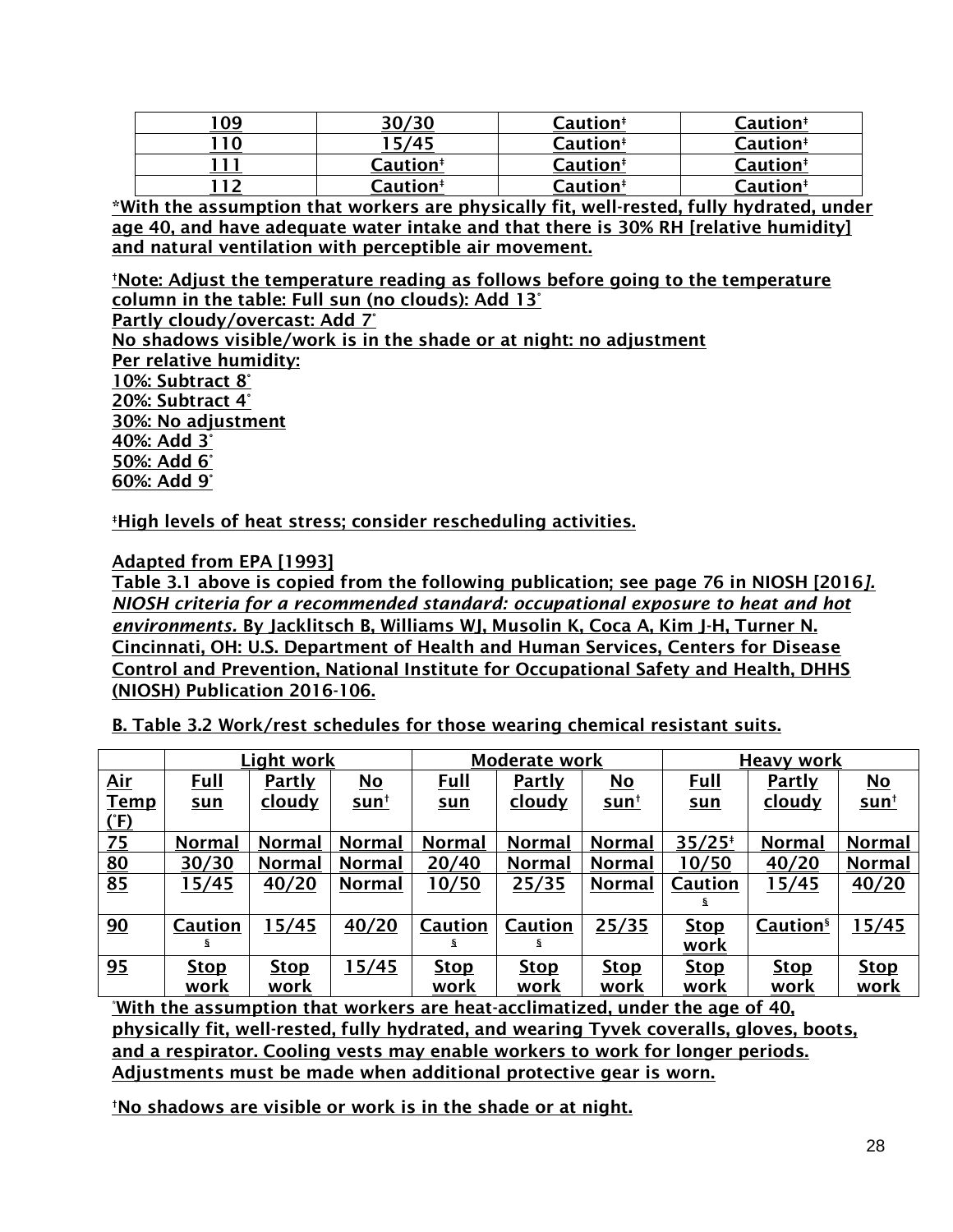## **<u>#35 minutes work and 25 minutes rest each hour.</u>**

**SHigh levels of heat stress; consider rescheduling activities.** 

## Adapted from EPA [1993]

Table 3.2 above is copied from the following publication; see page 77 in NIOSH [2016*]. NIOSH criteria for a recommended standard: occupational exposure to heat and hot environments.* By Jacklitsch B, Williams WJ, Musolin K, Coca A, Kim J-H, Turner N. Cincinnati, OH: U.S. Department of Health and Human Services, Centers for Disease Control and Prevention, National Institute for Occupational Safety and Health, DHHS (NIOSH) Publication 2016-106.

## 4. Acclimatization.

### Table 4.1 Acclimatization in workers

| <b>Topics</b>                      | <b>Additional information</b>                   |
|------------------------------------|-------------------------------------------------|
| <b>Disadvantages of</b>            | Readily show signs of heat                      |
| being unacclimatized               | stress when exposed to hot                      |
|                                    | environments.                                   |
|                                    | Difficulty replacing all of the                 |
|                                    | water lost in sweat.                            |
|                                    | Failure to replace the water lost               |
|                                    | will slow or prevent                            |
|                                    | acclimatization.                                |
| <b>Benefits of acclimatization</b> | <b>Increased sweating efficiency</b>            |
|                                    | <u>(earlier onset of sweating,</u>              |
|                                    | greater sweat                                   |
|                                    | production, and reduced                         |
|                                    | electrolyte loss in sweat).                     |
|                                    | Stabilization of the circulation.               |
|                                    | Work is performed with lower                    |
|                                    | core temperature and heart rate.                |
|                                    | Increased skin blood flow at a                  |
|                                    | given core temperature.                         |
| <b>Acclimatization plan</b>        | <b>Gradually increase exposure</b><br>$\bullet$ |
|                                    | time in hot environmental                       |
|                                    | conditions over a period of 7 to                |
|                                    | 14 days.                                        |
|                                    | For new workers, the schedule                   |
|                                    | should be no more than 20% of                   |
|                                    | the usual duration of work in                   |
|                                    | the hot environment on day 1                    |
|                                    | and a no more than 20%                          |
|                                    | increase on each additional day.                |
|                                    | For workers who have had                        |
|                                    | <u>previous experience with the </u>            |
|                                    | ob, the acclimatization regimen                 |
|                                    |                                                 |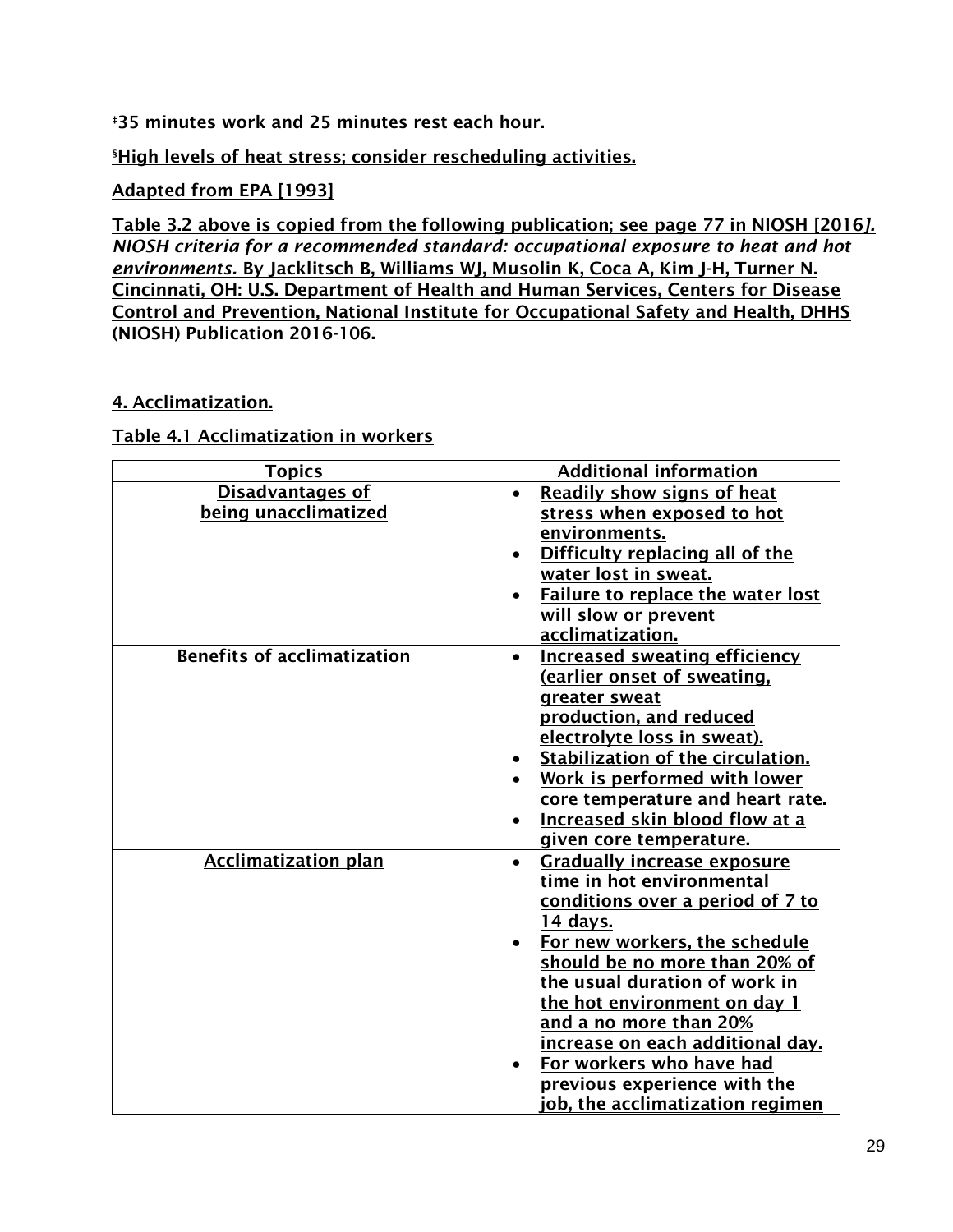|                                    | should be no more than 50% of<br>the usual duration of work in<br>the hot environment on day 1.<br>60% on day 2, 80% on day 3, and<br>100% on day 4.<br>The time required for non-<br>physically fit individuals to<br>develop acclimatization is about<br>50% greater than for the<br>physically fit.                                                                                                                                                                                                                                                                                                                                                                                                      |
|------------------------------------|-------------------------------------------------------------------------------------------------------------------------------------------------------------------------------------------------------------------------------------------------------------------------------------------------------------------------------------------------------------------------------------------------------------------------------------------------------------------------------------------------------------------------------------------------------------------------------------------------------------------------------------------------------------------------------------------------------------|
| Level of acclimatization           | Relative to the initial level of<br>$\bullet$<br>physical fitness and the total<br>heat stress experienced by the<br>individual.                                                                                                                                                                                                                                                                                                                                                                                                                                                                                                                                                                            |
| <b>Maintaining acclimatization</b> | Can be maintained for a few<br>$\bullet$<br>days of non-heat exposure.<br>Absence from work in the heat<br>for a week or more results in a<br>significant loss in the beneficial<br>adaptations leading to an<br>increased likelihood of acute<br>dehydration, illness, or fatigue.<br>Can be regained in 2 to 3 days<br>upon return to a hot job.<br><b>Appears to be better maintained</b><br>by those who are physically fit.<br>Seasonal shifts in temperatures<br>may result in difficulties.<br><b>Working in hot, humid</b><br>environments provides adaptive<br>benefits that also apply in hot,<br>desert environments, and vice<br>versa.<br>Air conditioning will not affect<br>acclimatization. |

Adapted from [Moseley 1994; Armstrong and Stoppani 2002; DOD 2003; Casa et al. 2009; ACGIH 2014; OSHA-NIOSH 2011].

Table 4.1 above is copied from the following publication; see page 34. NIOSH [2016*]. NIOSH criteria for a recommended standard: occupational exposure to heat and hot environments.* By Jacklitsch B, Williams WJ, Musolin K, Coca A, Kim J-H, Turner N. Cincinnati, OH: U.S. Department of Health and Human Services, Centers for Disease Control and Prevention, National Institute for Occupational Safety and Health, DHHS (NIOSH) Publication 2016-106.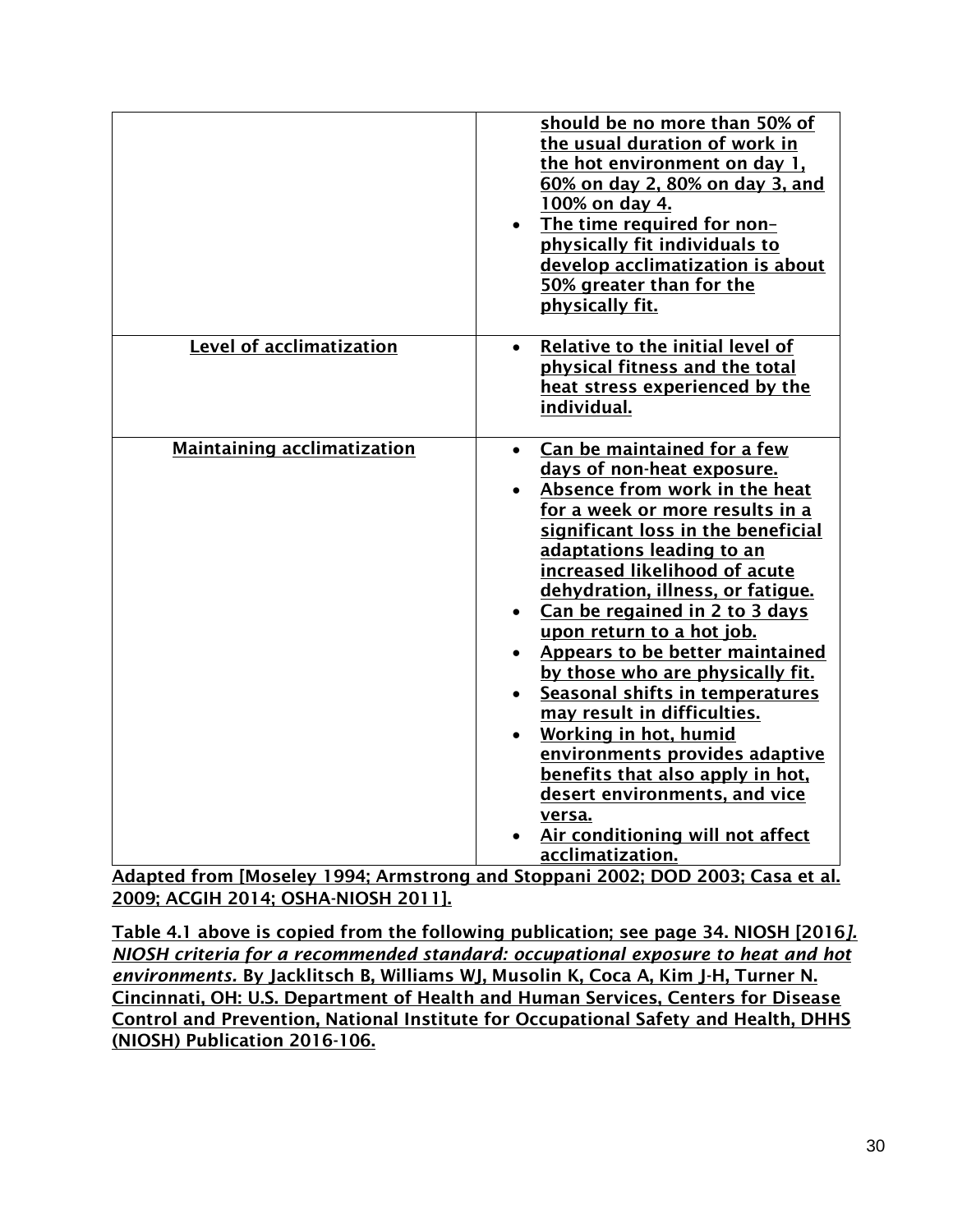### 5. Clothing adjustment factors.

| Table 5.1 Clothing adjustment factors exist for various types of clothing. |  |
|----------------------------------------------------------------------------|--|
|----------------------------------------------------------------------------|--|

|                             | Clothing adjustment factors (°C-WBGT) |          |  |
|-----------------------------|---------------------------------------|----------|--|
| <b>Clothing</b>             | <b>Previous</b>                       | 2006     |  |
| <b>Work clothing</b>        |                                       | <u>U</u> |  |
| (baseline)                  |                                       |          |  |
| <b>Cloth coveralls</b>      | 3.5                                   |          |  |
| Double-layer cloth          |                                       | <u>3</u> |  |
| clothing                    |                                       |          |  |
| <b>Spunbound melt-blown</b> |                                       | 0.5      |  |
| synthetic (SMS)             |                                       |          |  |
| coveralls                   |                                       |          |  |
| Polyolefin coveralls        |                                       |          |  |
| Limited-use vapor-          |                                       |          |  |
| barrier coveralls           |                                       |          |  |

Adapted from Bernard TE, Threshold Limit Values for Physical Agents Committee, ACGIH [2014].

Table 5.1 above is copied from the following publication; see page 19. NIOSH [2016*]. NIOSH criteria for a recommended standard: occupational exposure to heat and hot environments.* By Jacklitsch B, Williams WJ, Musolin K, Coca A, Kim J-H, Turner N. Cincinnati, OH: U.S. Department of Health and Human Services, Centers for Disease Control and Prevention, National Institute for Occupational Safety and Health, DHHS (NIOSH) Publication 2016-106.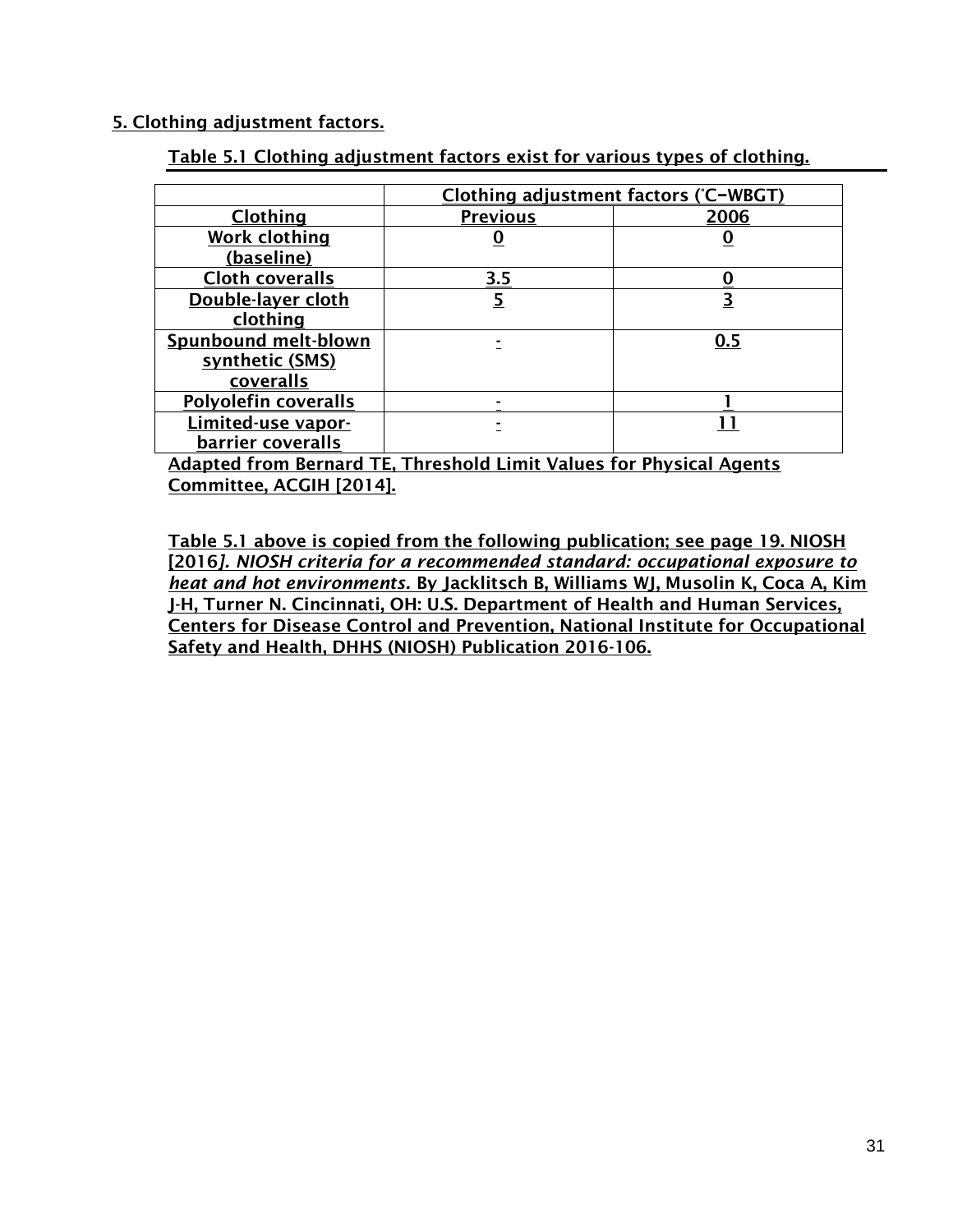## OAR 437-004-1120 Agricultural Labor Housing and Related Facilities.

### (1) Application.

(a) These rules apply to any place, or area of land, where there are living areas, manufactured or prefabricated homes or dwellings or other housing provided by a farmer, farm labor contractor, agricultural employer or other person in connection with the recruitment of workers on an agricultural establishment.

(b) These rules apply to any type of labor housing and related facilities together with the tract of land, established, or to be established, operated or maintained for housing workers with or without families whether or not rent is paid or collected.

(c) Manufactured dwellings and homes must comply with specifications for construction of sleeping places, unless they comply with ORS 446.155 to 446.185 and OAR 918-500-0020(2) that have the requirements and specifications for sanitation and safety design for manufactured dwellings.

(d) These rules apply to housing given to, rented, leased to or otherwise provided to employees for use while employed and provided or allowed either by the employer, a representative of the employer or a housing operator.

(e) These rules, unless otherwise stated, apply to all occupants of the labor housing and facilities.

(f) These rules apply to all labor housing sites owned, operated, or allowed to operate on property under the jurisdiction of any state or municipal authority.

(g) Violations relating to the occupants' personal housekeeping practices in facilities that are not common use will not result in citations to the employer.

(h) For the purposes of OAR 437-004-1120, labor contractors as defined in ORS 658.405 are employers.

(2) These rules do not apply to:

(a) hotels or motels that provide similar housing commercially to the public on the same terms as they do to workers.

(b) accommodations subject to licensing as manufactured dwelling parks, organizational camps, traveler's accommodations or recreation vehicle parks and open to the general public on the same terms.

(c) manufactured homes or dwellings being moved regularly from place to place because of the work when at parks or camps meant for parking mobile vehicles and open to the general public on the same terms.

(3) Charging occupants for required services. Operators may not charge for services required by this rule (OAR 437-004-1120). This prohibits pay-per-use toilets, pay-per-use bathing facilities or any other method of paying for individual service requirements.

(4) Definitions.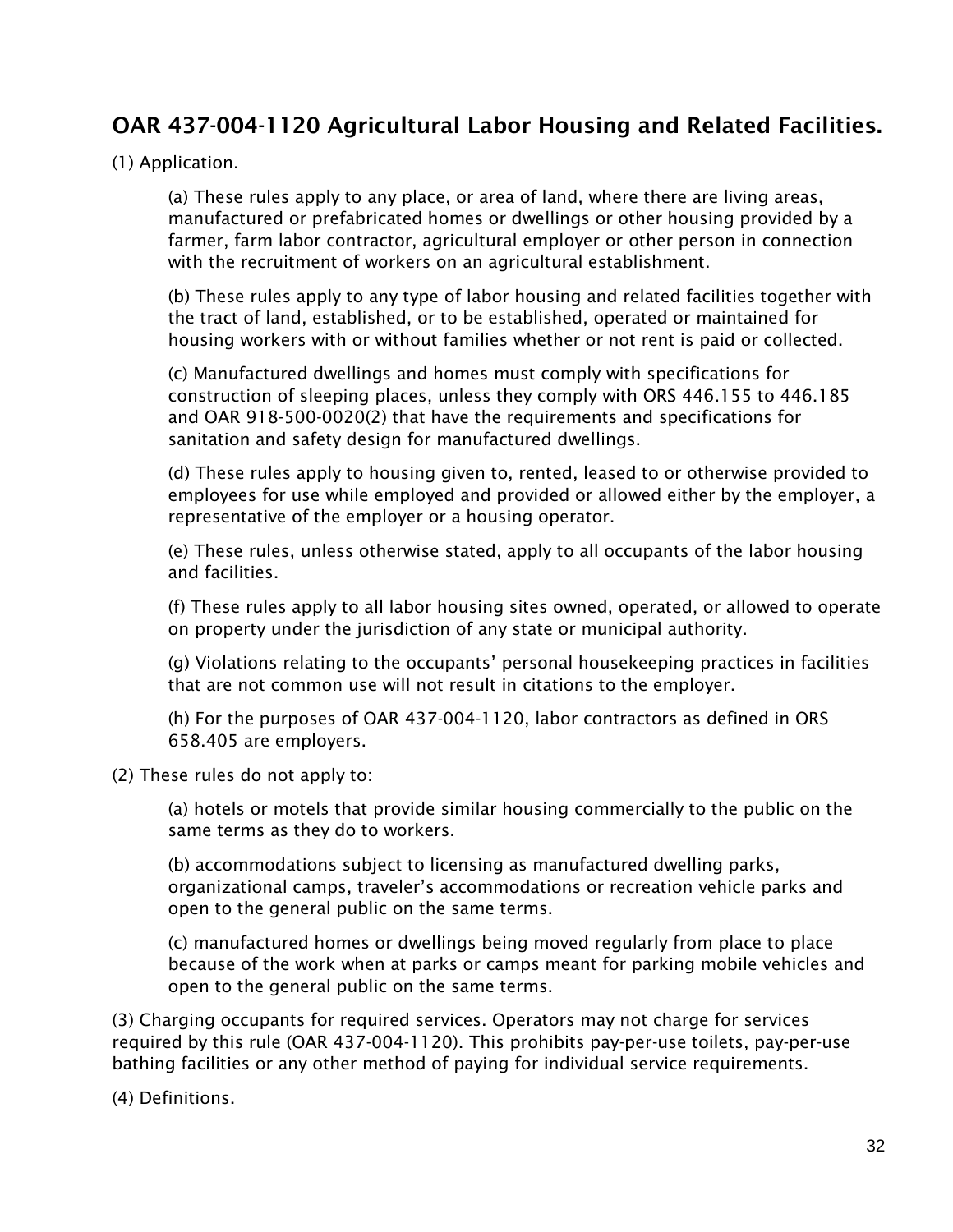(a) Clean means the absence of soil or dirt or removal of soil or dirt by washing, sweeping, clearing away, or any method appropriate to the material at hand.

(b) Common use facilities are those for use by occupants of more than one housing unit or by occupants of dormitory-style housing.

(c) Common use cooking and eating facility is a shared area for occupants to store, prepare, cook, and eat their own food.

(d) Dining hall is an eating place with food furnished by and prepared under the direction of the operator for consumption, with or without charge, of the occupants.

(e) Facility means a living area, drinking water installation, toilet installation, sewage disposal installation, food handling installation, or other installation required for compliance with the labor housing and related facility rules.

(f) Garbage means food wastes, food packaging materials or any refuse that has been in contact with food stuffs.

(g) Housing site is a place where there are living areas.

(h) Livestock operation is any place, establishment or facility with pens or other enclosures in which livestock is kept for purposes including, but not limited to, feeding, milking, slaughter, watering, weighing, sorting, receiving, and shipping. Livestock operations include, among other things, dairy farms, corrals, slaughterhouses, feedlots, and stockyards. Operations where livestock can roam on a pasture over a distance are outside this definition.

(i) Living area is any room, structure, shelter, tent, manufactured home or dwelling or prefabricated structure, vehicle or other place housing one or more persons.

(j) Manufactured dwelling is a residential trailer, built before January 1, 1962, for movement on the highway, that has sleeping, cooking and plumbing facilities; or, a mobile home, constructed for movement on the highway, that has sleeping, cooking and plumbing facilities, built between January 1, 1962 and June 15, 1976 and meeting the requirements of Oregon mobile home law in effect at the time of construction.

(k) Manufactured home is a structure built for movement on the highway that has sleeping, cooking and plumbing facilities and is used as a residence. Built on or after June 15, 1976 to comply with federal manufactured housing standards and regulations in effect at the time of construction. More information on these definitions is in ORS 446.003(26).

(l) Operator means any person or company that operates labor housing and/or related facilities.

(m) Potable water is water meeting the bacteriological and other requirements of the Public Health Division of the Oregon Department of Human Services.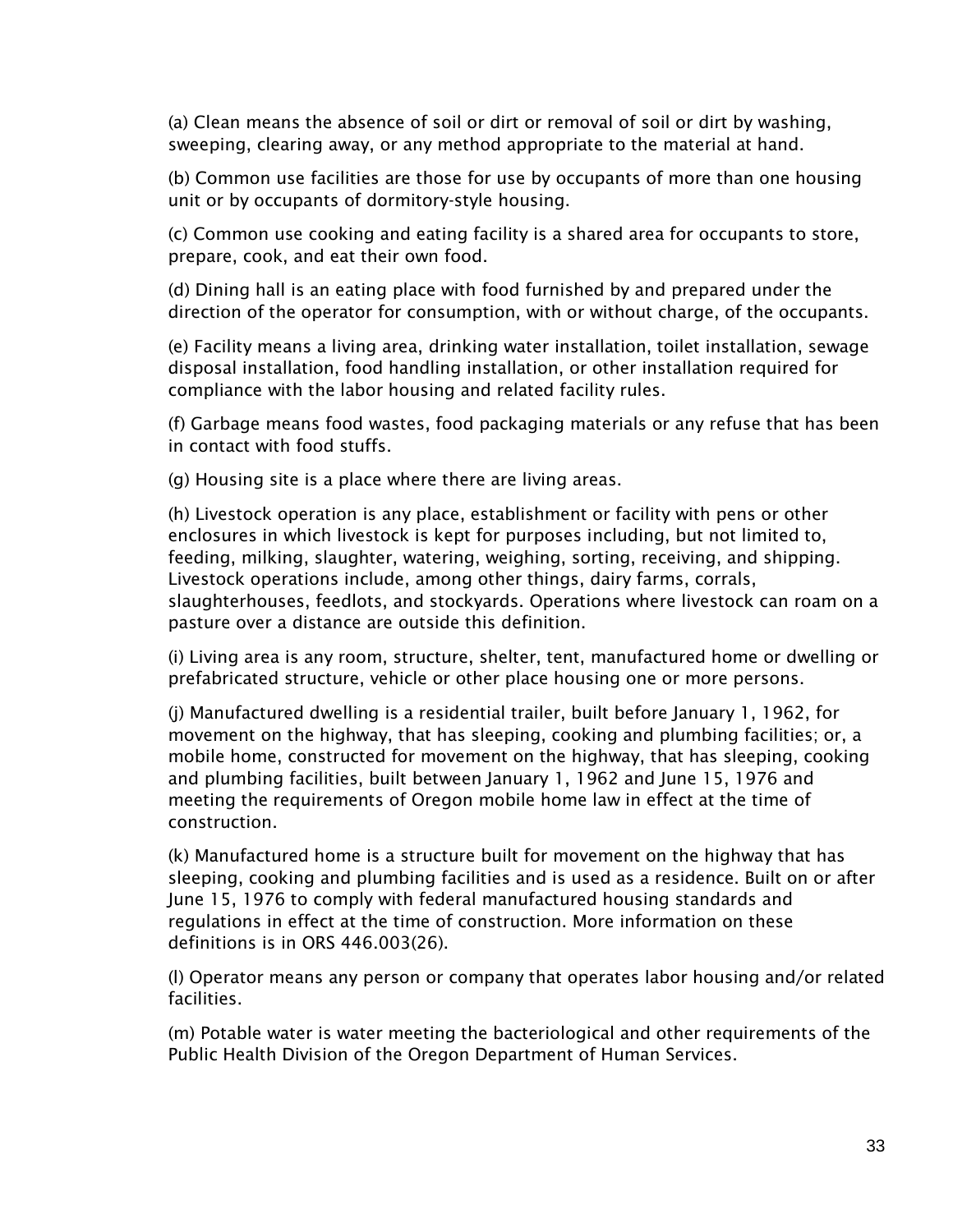(n) Prefabricated structure means a building or subassembly which has been in whole or substantial part manufactured or assembled using closed construction at an offsite location to be wholly or partially assembled on-site; but does not include a manufactured home or dwelling. Prefabricated structures are manufactured in accordance with the Oregon state building code and rules adopted by the Building Codes Division of the Oregon Department of Consumer and Business Services in OAR 918-674.

(o) Privy is the same as outhouse or pit toilet but is not the same as portable toilets.

(p) Recyclable material means containers that are returnable for refund of a deposit or materials gathered as part of a recycling program.

(q) Refuse includes waste materials such as paper, metal, discarded items, as well as debris, litter and trash.

(r) Sanitary means free from agents that may be injurious to health.

(s) Sewage means the water-carried human and animal wastes, including kitchen, bath, and laundry wastes from residences, buildings, industrial establishments, or other places, together with such ground-water infiltration, surface waters, or industrial wastes as may be present.

(t) Toilet room is a room in or on the premises of any labor housing, with toilet facilities for use by employees and occupants of that housing.

(5) Housing registration requirements.

(a) ORS 658.7 $\theta$ 50 requires the operator of Agricultural Labor Housing and Related Facilities to register such housing with Oregon OSHA as in (b) below, except the following as defined by ORS 658.705:

(A) Housing occupied solely by members of the same family,

(B) Housing occupied by five or fewer unrelated persons, andor

(C) Housing on operations that do not produce or harvest farm crops (Oregon OSHA considers "production of crops" to mean production of farm crops for sale").

(b) Each year, before occupancy, the operator or employer must register agricultural labor housing and related facilities with Oregon OSHA as set out below.

(A) The operator must contact Oregon OSHA at least 45 days before the first day of operation or occupancy of the housing and related facilities. Instructions and additional information will come later by mail.

(B) If the housing and related facilities were not registered in the previous year, the operator must call Oregon OSHA to request a consultation visit to the housing. Oregon OSHA will register housing and related facilities not previously registered only after a pre-occupancy consultation that finds the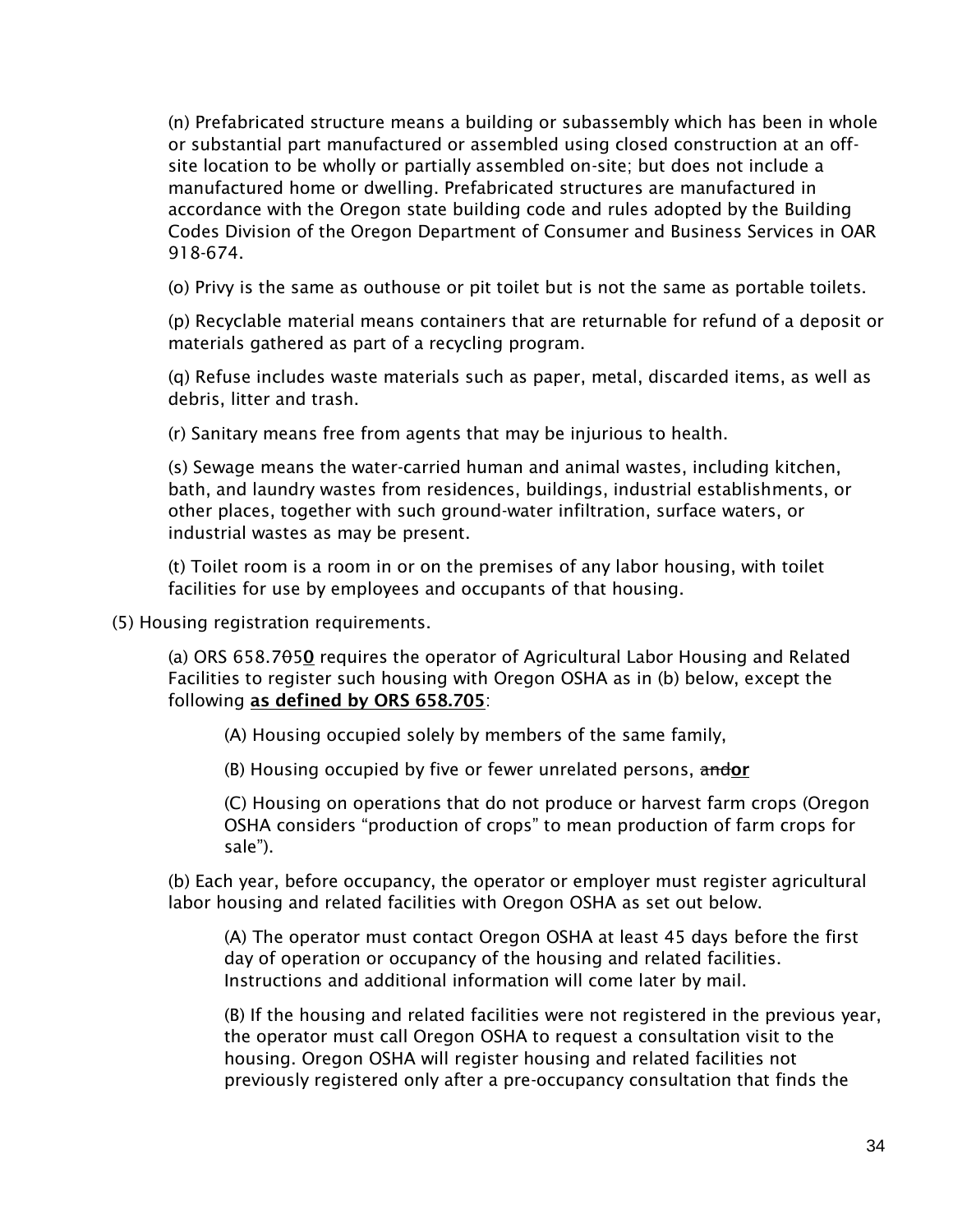housing or facility to be substantially in compliance with all applicable safety and health rules.

(C) If there were significant changes in the circumstances of the housing or facilities since the last registration, Oregon OSHA may, at its discretion, refer the employer for a consultation prior to re-registering the housing and facilities.

(D) Once registered, the operator must display the registration certificate provided by Oregon OSHA in a place frequented by employees. The operator must also provide and display a translation of the certificate in the language or languages used to communicate with employees.

(c) The Director of the Department of Consumer and Business Services or designee may revoke a labor housing and related facilities registration if Oregon OSHA determines that any of the following apply:

(A) The application had any negligent or willful material misrepresentation, or false statement.

(B) The conditions under which the registration was accepted no longer exist or have changed.

(C) The housing and related facilities are not substantially in compliance with the applicable safety and health rules.

(d) When Oregon OSHA revokes the registration of agricultural labor housing and related facilities, operators or their agents have 30 days to file a written appeal. On receipt of such appeal, the Director of the Department of Consumer and Business Services will hold a contested case hearing on that appeal under ORS 183.413, et seq.

(e) Any group or individual may protest the proposed registration, continued registration or renewal of any labor housing and related facilities registration under the following conditions:

(A) The signed and dated protest must be submitted in writing and received by the Director before issuance of the registration or renewal.

(B) The protest must include the name, address and phone number of the individual or group filing it.

(C) The protest must clearly identify which housing and related facilities is the subject of the protest, including the exact physical location and name of the applicant.

(D) The protest must clearly state the facts and reasons for the protest. Such facts and reasons must be based on factors that are within the scope of ORS 654, 658.705 through 658.850 and any relevant regulations.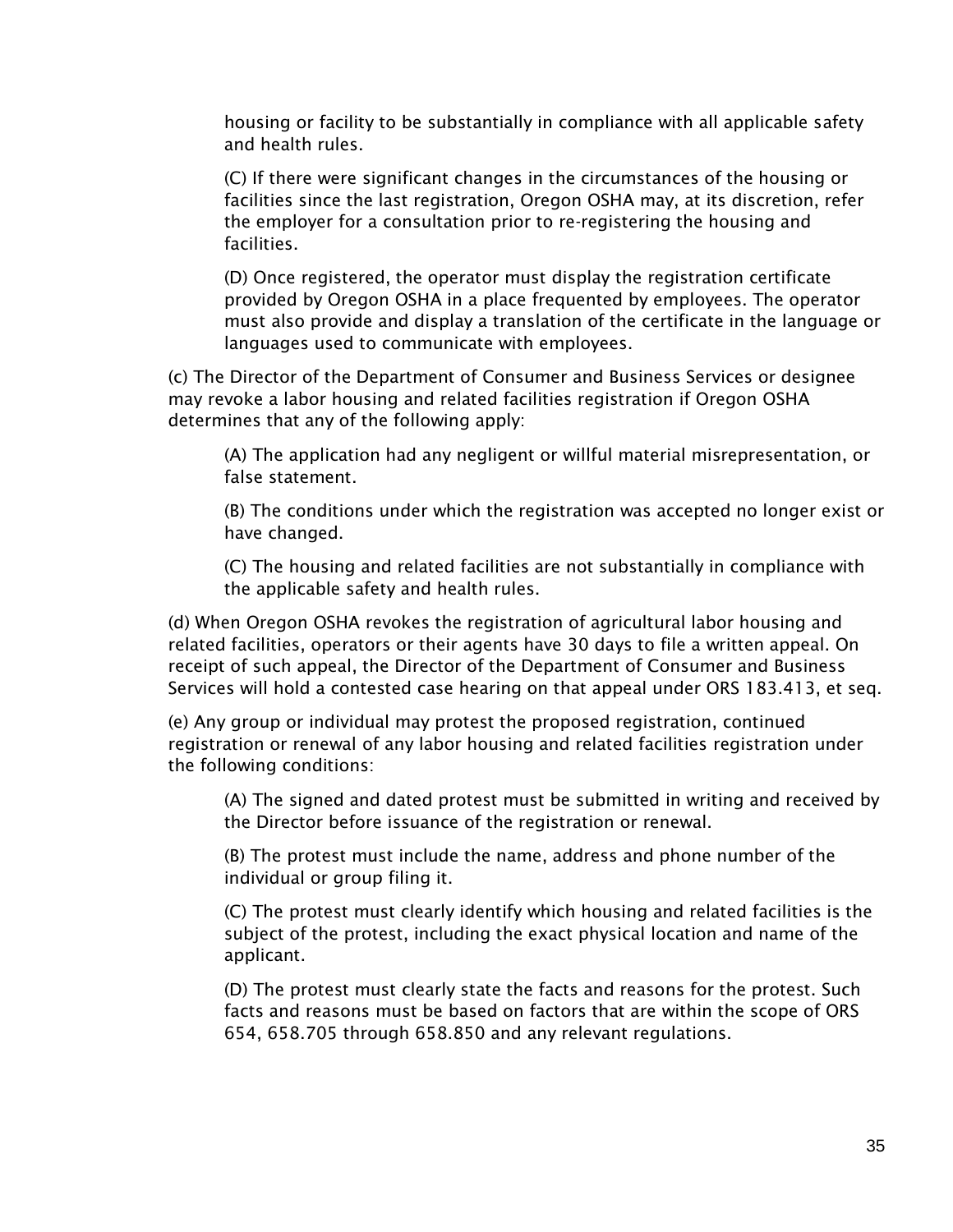(E) When the above provisions are met, such group or individual may participate in the contested case as a party or limited party under OAR 137- 003-0005.

(6) Site requirements:

(a) The grounds of labor housing and related facilities must be substantially free from waste water, sewage, garbage, recyclable material, refuse or noxious plants such as poison oak and poison ivy.

(b) During housing occupancy, grass, weeds and brush must be cut back at least 30 feet from buildings.

(c) All housing site land must have adequate drainage. The site must not be subject to flooding when occupied.

(d) Adequately dispose of the waste water and food waste under outside water hydrants.

(e) The operator of labor housing is responsible for the maintenance and operation of the housing and its facilities.

(f) Store all toxic materials such as pesticides, fertilizers, paints and solvents in a safe place.

(g) Do not leave empty pesticide containers such as drums, bags, cans, or bottles in the housing area.

(h) Prevent or control the breeding of mosquitoes, flies, and rodents in the immediate housing area and within 200 feet of any labor housing and related facilities owned or under lawful control or supervision of the operator.

(i) Do not locate labor housing within 500 feet of livestock operations unless the employees in the housing are employed to tend or otherwise work with the animals.

NOTENote: This does not apply to animals owned by the housing occupants.

(j) Provide electricity to all housing units and related facilities. Subdivision 4/S, Electricity applies to ALH.

(k) Extension cords or plug strips must have circuit breaker or fuse protection either as part of the set or part of the building wiring.

(l) Facilities built or remodeled before December 15, 1989, must have a ceiling or wall-type electric light fixture in working order and at least one wall-type electrical outlet in every living area. Facilities built or remodeled after that date must comply with the code in effect at the time of construction or remodeling.

(m) Provide a ceiling or wall-type electric light in toilet rooms, lavatories, shower or bathing rooms, laundry rooms, hallways, stairways, the common eating area or other hazardous dark areas.

(n) Light privies either directly or indirectly from an outside light source.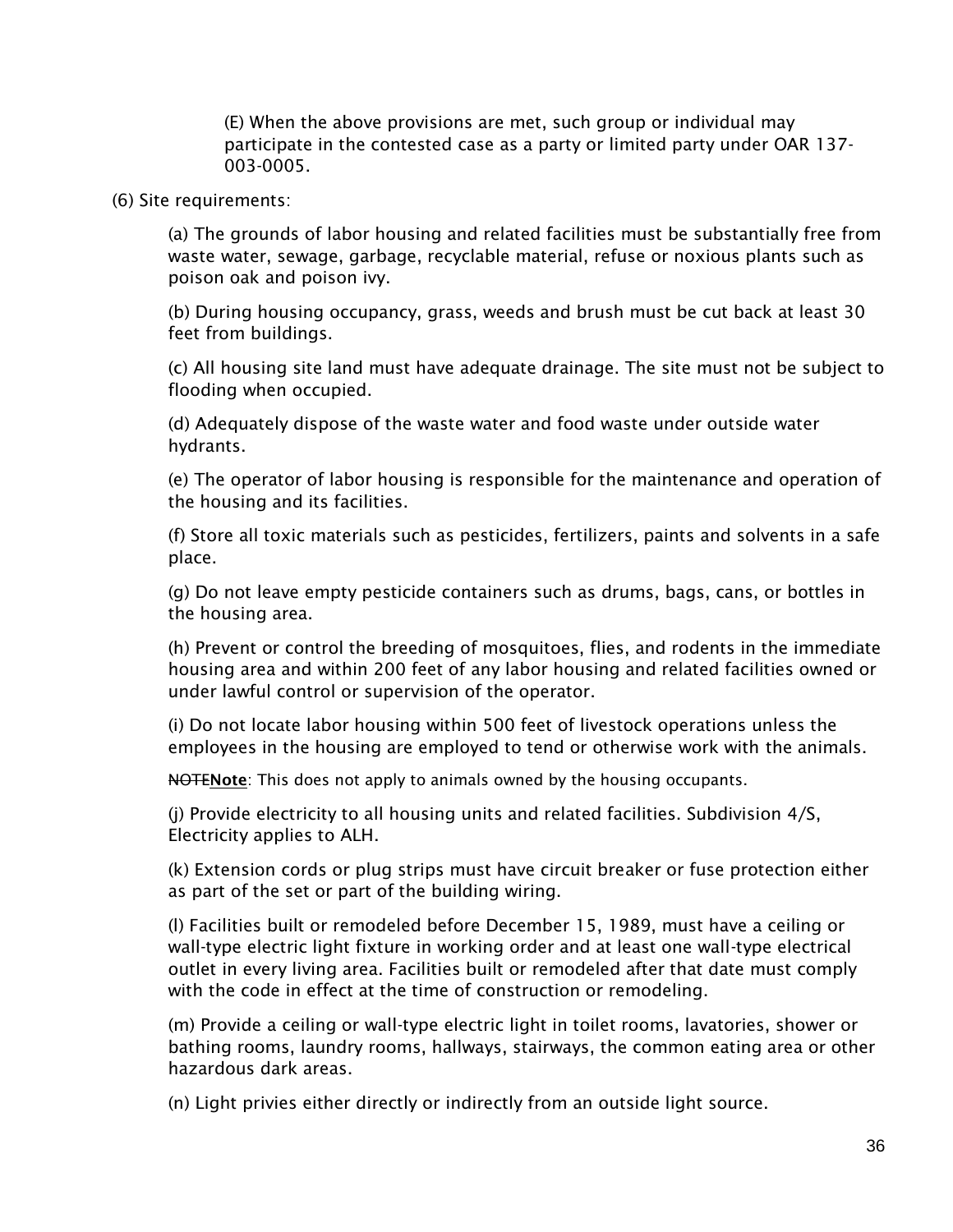(o) Provide enough light in corridors and walkways to allow safe travel at night.

(p) Each housing site must have its street numbers displayed to be easily visible to responding emergency vehicles on public highways or roads.

(q) The lowest point of wooden floor structures must be at least 12 inches above ground.

(7) Water supply.

(a) All domestic water furnished at labor housing and related facilities must conform to the standards of the Public Health Division of the Oregon Department of Human Services. (A) The site water system must supply at least 15 psi at the outlet end of all water lines regardless of the number of outlets in use.

(b) Have a bacteriological analysis done on the water before occupancy and as often as needed to assure a potable water supply, except when the water comes from a community water system.

(c) Provide enough potable water in the labor housing area for drinking, hand washing, bathing and domestic use. An ample supply is at least 35 gallons of water per day per occupant.

(d) Arrange, construct and if necessary, periodically disinfect the water storage and distribution facilities to satisfactorily protect the water from contamination. Install all new plumbing in labor housing and related facilities to comply with the Oregon state building code.

(e) When potable water is not available in each dwelling unit, there must be a potable water source within 100 feet of each unit and there must be a working, clean drinking fountain for each 100 occupants or fraction thereof.

(f) Post as, "Unsafe for drinking," non-potable water that is accessible to occupants. The posting must be in the language of the camp occupants or with a universal symbol.

(g) Portable water containers with spigots and tight-fitting lids are acceptable for providing and storing drinking water in the housing.

(A) These containers must be made of impervious non-toxic materials that protect the water from contamination.

(B) Wash and sanitize them at least every 7 days.

(h) Do not use containers such as barrels, pails or tanks that require dipping or pouring to get the water.

(i) Do not use cups, dippers or other utensils for common drinking purposes.

(j) Do not allow cross connection between a system furnishing water for drinking purposes and a non-potable supply.

(8) Bathing, hand washing, laundry, and toilet facilities — General.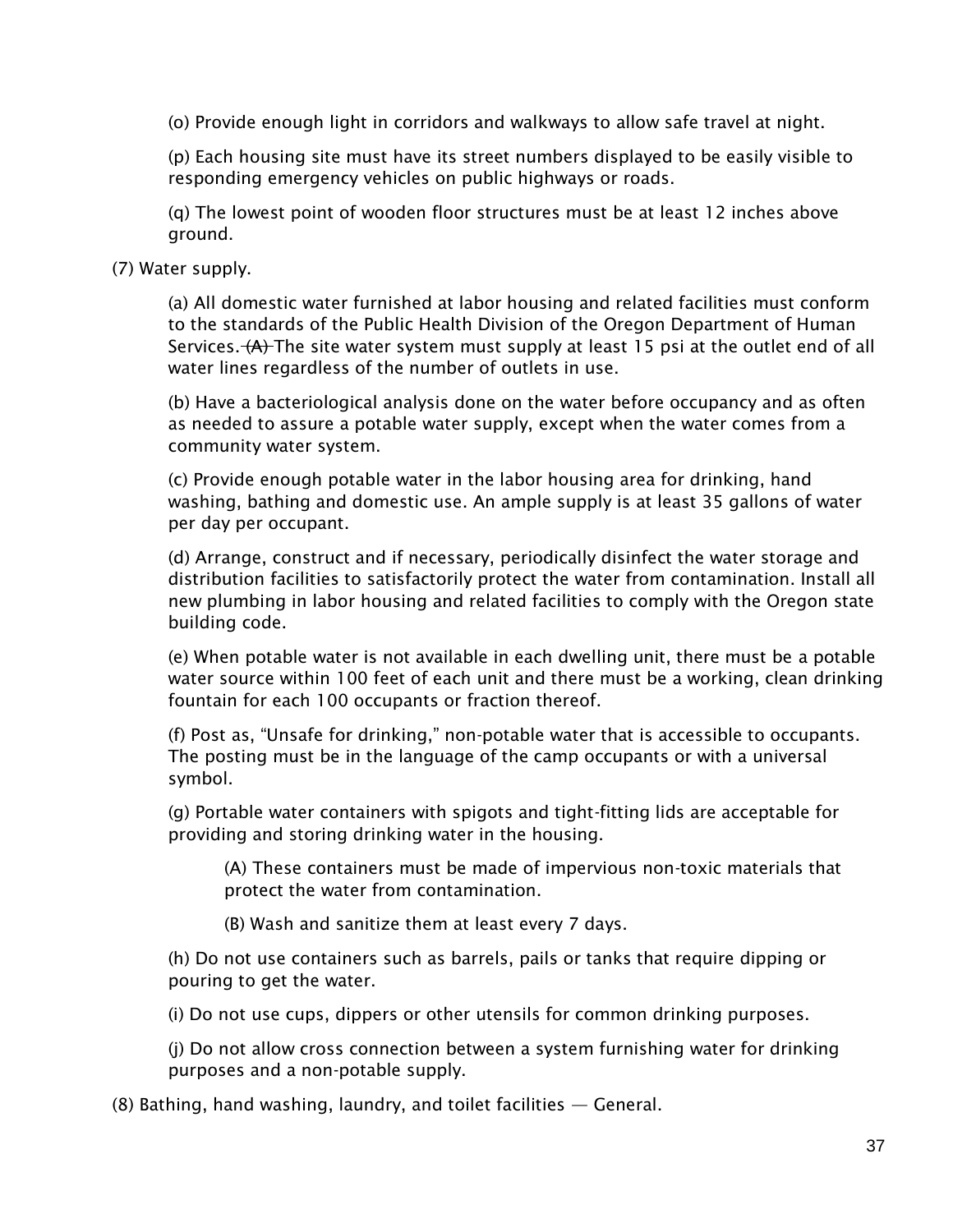(a) Provide an adequate supply of hot and cold water under pressure for all common use bathing, hand washing, and laundry facilities at all labor housing and related facilities.

(b) In installations with bathing, laundry facilities, or flush toilets, the floor and walls must be of readily cleanable finish and impervious to moisture.

(c) All common use bathing, hand washing, and laundry facilities must be clean, sanitary and operating properly.

(d) Buildings for common use bathing, hand washing, laundry, and toilet facilities must have heating capable of keeping the facility at 68 degrees or more during use.

(9) Bathing facilities.

(a) Provide drains in all showers to remove waste water. Slope floors so they drain. Do not use slippery materials for flooring.

NOTE: Paragraph (b) is effective April 1, 2009. Until then the old ratio of 1 to 15 applies.

(b) Provide at least one shower head with hot and cold water under pressure for every 10 occupants or fraction thereof.  $(A)$  Unisex shower rooms are acceptable in the same ratios. They must have working locks and provide privacy.

(c) Separate common use bathing facilities used for both sexes in the same building by a solid, non-absorbent wall extending from the floor to the ceiling.

(d) Mark separate sex bathing facilities, if provided, with "women" and "men" in English and in the native language of employees expected to occupy the housing or with easily understood pictures or symbols.

(10) Hand washing facilities.

NOTE: Paragraph (a) is effective April 1, 2009. Until then the old ratio of 1 to 15 applies.

(a) Provide at least one hand washing sink or basin with hot and cold water under pressure for every 6 occupants or fraction thereof. Each 24 linear inches of "trough" type sink with individual faucets counts as one basin. When each living unit does not have hand washing facilities, locate common use facilities either close to the toilet facilities or close to the sleeping places.

(b) In common use facilities, do not use a single common towel. If you provide paper towels, there must be a container for their disposal.

(11) Laundry facilities.

NOTE: Paragraph (a) is effective April 1, 2009. Until then the old rule applies which reads: 437-  $004 - 1120(1)$ 

(a) When public laundry and drying facilities are not available within 5 miles, the housing must have readily accessible laundry and drying facilities.

(b) Laundry facilities in the housing area must have trays or tubs, plumbed with hot and cold water in the ratio of 1 for each 25 occupants.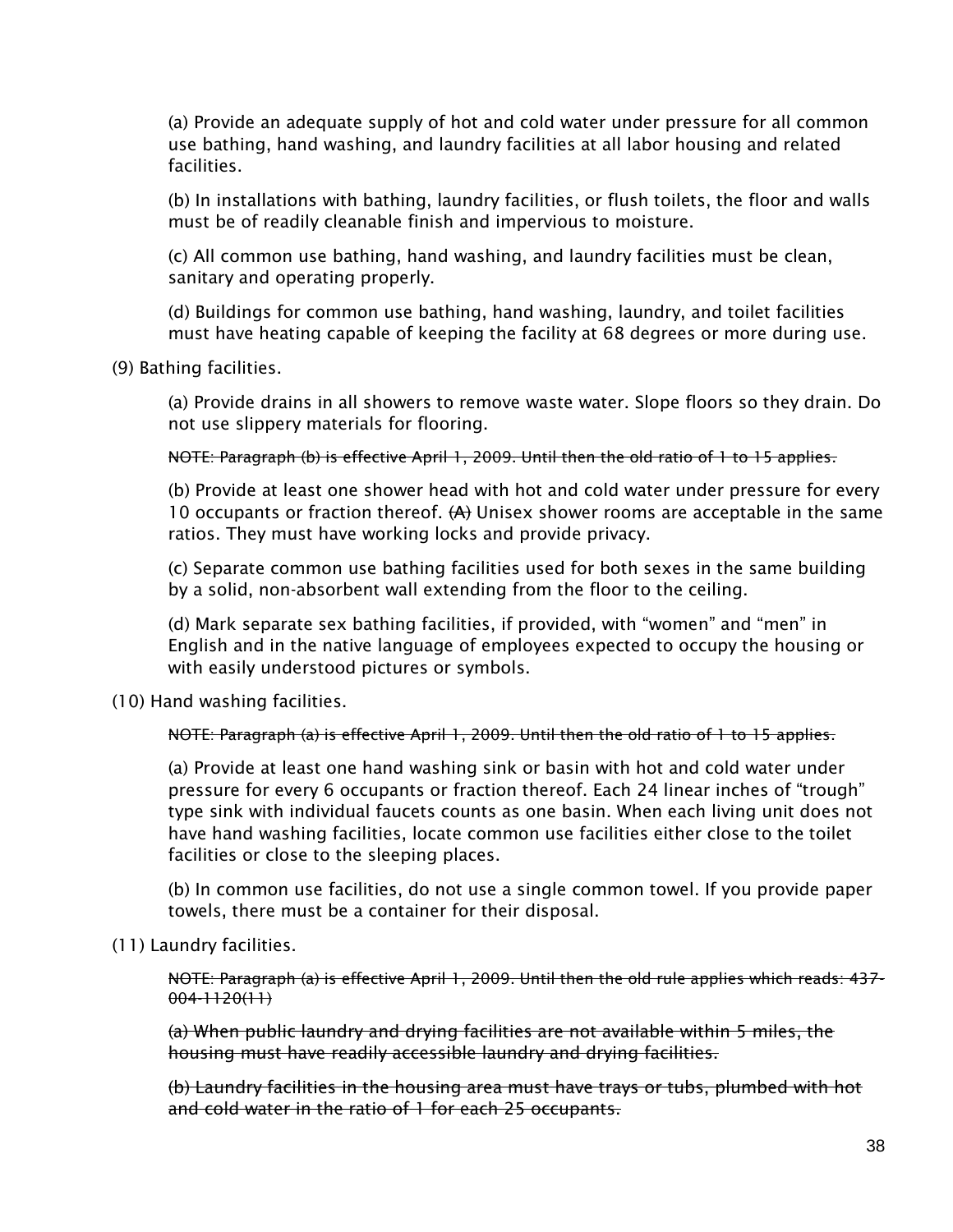(c) Mechanical washers are optional in the ratio of 1 to 50 occupants with one laundry tray per 100 occupants.

 $(d(a))$  Provide laundry trays, tubs, or machines with plumbed hot and cold water in the combined ratio of 1 for each 30 occupants or each part of 30.

(eb) Provide clothes lines or drying facilities to serve the needs of the occupants.

(fc) Laundry rooms must have drains to remove waste water.

 $(qd)$  Each common use laundry room must have a slop sink.

(12) Toilet facilities.

(a) Locate toilet facilities in labor housing and related facilities within 200 feet from the living area that they serve.

(b) Locate toilets, chemical toilets, or urinals in rooms built for that purpose.

(c) Maintain a usable, unobstructed path or walkway free of weeds, debris, holes or standing water from each living area to the common use toilet facilities.

(d) Provide at least one toilet for every 15 occupants or fraction thereof for each gender in the labor housing. Toilets must assure privacy:

(A) If urinals are in the toilet facility and where three or more toilets are required for men, one urinal substitutes for one toilet (24 inches of troughtype urinal equals one urinal), to a maximum of one-third of the total required toilets.

(B) Existing urinals must be non-absorbent, non-corrosive materials that have a smooth and cleanable finish. Urinals installed after the effective date of this standard must meet Oregon state building code.

(C) If there are no common use toilet facilities, calculate the required ratio without regard to gender.

(e) Clean common use toilet facilities daily or more often when needed to maintain sanitation.

(f) Mark separate sex toilet facilities, when provided, with "women" and "men" in English and in the native language of employees expected to occupy the housing or with easily understood pictures or symbols.

(g) Ventilate all labor housing toilet rooms according to the Oregon state building code.

(h) Separate common use toilet facilities used for both sexes in the same building by a solid, non-absorbent wall extending from the floor to the ceiling.

(i) Install privacy partitions between each individual toilet or toilet seat in multiple toilet facilities. The partitions may be less than the height of the room walls: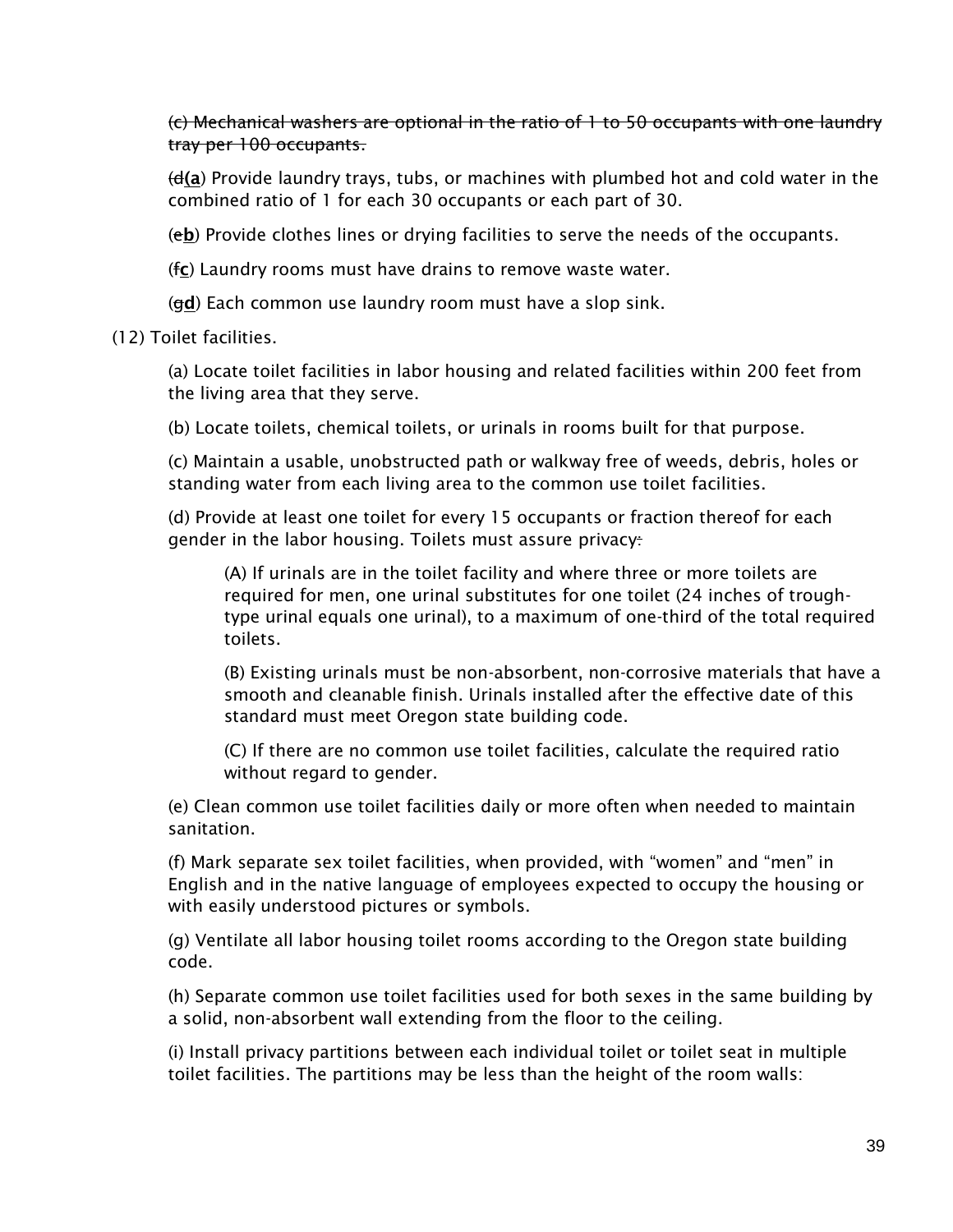(A) The top of the partition must be not less than 6 feet from the floor and the bottom of the partition not more than 1-foot from the floor. The width of the partition must extend at least 1 1/2 feet beyond the front of the toilet seat.

(B) Provide a door or curtain so the toilet compartment is private.

(j) Provide common use toilet facilities with toilet paper and holders or dispensers. Also provide disposal containers with lids.

(k) Do not allow obstruction of the path or access to a toilet room. If access is through another room, that room must not be lockable.

(13) Portable toilets, chemical toilets and privies.

(a) The location and construction of privies must conform to Oregon Department of Environmental Quality standards.

(b) Privies must be at least 100 feet from any living area or any facility where food is prepared or served.

(c) Portable toilets and privies must have adequate lighting.

(d) When in use, service portable and chemical toilets at least weekly or often enough to keep them from becoming a health hazard. Clean portable toilets, chemical toilets and privies at least daily.

(14) Sewage disposal and plumbing.

(a) Connect the sewer lines from the labor housing and related facilities to a community sewer system, a septic tank with subsurface disposal of the effluent, pit type privies or other sanitary means conforming to Department of Environmental Quality standards.

(b) Install all plumbing in labor housing and related facilities to comply with Department of Environmental Quality standards and the Oregon state building code.

(15) Garbage and refuse disposal outside of buildings.

NOTENote: Recyclable material is not garbage or refuse referred to in this section (15).

(a) Keep refuse and garbage containers clean and in good repair.

(b) Provide at least one 30-gallon or larger container per 15 occupants. Containers must be inside the housing site area and accessible to all occupants.

(c) Empty garbage bins and dumpsters at least weekly during use, but always before they become a health hazard or full enough to interfere with full closing of the lid.

(d) Empty common use cans and portable containers into a bin or dumpster, when full or twice weekly whichever is more frequent. Do not allow garbage on the ground.

(e) Keep all refuse and garbage containers covered and the garbage storage area clean to control flies and rodents.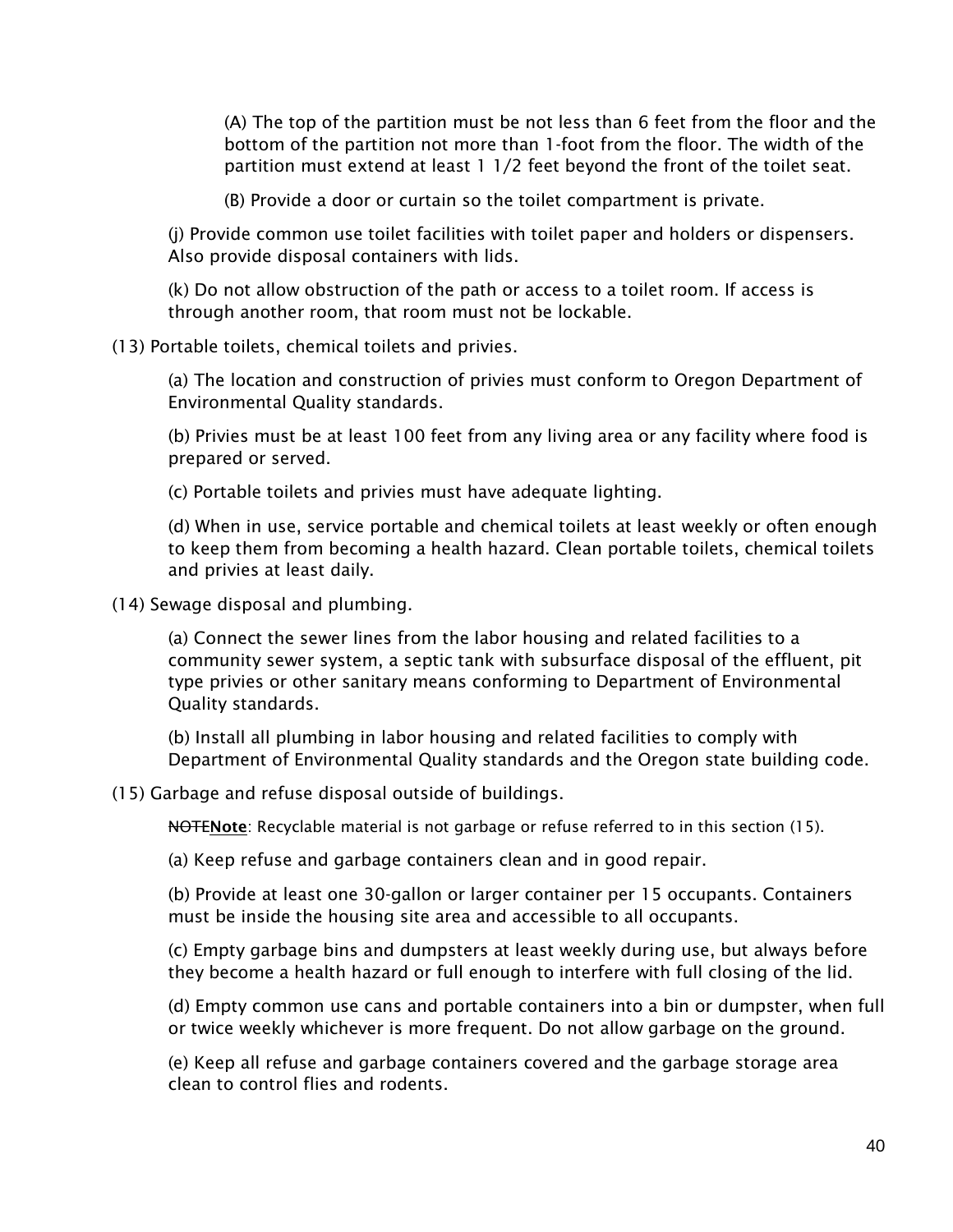(f) Do not burn any food, garbage or wet refuse.

(g) Dispose of garbage and refuse according to Department of Environmental Quality standards that govern the disposal of garbage, refuse and other solid wastes.

(16) Living areas.

(a) Keep all living areas, safe and in good repair structurally and stable on their foundations. They must provide shelter for the occupants against the elements and protect the occupants from ground and surface water as well as rodents and insects.

(b) The walls and roof must be tight and solid. Floors must be rigid and durable, with a smooth and cleanable finish in good repair.

(c) For living areas without a working permanent heating system or heaters, the ALH operator must supply portable heaters at no cost to the occupant. These heaters must be capable of keeping the temperature in the living area at a minimum of 68 degrees. Heaters must meet these requirements:

(A) Operate by electricity only.

(B) Have working safety devices installed by the manufacturer for the particular type heater.

(C) Be in good working order with no defects or alterations that make them unsafe.

(d) Permanently installed solid fuel or gas fired heaters must meet the following:

(A) Install and vent any stoves or other sources of heat that use combustible fuel to prevent fire hazards and dangerous concentration of gases.

(i) Solid or liquid fuel heaters or stoves installed on or before December 15, 1989, must sit on a concrete slab, insulated metal sheet or other fire-resistant material when used in a room with wood or other combustible flooring. Extend it at least 18 inches beyond the perimeter of the base of the stove.

(ii) Solid or liquid fuel heaters or stoves must meet the manufacturer's specifications and the Oregon state building code in effect at the time of installation.

(B) Install fire resistant material on any wall or ceiling within 18 inches of a solid or liquid fuel stove or a stove pipe. Provide a vented metal collar around the stovepipe, or vent passing through a wall, ceiling, floor or roof or combustible material.

(C) Heating systems with automatic controls must cut off the fuel supply on failure or interruption of the flame or ignition, or when they exceed a predetermined safe temperature or pressure.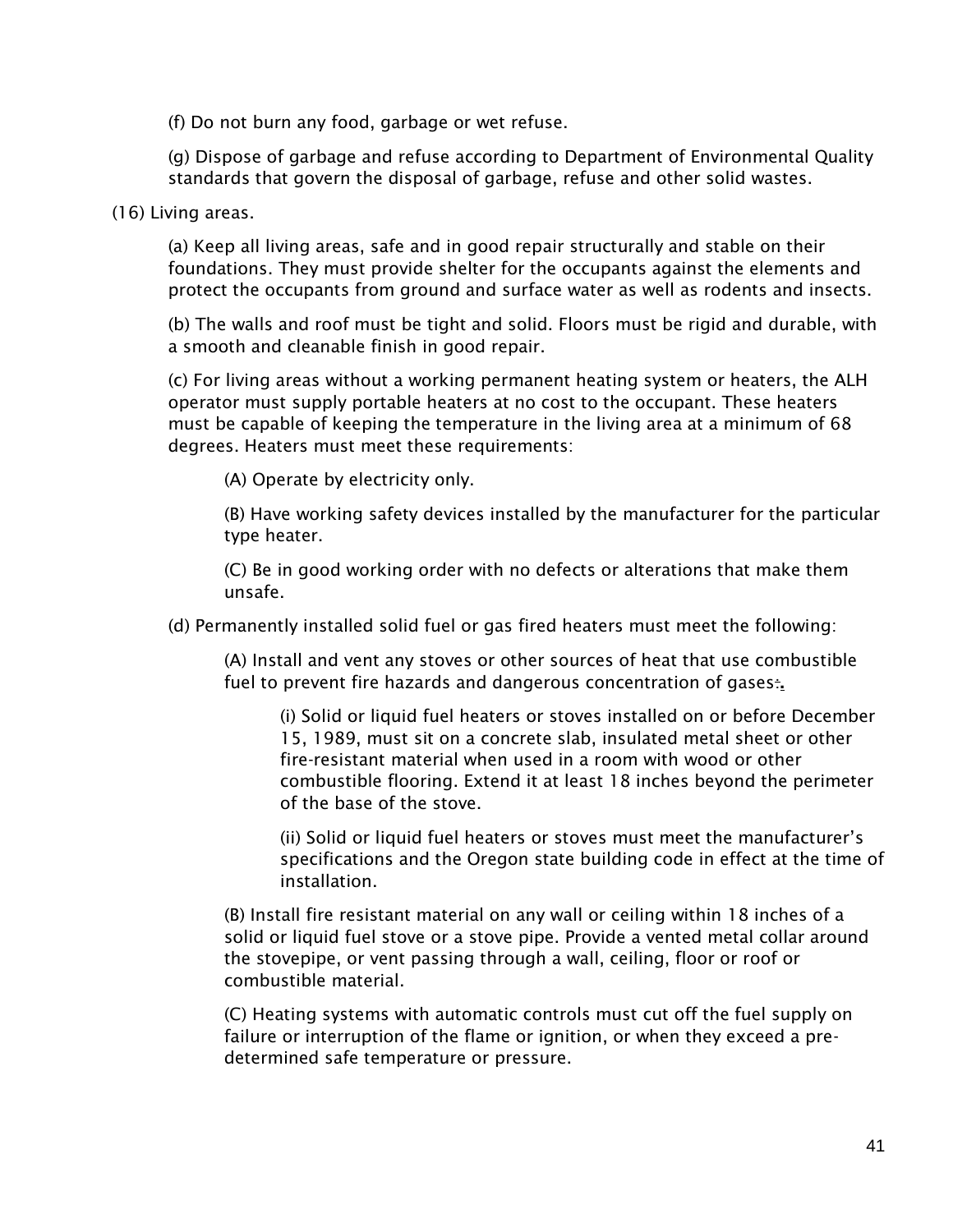(D) All gas appliances and gas piping must comply with the Oregon state building code in effect at time of installation and the manufacturer's instructions.

(E) Do not locate stoves so they block escape from a sleeping place.

(e) Provide screens of at least 16 mesh on the doors and windows of the living area. All screen doors must be tight-fitting, in good repair, and self-closing.

(f) Provide beds, bunks or cots for each occupant and suitable storage facilities, such as wall cabinets or shelves, for each occupant or family unit.

(A) The camp operator must provide a mattress or pad for each bed or bunk.

(iB) If you provide foam pads, they must be thicker than 2 inches.

 $(i\text{iC})$  Do not provide uncovered foam pads.

(iiiD) Mattresses or pads must not sit on the floor.

 $(ivE)$  The sleeping surface must be at least 12 inches above the floor.

(g) Mattresses or pads furnished by the camp operator must be clean, in good repair, and free from insects and parasites.

(A) Fumigate mattresses or pads, used uncovered, or treat with an effective insecticide before each season's occupancy. If you provide covers, clean them before each season's occupancy.

(B) Store mattresses or pads in a clean, dry place.

(h) Space the beds, bunks or cots so that there is enough room to allow for rapid and safe exiting during an emergency.

NOTENote: Do not count children 2 years old and younger when calculating square footage requirements in paragraphs (i), (j), (k), and (l).

(i) In living areas built after August 1, 1975, where workers cook, live, and sleep, provide at least 100 square feet per occupant.

(j) In living areas built before August 1, 1975, where workers cook, live and sleep, provide at least 60 square feet per occupant.

(k) Each sleeping room without double bunk beds must have at least 50 square feet of floor space per employee. Where there are double bunk beds, provide 40 square feet per occupant. Do not use triple bunks.

(l) Beginning on January 1, 2018 all agricultural labor housing, where workers cook, live and sleep in the same area, must provide 100 square feet per occupant.

(m) For units built after April 3, 1980 at least one-half the required floor space in each living area must have a minimum ceiling height of 7 feet. Floor space with a ceiling height less than 5 feet does not count toward the minimum required floor space.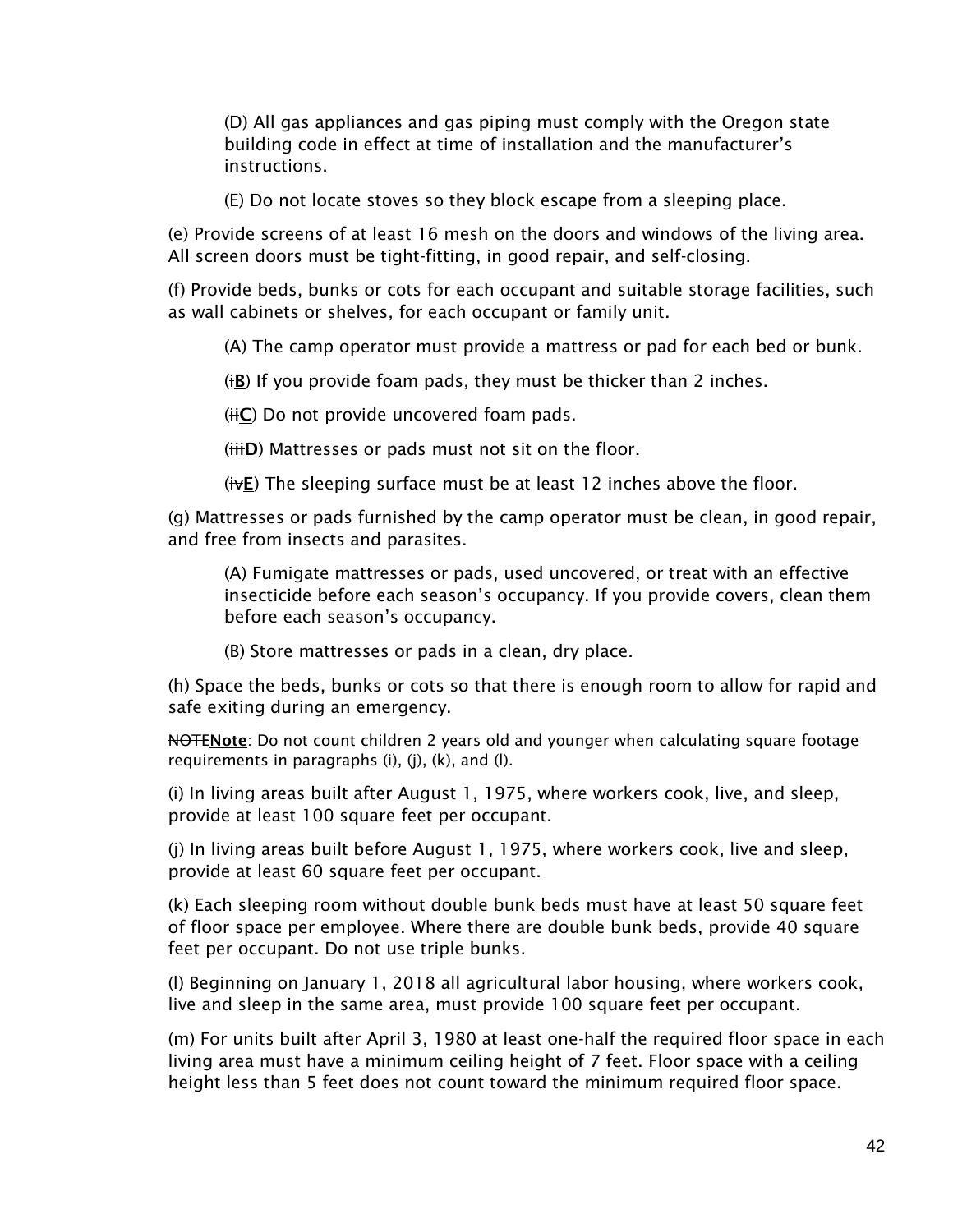(n) Beginning on January 1, 2018 only areas with a 7-foot ceiling height will count toward the required square footage of any living or sleeping area. Housing built or remodeled between January 26, 2009 and January 1, 2018 must have minimum 7 foot-high ceilings for the space to count toward any required square footage.

(o) Provide separate private sleeping areas for unrelated persons of each sex and for each family unit.

NOTE: Paragraph (p) is effective April 1, 2009.

(p) Provide windows or skylights with a total area equal to at least 10 percent of the required floor area. At least one-half (nominal) the total required window or skylight area must be openable to the outside. Adequate mechanical ventilation may substitute for openable window space. Not more than one-half the required space can be met with skylights. Openable, screened windows in doors count toward this requirement.

(q) Before occupancy clean all living areas and eliminate any rodents, insects, and animal parasites.

(17) Fire protection.

(a) All fires must be in equipment designed for that use. Do not allow open fires within 25 feet of structures.

(b) Each season, at the time of initial occupancy, each living area must have a working approved smoke detector.

NOTENote: The camp operator is not responsible for daily maintenance of the detector or the actions of occupants that defeat its function.

(c) Provide fire extinguishing equipment in a readily accessible place, not more than 50 feet from each housing unit. The equipment must provide protection equal to a 2A:10BC rated extinguisher.

NOTENote: Hoses are acceptable substitutes for extinguishers only if the water supply is constant and reliable. Hoses must be immediately available for firefighting use.

(d) All living areas with more than one room, built before December 15, 1989, with one door, must have, in addition to a door, a window in each sleeping room that can be an exit in case of fire:

(A) This window must have an openable space at least 24 inches by 24 inches, nominal.

(B) The lowest portion of the opening must be less than 48 inches above the floor.

(C) This window must open directly to the outdoors and be readily openable by the occupants from inside without breaking the glass.

(D) Label the escape window as an emergency exit.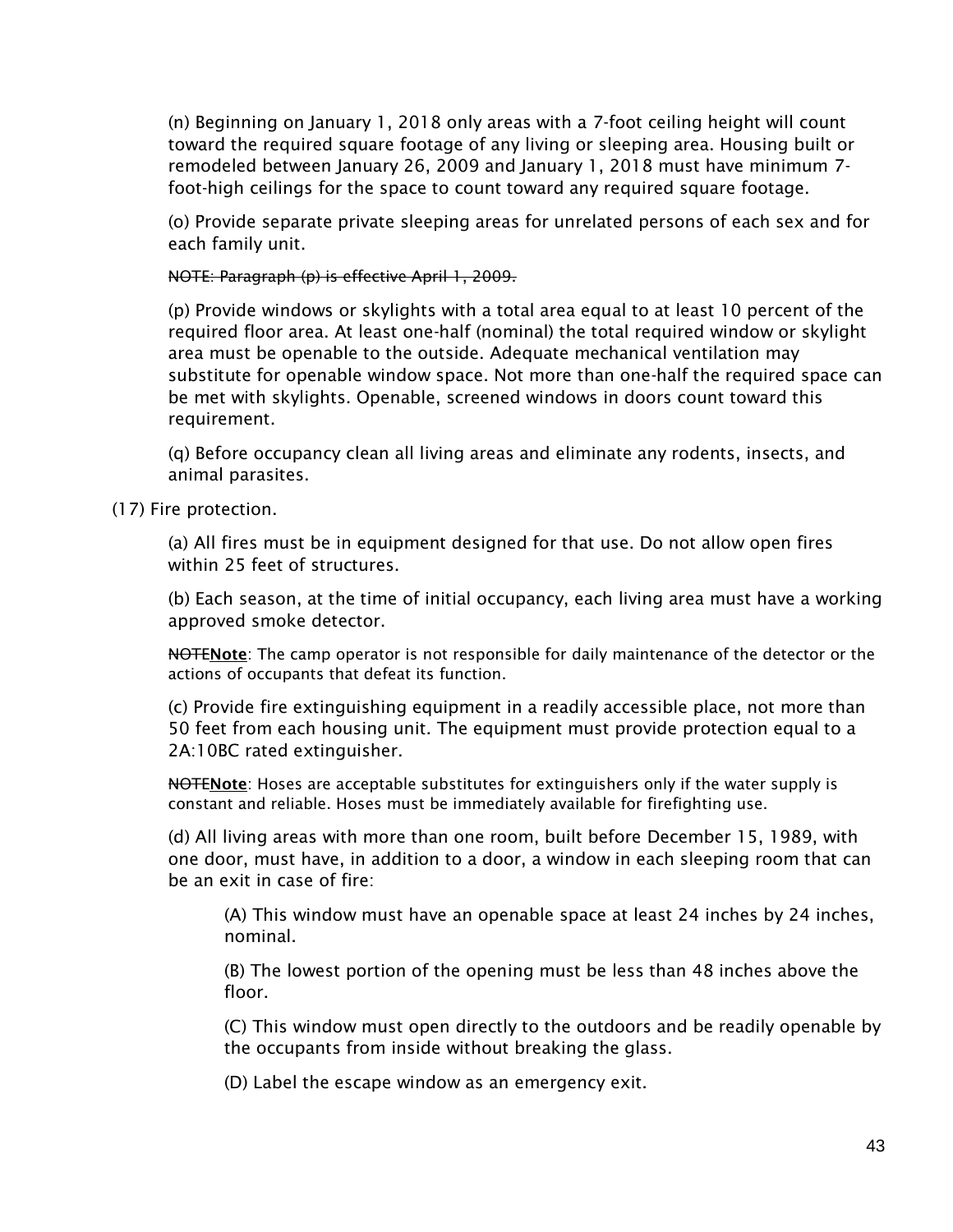(e) Living areas built on or after December 15, 1989, must meet the requirements for emergency exits in applicable rules of the Building Codes Division of the Oregon Department of Consumer and Business Services<del>, including the following:(E)</del>. Required emergency exit windows in sleeping rooms must have a clear net opening of at least 5.7 square feet, minimum vertical opening of 22 inches and minimum horizontal opening of 20 inches.

NOTENote: Construct and maintain all living areas in labor housing and related facilities to comply with other applicable local and state laws and regulations in effect at the time of construction or remodel.

(f) A second story must have at least two exits when its occupant load is 10 or more. Comply with the Oregon state building code.

(g) Occupants on floors above the second story and in basements must have access to at least two separate exits from the floor or basement as required by the Oregon state building code.

(18) Common use cooking and eating facilities and equipment.

(a) When provided, common use cooking or food preparation facilities or equipment must have the following:

(A) A gas or electric refrigerator, capable of keeping food at or below 41 degrees F.

(B) A minimum equivalent of two cooking burners for every 10 persons or part thereof, or 2 families, whichever requires the most burners.  $\leftrightarrow$  If a gas or electric hotplate or wood stove is within 18 inches of a wall, that wall must be made of or finished with smooth cleanable, nonabsorbent, grease-resistant and fire-resistant material.

NOTENote: Labeled and listed appliances are exempt from the 18-inch requirement when installed according to their listing.

(C) No liquid petroleum gas (LPG like propane) tanks in use inside any occupied building. Outside tanks must connect to appliances with lines approved for that purpose.

(D) Food storage shelves, food preparation areas, food contact surfaces and floors in food preparation and serving areas must be made of or finished with smooth, non-absorbent, cleanable material; and

(E) A table and chairs or equivalent seating and eating arrangements to accommodate the number of occupants living in the sleeping place.

(b) Refrigerators and stoves or hot plates must always be in working condition.

(c) Clean the facilities and equipment before each occupancy.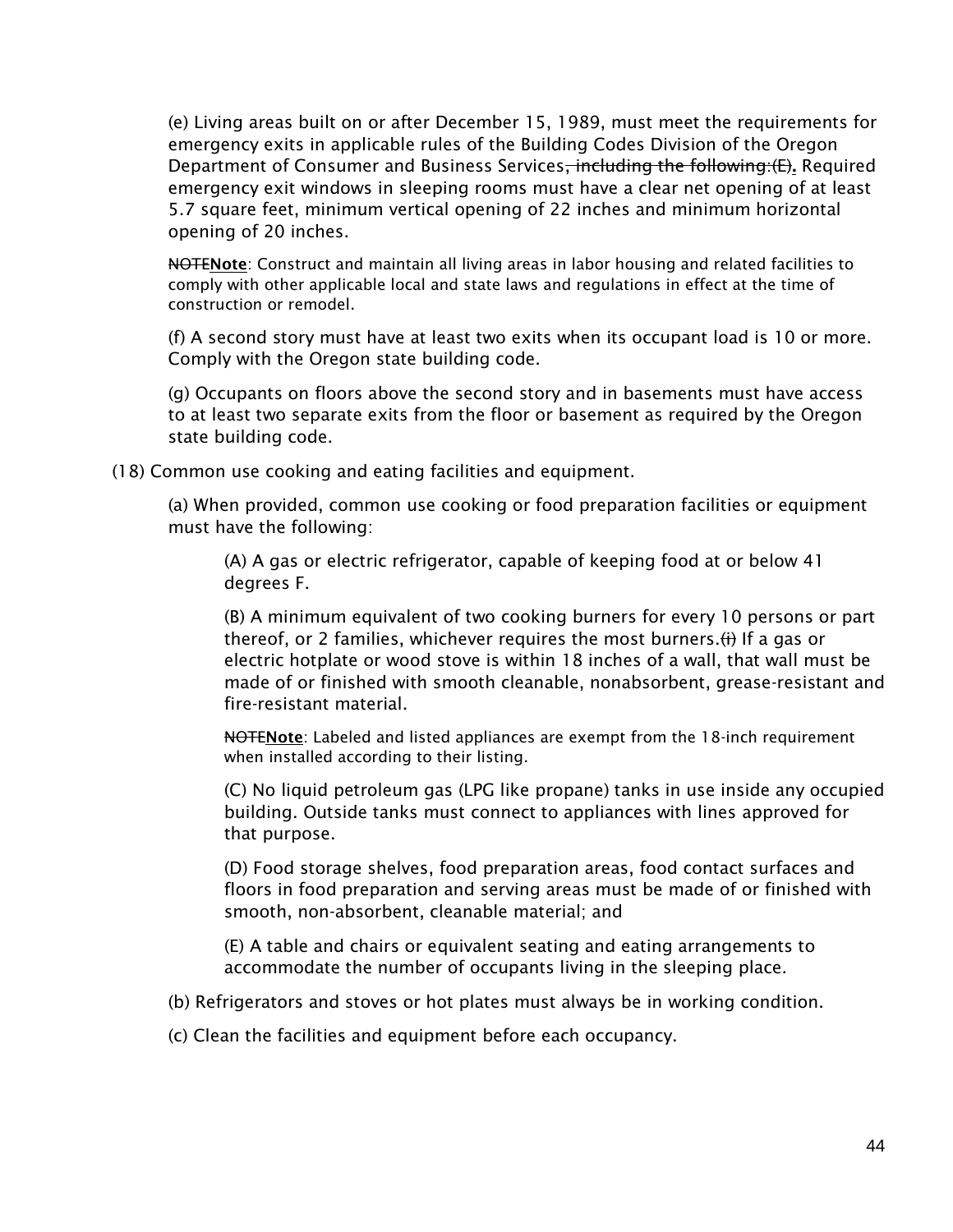(d) Common use kitchen and dining areas must be separate from all sleeping quarters. There can be no direct opening between kitchen or dining areas and any living or sleeping area.

(e) If the operator becomes aware of or has reason to suspect that anybody preparing, cooking or serving food has a communicable disease as listed in paragraph (22), the operator must bar them from the cooking facility until the disease is no longer communicable.

(f) Buildings must have heating capable of keeping the facility at 68 degrees or more during use.

(g) Facilities must be in buildings or shelters. Doors, windows and openings, if any, must have screens of 16 mesh or smaller.

(19) Dining halls and equipment.

(a) When provided, dining halls or equipment must have the following:

(A) A gas or electric refrigerator, capable of keeping food at or below 41 degrees F.

(B) A minimum equivalent of two cooking burners for every 10 persons or part thereof, 2 families, whichever requires the most burners. (i) If a gas or electric hotplate or wood stove is within 18 inches of a wall, that wall must be made of or finished with smooth cleanable, nonabsorbent, grease-resistant and fireresistant material.

NoteNOTE: Labeled and listed appliances are exempt from the 18-inch requirement when installed according to their listing.

(C) No liquid petroleum gas (LPG like propane) tanks in use inside any occupied building. Outside tanks must connect to appliances with lines approved for that purpose.

(D) Food storage shelves, food preparation areas, food contact surfaces and floors in food preparation and serving areas must be made of or finished with smooth, non-absorbent, cleanable material; and

(E) A table and chairs or equivalent seating and eating arrangements to accommodate the number of occupants living in the sleeping place.

(b) Refrigerators and stoves or hot plates must always be in working condition.

(c) Clean the facilities and equipment before each occupancy.

(d) Common use kitchen and dining areas must be separate from all sleeping quarters. There can be no direct opening between kitchen or dining areas and any living or sleeping area.

(e) If the operator becomes aware of or has reason to suspect that anybody preparing, cooking or serving food has a communicable disease as listed in paragraph (22), the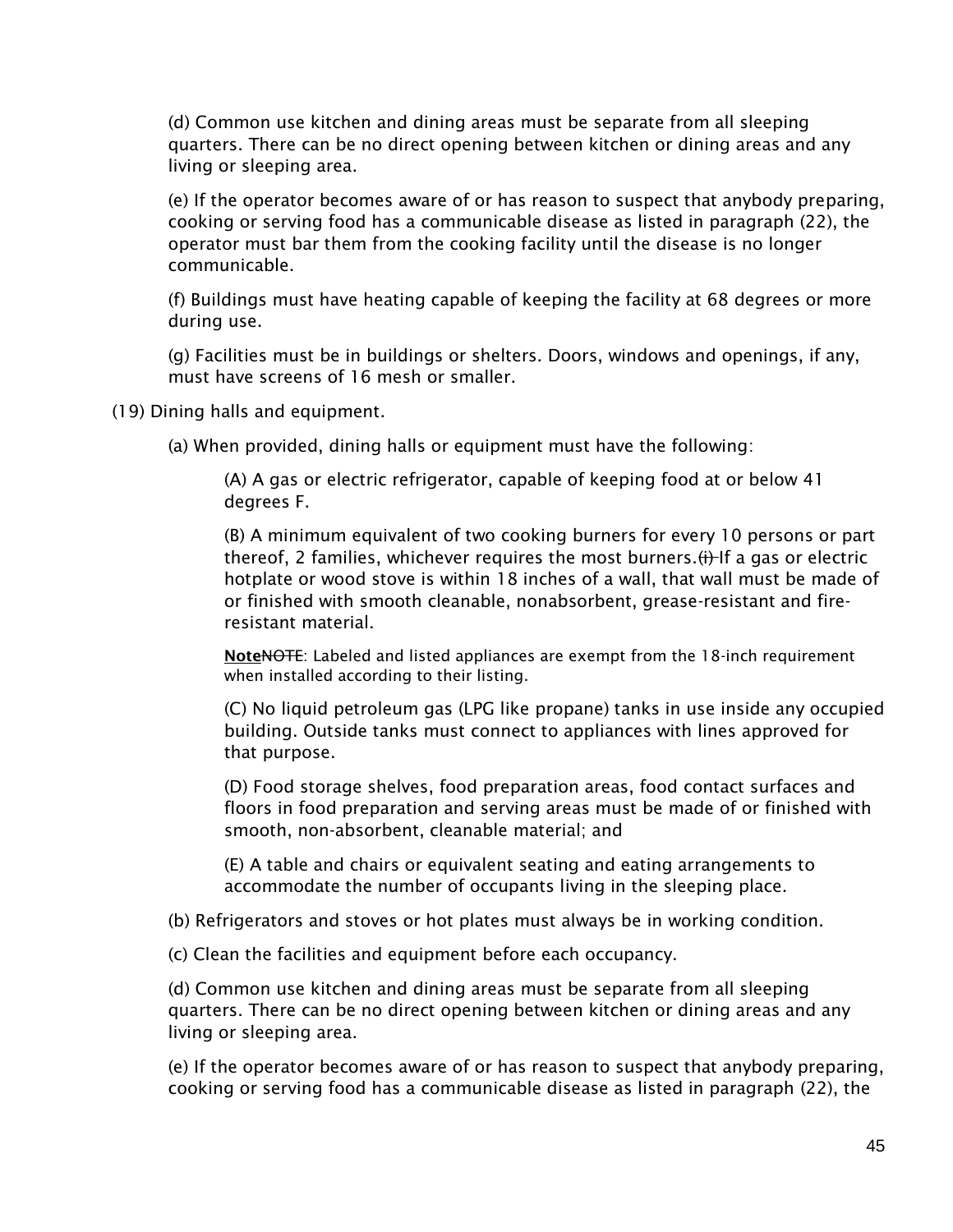operator must bar them from the cooking facility until the disease is no longer communicable.

(f) Buildings must have heating capable of keeping the facility at 68 degrees or more during use.

(g) The facility must comply with the 2005 edition of the FDA Food Code.

NOTENote: Follow Division 4, Agriculture when it differs from the FDA Food Code. The code is available at: http://www.cfsan.fda.gov/~dms/foodcode.html https:// food/fda-foodcode/food-code-2005 or contact the Oregon OSHA Resource Center at 800-922-2689 or in Salem 503-378-3272.

(h) Facilities must be in buildings or shelters. Doors, windows and openings, if any, must have screens of 16 mesh or smaller.

(20) Single unit cooking facilities.

(a) When provided, single unit cooking, eating and dining facilities or equipment must have the following:

(A) A gas or electric refrigerator, capable of keeping food at or below 41 degrees F.

(B) A minimum equivalent of two burners for cooking for every 10 persons or part thereof, or 2 families, whichever requires the most burners.  $\leftrightarrow$  If a gas or electric hotplate or wood stove is within 18 inches of a wall, that wall must be made of or finished with smooth cleanable, nonabsorbent, grease-resistant and fire resistant material.

NOTENote: Labeled and listed appliances are exempt from the 18-inch requirement when installed according to their listing.

(C) No liquid petroleum gas (LPG like propane) tanks in use inside. Outside tanks must connect to appliances with lines approved for that purpose.

(D) Food storage shelves, food preparation areas, food contact surfaces and floors in food preparation and serving areas made of or finished with smooth, non-absorbent, cleanable material.

(E) A table and chairs or equivalent seating and eating arrangements to accommodate the number of occupants living in the sleeping place.

(F) A refrigerator and stove or hot plate in working condition.

(b) Clean the facilities before each occupancy.

(21) First aid. OAR 437-004-1305, Medical and First Aid, applies to all labor housing and related facilities. This rule includes requirements for first aid supplies, an emergency medical plan and a plan of communication.

NOTENote: Division 4/K requires all employees know about the first aid requirements and emergency medical plans. If employees' native language is other than English, this must be taken into account in meeting this requirement.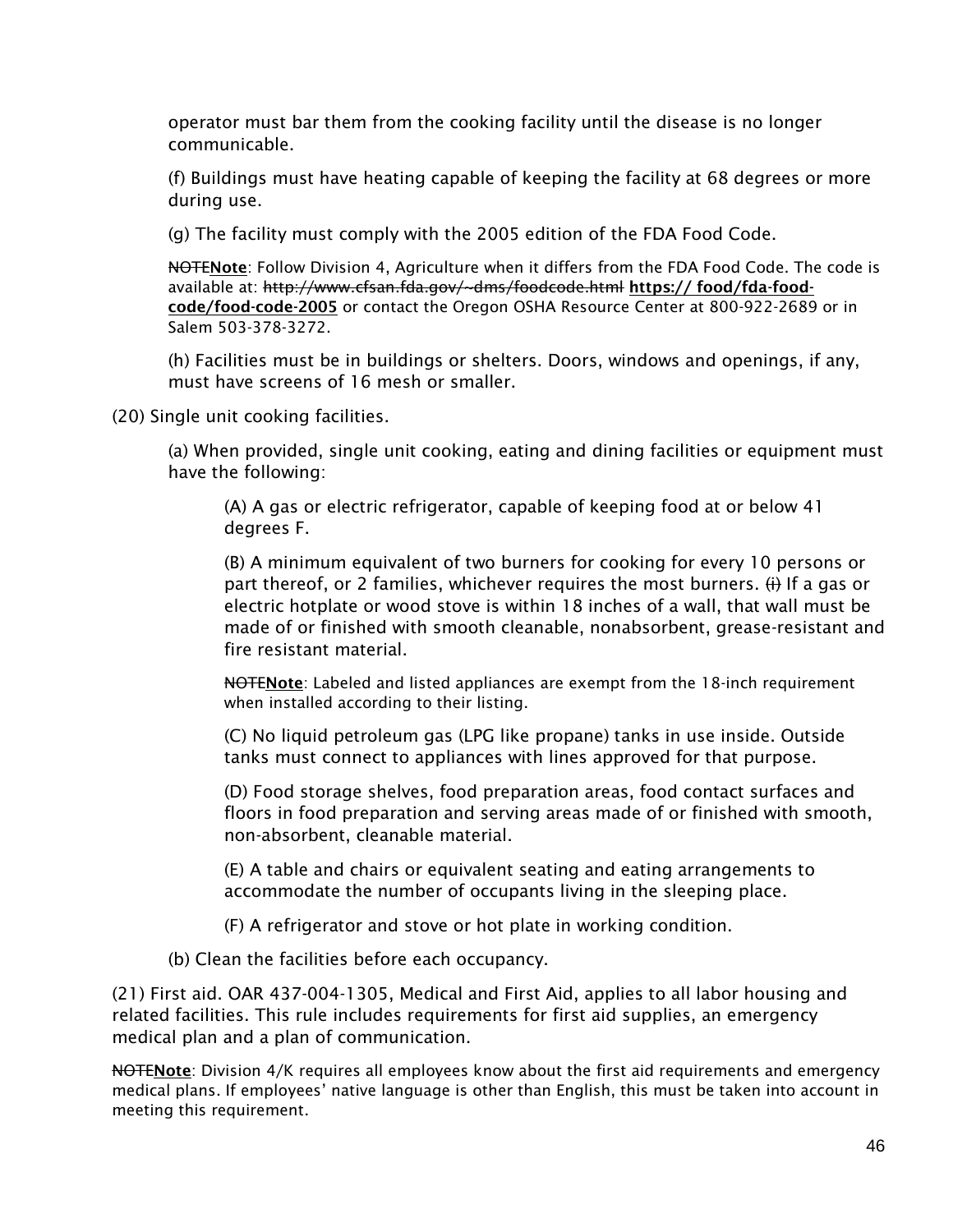(22) Disease Reporting. The camp operator must comply with Oregon Health Authority's OAR 333-018-0000; Who Must Report Is Responsible for Reporting and OAR 333-018-0015; What Is To Be Reported And When: 333-018-0000 Who Must Report.

(23) Note: Each Health Care Provider knowing of or attending a case or suspected case of any of the diseases, infections, or conditions listed in OAR 333-018-0015 shall report such cases as specified. Where no Health Care Provider is in attendance, any individual knowing of such a case shall report in a similar manner. 333-018-0015 What to Report and When.

(24) Note: Human reportable diseases, infections, microorganisms, and conditions, and the time frames within which they must be reported are as follows:

 $\left(\frac{a}{b}\right)$  Immediately, day or night: Bacillus anthracis (anthrax); Clostridium botulinum (botulism); Corynebacterium diphtheriae (diphtheria); Severe Acute Respiratory Syndrome (SARS) and infection by SARS-coronavirus; Yersinia pestis (plague); intoxication caused by marine microorganisms or their byproducts (for example, paralytic shellfish poisoning, domoic acid intoxication, ciguatera, scombroid); any known or suspected common-source Outbreaks; any Uncommon Illness of Potential Public Health Significance.

(b) Within 24 hours (including weekends and holidays): Haemophilus influenzae (any invasive disease; for laboratories, any isolation or identification from a normally sterile site); measles (rubeola); Neisseria meningitidis (any invasive disease; for laboratories, any isolation or identification from a normally sterile site); Pesticide Poisoning; poliomyelitis; rabies (human or animal); rubella; Vibrio (all species).

(c) Within one Local Public Health Authority working day: Bordetella pertussis (pertussis); Borrelia (relapsing fever, Lyme disease); Brucella (brucellosis); Campylobacter (campylobacteriosis); Chlamydophila (Chlamydia) psittaci (psittacosis); Chlamydia trachomatis (chlamydiosis; lymphogranuloma venereum); Clostridium tetani (tetanus); Coxiella burnetii (Q fever); Creutzfeldt-Jakob disease and other transmissible spongiform encephalopathies; Cryptosporidium (cryptosporidiosis); Cyclospora cayetanensis (cyclosporosis); Escherichia coli (Shiga-toxigenic, including E. coli O157 and other serogroups); Francisella tularensis (tularemia); Giardia (giardiasis); Haemophilus ducreyi (chancroid); hantavirus; hepatitis A; hepatitis B (acute or chronic infection); hepatitis C; hepatitis D (delta); HIV infection (does not apply to anonymous testing) and AIDS; Legionella (legionellosis); Leptospira (leptospirosis); Listeria monocytogenes (listeriosis); mumps; Mycobacterium tuberculosis and M. bovis (tuberculosis); Neisseria gonorrhoeae (gonococcal infections); pelvic inflammatory disease (acute, non-gonococcal); Plasmodium (malaria); Rickettsia (all species: Rocky Mountain spotted fever, typhus, others); Salmonella (salmonellosis, including typhoid); Shigella (shigellosis); Taenia solium (including cysticercosis and undifferentiated Taenia infections); Treponema pallidum (syphilis); Trichinella (trichinosis); Yersinia (other than pestis); any infection that is typically arthropod vector-borne (for example: Western equine encephalitis, Eastern equine encephalitis, St. Louis encephalitis, dengue, West Nile fever, yellow fever, California encephalitis, ehrlichiosis, babesiosis, Kyasanur Forest disease, Colorado tick fever, etc.); human bites by any other mammal; CD4 cell count < 200/\_l (mm3) or CD4 proportion of total lymphocytes < 14%; hemolytic uremic syndrome.

(d) Within 7 days: Suspected Lead Poisoning (for laboratories; this includes all blood lead tests performed on persons with suspected lead poisoning).

(253) Access to ORS and OAR. Those wishing access to any of the Oregon Revised Statutes (ORS) or Oregon Administrative Rules (OAR) referenced here, may contact the Oregon OSHA Resource Center in Salem or the nearest Oregon OSHA Field Office.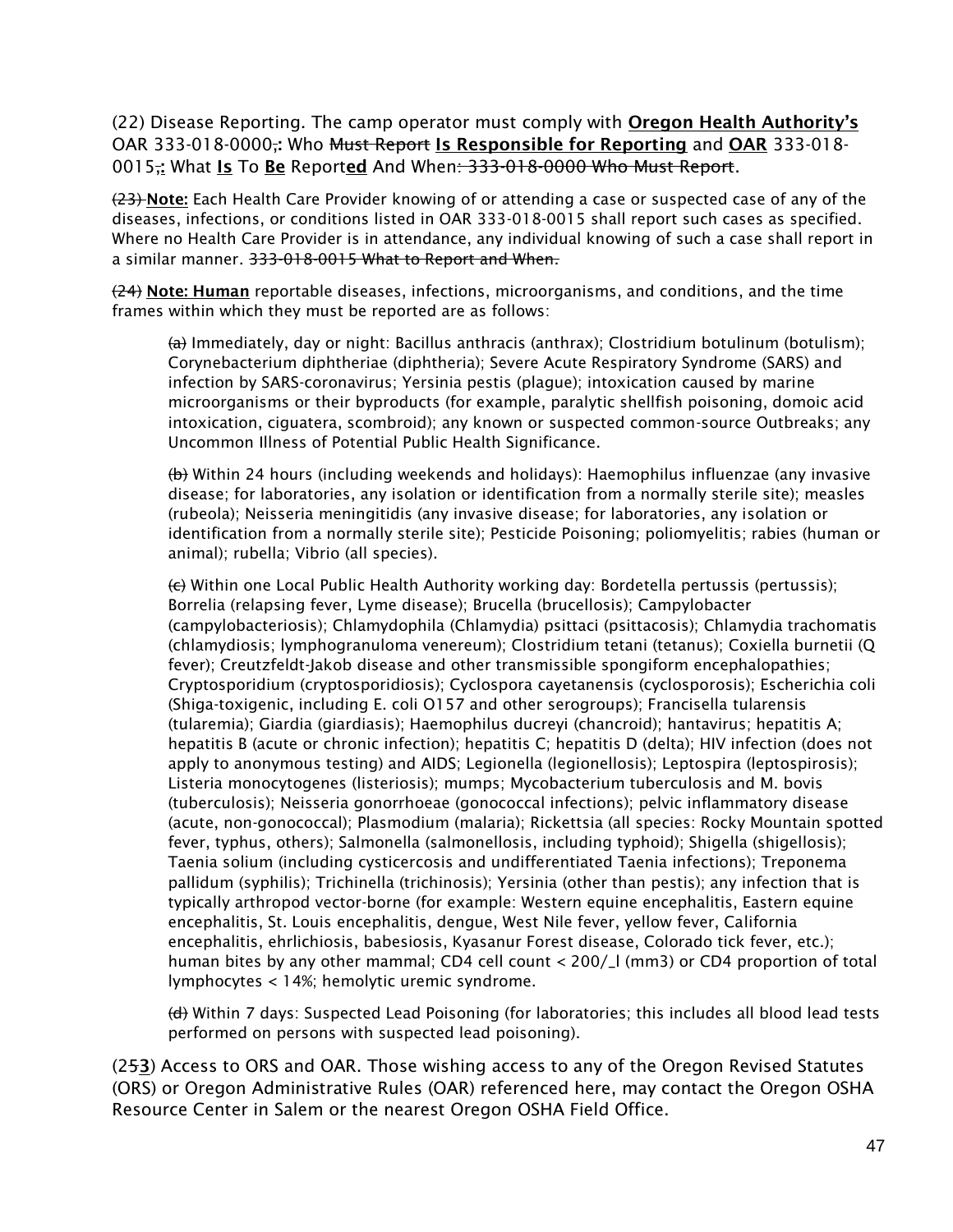(264) Closure and alternative housing:

(a) The operator of agricultural labor housing must provide replacement lodging without charge to the occupants if a government agency with the authority to enforce building, health or safety standards declares the housing or facilities to be uninhabitable and orders them vacated.

(b) The operator must provide replacement lodging for 7 consecutive days from the time the housing was closed or until the closing agency allows the original housing to reopen, whichever is shorter.

(c) Replacement lodging must meet or exceed the health and safety standards of Oregon OSHA. Oregon OSHA must approve the location of the replacement housing before employees are sent to it.

(d) Operators must arrange for replacement lodging not later than the end of the day the original housing closes or another date designated by the closing agency.

(e) Post the address of the replacement housing:

(A) Not later than the end of the day the original housing closes.

(B) In a place convenient to affected workers.

(C) In all languages spoken by the occupants.

(f) The posting in (e) above must state that the replacement housing is free to occupants of the closed housing.

(g) The operator must give Oregon OSHA a list of names of the occupants and the location of the replacement housing, for each.

(h) When the cause of the closure is beyond the control of the agricultural labor housing operator, sections (a), (b), (c), (d), (e) and (q) above do not apply. To determine whether the cause of closure was beyond the control of the operator, Oregon OSHA will consider these circumstances, including but not limited to:

(A) Whether the cause of the closure is a natural disaster;

(B) Whether the circumstances leading to the closure were known or should have been known to the operator;

(C) Whether operator diligence could have avoided the circumstances leading to the closure.

(i) Agricultural labor housing occupants entitled to temporary replacement housing under this rule must accept or reject that housing when the original housing closes. These rules do not obligate operators to reimburse displaced occupants for housing they obtain without the operator's knowledge or consent.  $(A)$  The operator is responsible for replacement lodging only for as many people as occupied the original closed housing. When an occupant rejects the replacement housing, the operator has no obligation to reimburse that occupant for other replacement housing.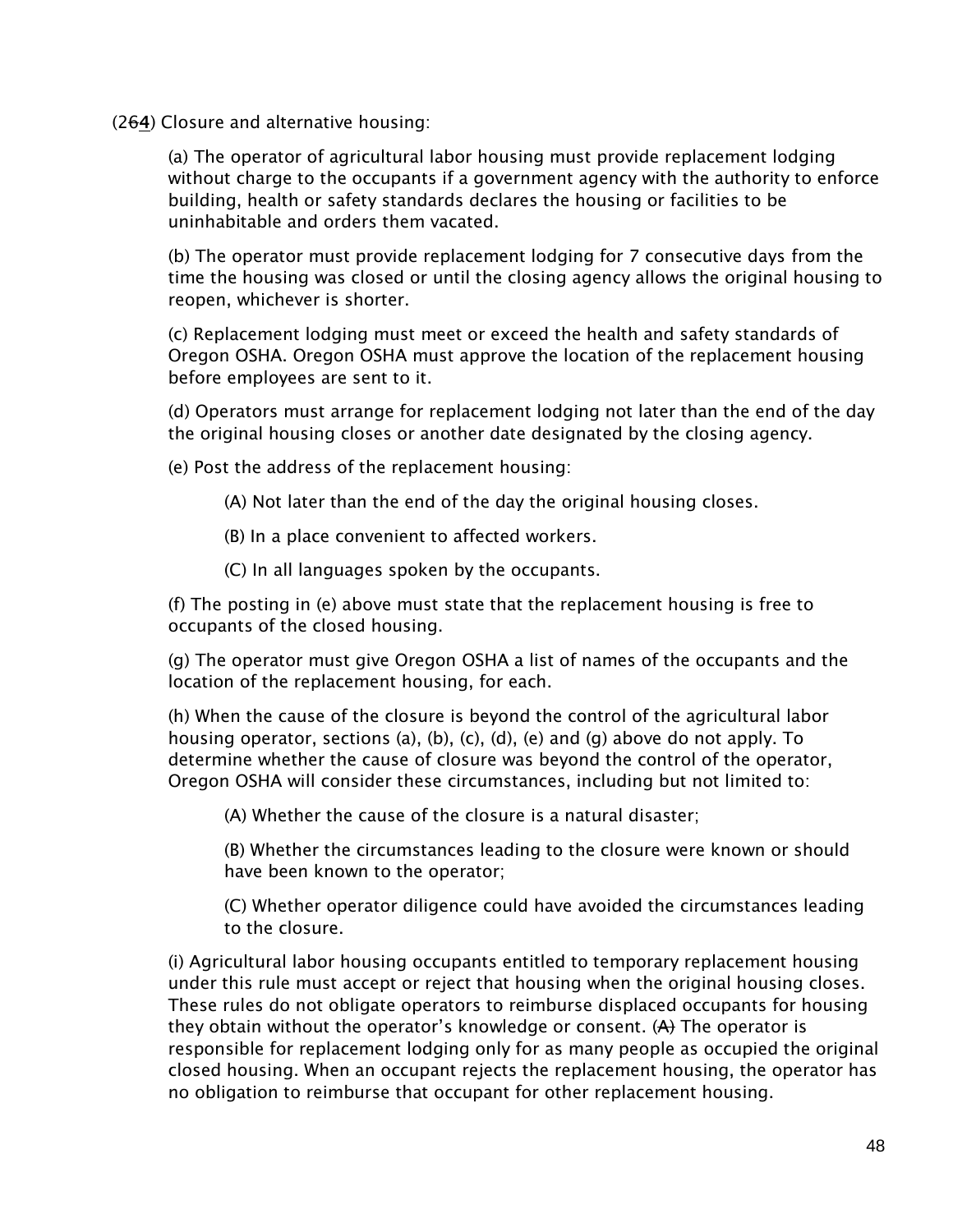(j) Oregon OSHA may issue a citation and assess a monetary penalty for violation of these rules as in ORS 654.071 and 654.086.

[ED. NOTE: Tables referenced are available from the agency.]

[Publications: Publications referenced are

(25) Heat Illness Prevention in Labor Housing.

(a) Cooling Areas. If rooms where people sleep are not able to maintain an indoor temperature of 78 degrees Fahrenheit or less (using air conditioners, evaporative coolers, air purifiers with coolers, or other reliable means), employers must provide an area(s) for occupants to cool off whenever the heat index outside the housing units is at or above 80 degrees Fahrenheit. The cooling area(s) must be large enough to allow use by at least 50 percent of the occupants at the labor housing at any one time and must use either or any combination of the following two approaches:

(A) Giving occupants continual access to one or more common rooms that are maintained at or a below a temperature of 78 degrees Fahrenheit (using air conditioners, evaporative coolers, air purifiers with coolers, or other reliable means). This can be done by making use of existing common rooms, otherwise unused housing units, or other available indoor spaces that do not present additional risks to the occupants.

(B) Giving occupants continual access to outdoor rest areas (located away from work areas or activities that could create a hazard). The rest areas must:

(i) Be shaded by any natural or artificial means, so that occupants can sit or stand in a normal posture fully in the shade;

(ii) Provide water misters, cooling vests, cooling towels, or equally effective means of relief. If relying upon items that can only be used by one individual at a time, enough must be provided to satisfy the 50 percent requirement and they must not be shared without being washed; and

(iii) Locate available chairs, benches, and other seating in a manner that encourages use.

Note: Although employers are permitted to use either or any combination of the approaches listed in (A) and (B), they are encouraged to provide at least some of the required space using the methods listed in (A).

(b) Minimizing Heat in Housing Units. If rooms where people sleep are not able to maintain an indoor temperature of 78 degrees Fahrenheit or less (using air conditioners, evaporative coolers, air purifiers with coolers, or other reliable means), employers must take the following steps